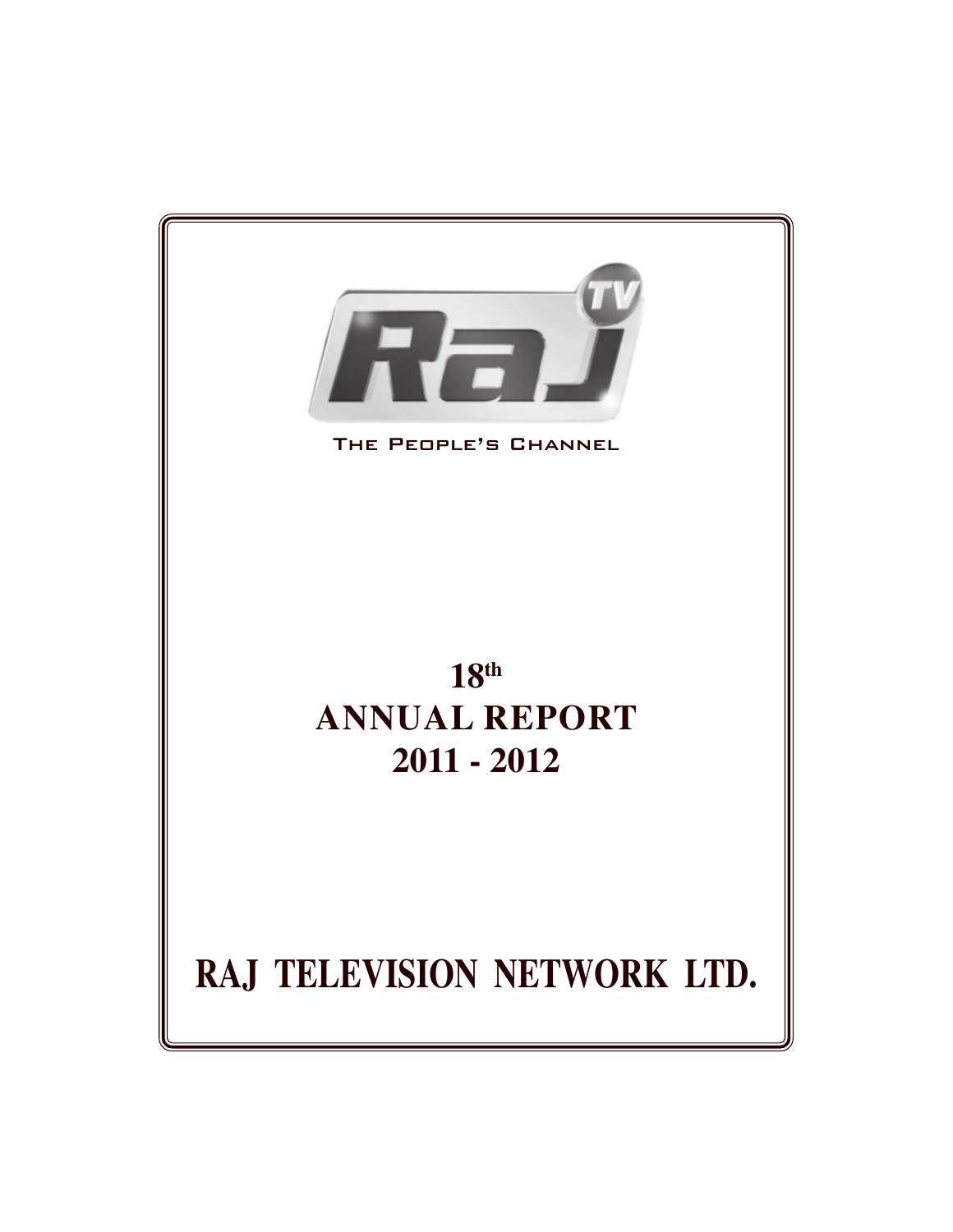# **CONTENTS**

| 1.  |                                                            |
|-----|------------------------------------------------------------|
| 2.  |                                                            |
| 3.  |                                                            |
| 4.  |                                                            |
| 5.  |                                                            |
| 6.  |                                                            |
| 7.  |                                                            |
| 8.  | Decalaration By CEO Regarding Company's Code of Conduct 20 |
| 9.  |                                                            |
| 10. |                                                            |
| 11. |                                                            |
| 12. |                                                            |
| 13. |                                                            |
| 14. |                                                            |
| 15. |                                                            |
| 16. |                                                            |
| 17. |                                                            |
| 18. |                                                            |
|     |                                                            |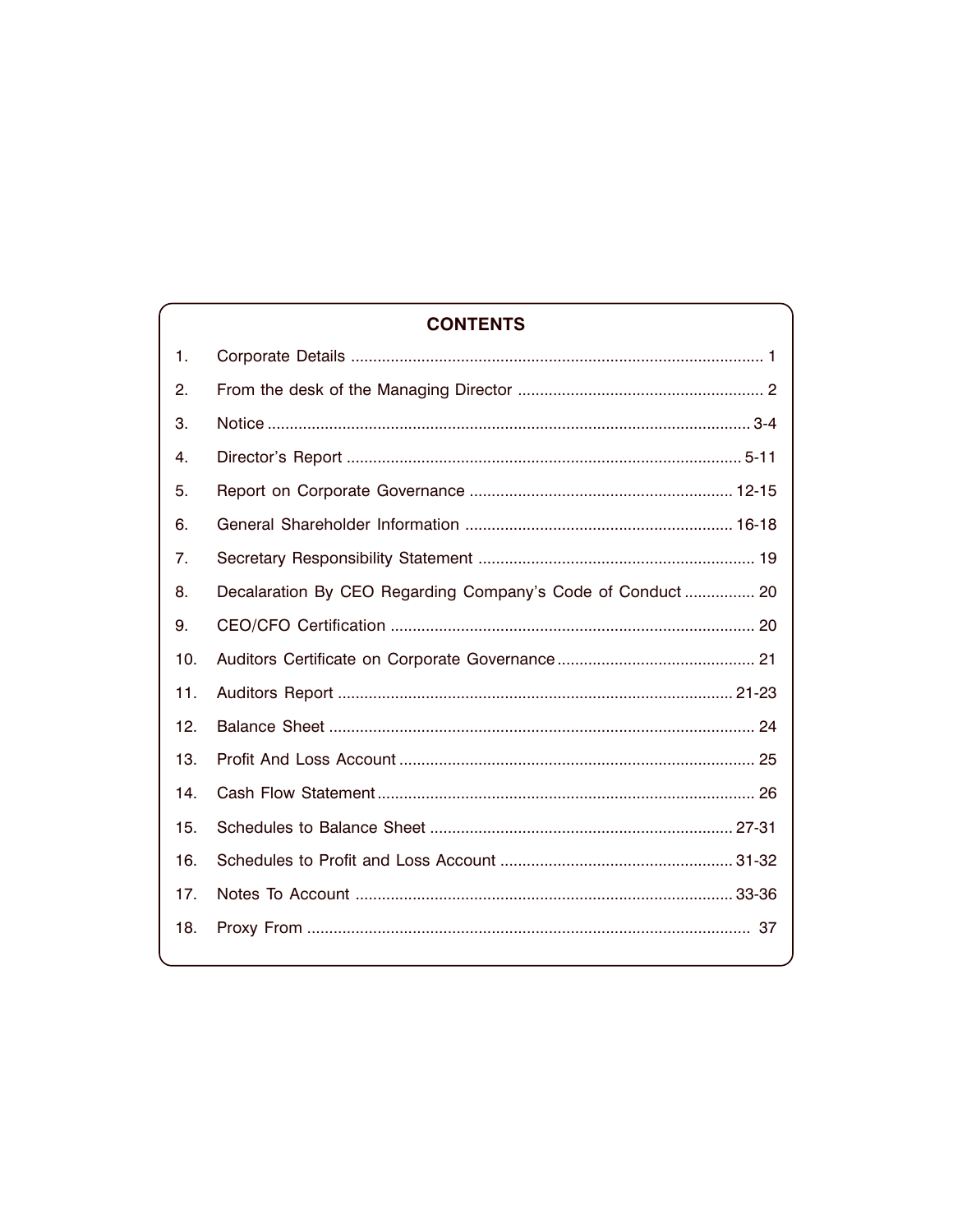

### **CORPORATE DETAILS**

# Board of Directors:

Mr. M. Rajarathinam : Director - Distribution. Dr. M. Ravindran : Director-Operation. Mr. M. Raghunathan : Director-Marketing. Mr. D. R. Kaarthikeyan : Independent Director. Dr. R. Rajagopalan : Independent Director.<br>Mr. A. Arjuna Pai : Independent Director. Dr. Mohan Kameswaran : Independent Director.

Mr. M. Raajhendhran : Managing Director. : Independent Director.<br>: Independent Director.

# Company Secretary & Compliance Officer

Mr. Joseph Cheriyan : (ACS)

#### Audit Committee:

Mr. A. Arjuna Pai (Chairman) Dr. R. Rajagopalan M. Rajarathinam

#### Remuneration Committee:

Mr. D. R. Kaarthikeyan (Chairman) Mr. A. Arjuna Pai Dr. R. Rajagopalan

#### Shareholders & Investors Grievance Committee:

Mr. D. R. Kaarthikeyan (Chairman) Mr. M. Raajhendhran, M. Ravindran

#### Statutory Auditor:

M/S Pratapkaran Paul & Co, Chartered Accountants, 63, Kamaraj Avenue, First Street, Adyar, Chennai-600 020

#### Legal Advisor:

HSB Partners Advocates, 554/555, Anna Salai, Teynampet, Chennai-600 018

#### Registered Office:

Raj Television Network Limited 32, Poes Road, Second Street, Teynampet, Chennai - 600 018 Tel: +91- 44 -24334149 - 51 Fax: +91- 44 - 24341260 Email: raity@vsnl.com, Website: www.rajtvnet.in

#### Regional Offices:

#### Delhi:

1416, Ansal Towers , 14th Floor, 38, Nehuru Place , New Delhi -110 019

#### Mumbai :

No.11, Hendre Castle , Gokhle Road (N), Dadar (W), Mumbai - 400 028

#### **Bangalore**

K.K.M.P. Building, Second Floor, No. 16/1, Miller Tank Nagar, Bangalore- 560052.

### Hyderbad:

B-23, Road No.8,Film Nagarjubilee Hills, Hyderbad - 500 033

#### Registrar And Share Transfer Agent:

Cameo Corporate Services Limited Subramanian Building, No.1, Club House Road, Chennai - 600 002, Phone No. 044-28460390-94, Fax No. 28460129 Email : cameosys@cameoindia.com

#### Bankers:

Canara Bank 563/1, Anna Salai, Teynampet, Chennai-600 018

#### Canara Bank

Kodagu Samaja Bldg, I Main Rd, Bangalore Vasanthnagar, Chennai-600 018

#### State Bank Of India

Oversea Branch, 86, Rajaji Salai, Chennai-600 001.

#### Indian Bank,

Thousand Lights Branch, Kannammal Building, 611, Anna Salai, Thousand Lights, Chennai-600 006.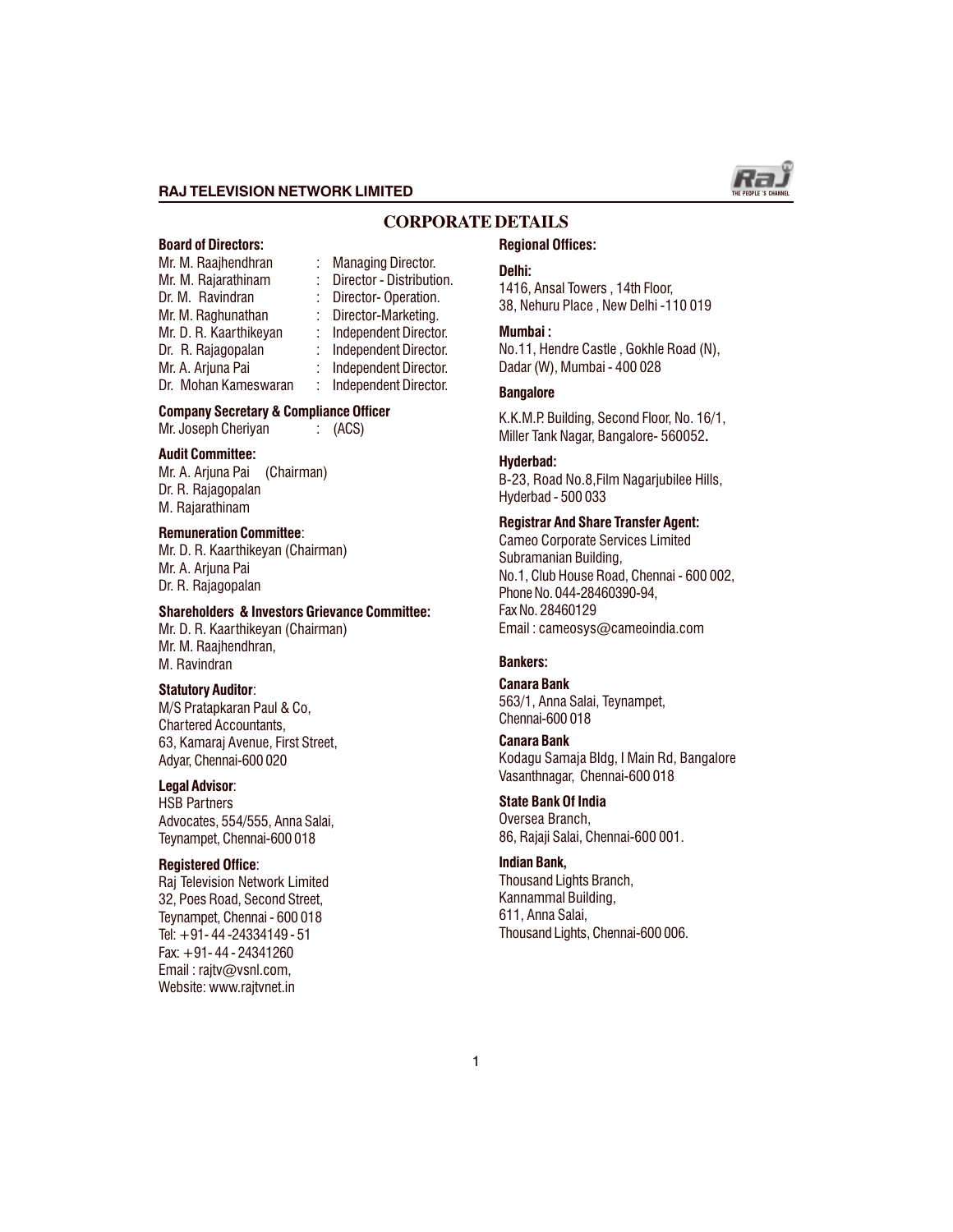

### From the desk of the MANAGING DIRECTOR

Chairman's Message . . . . . .

Dear Shareholders,

It's my pleasure to extend a Warm Greetings to you all!

I take the pleasant privilege of addressing you on the occasion of the 18<sup>th</sup> annual general meeting of our company.

The year 2011-12 was challenging for the global economy, as well as the entertainment industry. Against this backdrop, we have had a sterling collective performance that deserves special mention. The outlook on the world economy is looking up as most economies are on the way to recovery while India continues to be the focal point for innovation and investments in the Media & Entertainment sector.

Your Company in spite of current turmoil in the industry was able to post a performance better than the previous year. It is with a sense of pride that I enumerate some of the significant developments for your Company in the last fiscal.

During the year under review, we focused on achieving the expansion of our channel base in new regional markets with the success of 'RAJ MUSIC KANNADA' your 24x7 Kannada Music channel launched in the previous year, with this confidence and brand reach , we plan to increase our offering in Telugu with a 24x7 full length Entertainment with a mass appeal and also, geared up to re-launch three Telugu Channels covering different Genres.

With consolidation of Cable scenario in the Tamilnadu , The reach of the channel has improved substantially and Your channel has once again proved that " Content is King" by grossing substantial growth in viewership across all age groups. To sustain the growth in the regional market and to strengthen our presence, we intend to launch two new niche channels in Tamil in the current year.

Your company in the last year has been evaluating various new mediums of Content Distribution, In the process we have tied up with Google in promoting your company's content through www.youtube.com/RajTV. Your company is also evaluating various other delivery platforms such as direct to handheld and various other OTT technologies.

Your Company is looking forward to 2013 as an exciting year in terms of growth of India's Television industry, riding on the digitization wave. From mere aspiration to realization through digitization ,. I strongly believe that, with the digitization drive and consolidation in the cable industry, the ability to control the market share in terms of quality, technology and service will rest with only few competent players like your company.

Your Company is also working on strategies in unlocking the value of hidden assets to achieve the higher profitability and also offer value to stake holders. Finally, I thank our Board of Directors for their support and exemplary guidance. I also take this opportunity to express my gratitude to all our stakeholders, who continue to repose faith and trust in us over the years.

Warm Regards

(Raajhendhran M)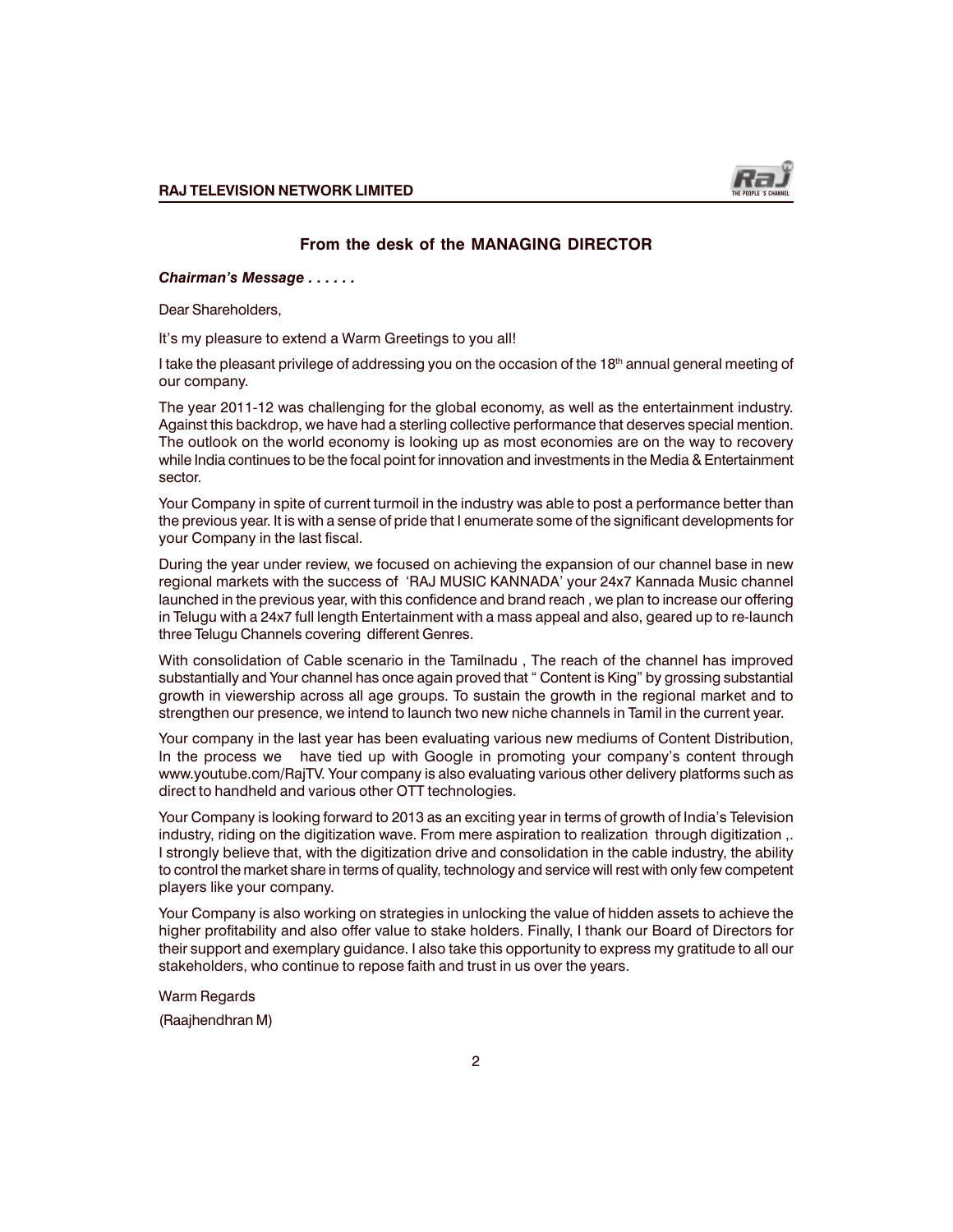

# Raj Television Network Limited

# Regd. Off: 32, Poes Road, Second Street, Teynampet, Chennai-600 018, Tel: 044-24334149/50 **NOTICE**

Notice is hereby given that the Eighteenth Annual General Meeting of the Company will be held on Monday, July 30, 2012, at Bharatiya Vidya Bhavan, 18-22, East Mada Street, Mylapore, Chennai-600 004, at 10.00 A.M. to transact the following business:-

### ORDINARY BUSINESS:

- 1. To receive, consider, approve and adopt the Audited Balance Sheet as at 31st March 2012, Profit and Loss Account and the Cash Flow Statement for the year ended on that date and Reports of Auditors and Directors thereon.
- 2. To declare dividend on the equity shares of the company. The Directors recommend 10% Dividend on the equity shares of the Company.
- 3. To appoint a Director in place of Shri. D. R. KAARTHIKEYAN, who retires by rotation and being eligible offers himself for reappointment.
- 4. To appoint a Director in place of Shri M. RAJRATHINAM, who retires by rotation and being eligible, offers himself for reappointment.
- 5. To appoint Auditors and to fix their remuneration, if thought fit, by passing with or without modification, the following Resolution as an Ordinary Resolution:

RESOLVED THAT M/s. Pratapkaran Paul & Co., Chartered Accountants, Chennai 600 020, the retiring auditors be and are hereby appointed as the Statutory Auditors of the Company to hold office from the conclusion of this Annual General Meeting until the conclusion of the next Annual General Meeting on such remuneration as may be decided by the Board of Directors".

The register of Members and Share Transfer Books of the Company shall remain closed from 24th July 2012 to 30th July, 2012 (both the days inclusive). Share Transfers received in order at the Registered Office of the Company or at the office of the Registrar of the Company, by 5.30 p.m. on July 23, 2012, will be processed for payment of equity dividend, if declared, to the transferees or their mandatees.

Dividend, if approved by Members at the ensuing Annual General Meeting, will be paid on August 10, 2012, to all those shareholders whose name appear in the Register of Members of the Company, after giving effect to all valid share transfers in physical form lodged with the Company or its Registrar on or before July 23, 2012 and in the list of beneficial owners furnished by National Securities Depository Limited and/or Central Depository Services (India) Limited, in respect of shares held in electronic form, as at the end of the business day on July 23, 2012.

| Regd. Office:       |
|---------------------|
| 32, Poes Road,      |
| IInd St, Teynampet, |

### By Order of the Board of Directors

Chennai-600 018 Company Secretary Date: 30<sup>th</sup> April 2012

Joseph Cheriyan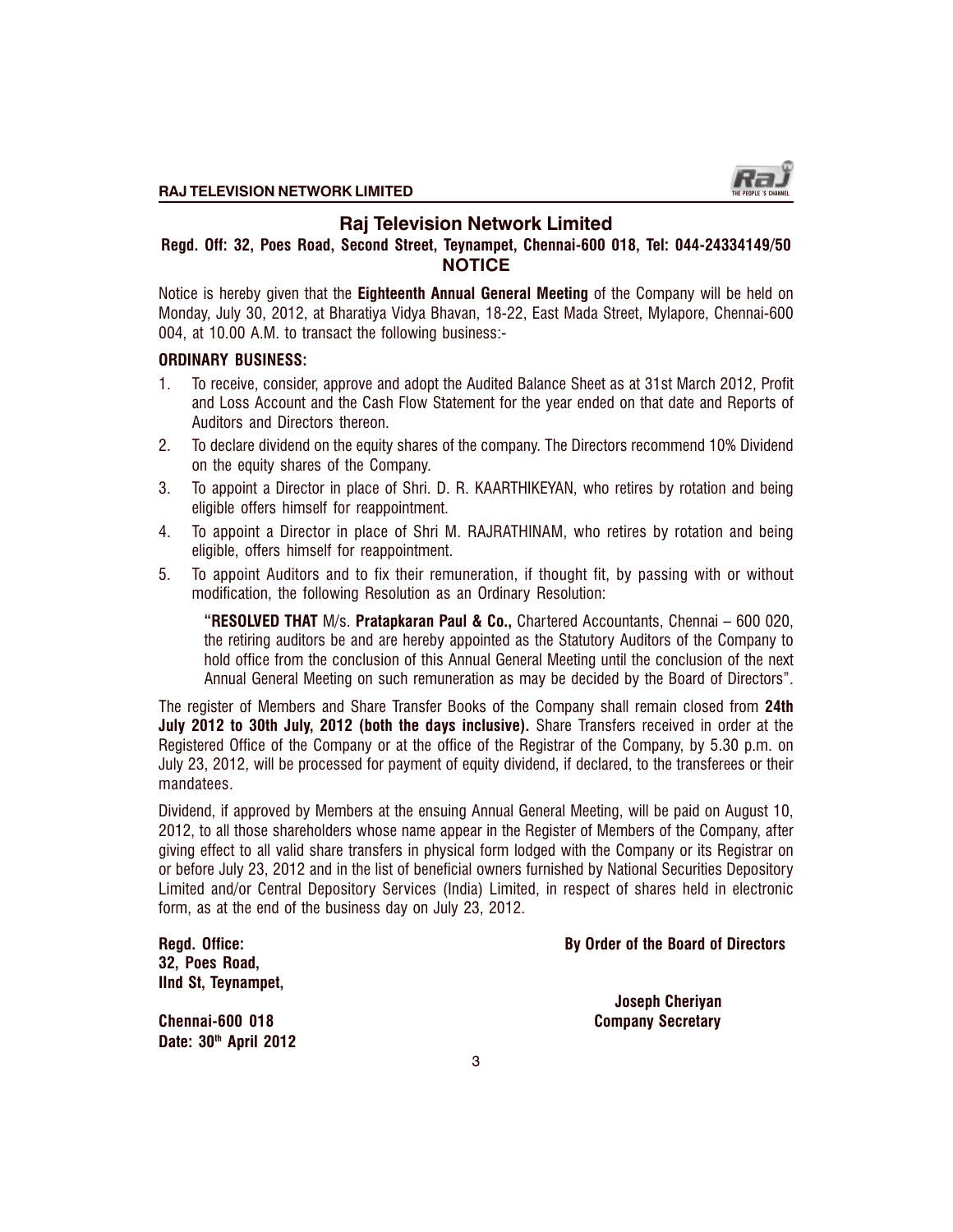

### NOTES TO NOTICE CALLING THE ANNUAL GENERAL MEETING:

- 1. A member entitled to attend and vote at the Annual General Meeting (the meeting) may appoint a proxy to attend and vote on a poll on his behalf and proxy need not be a member of the Company. The proxy form appointing proxy to be valid must be deposited at the registered office of the Company not less than forty-eight hours before the commencement of the meeting. A proxy form is appended with the attendance slip.
- 2. Corporate members are requested to send to the Registered Office of the Company, a duly certified copy of the Board Resolution authorizing their representative to attend and vote at the Annual General Meeting.
- 3. Members/ Proxies are requested to bring their Attendance Slip duly filled in along with their Annual Report to the meeting.
- 4. Members who hold shares in dematerialized form are requested to write their Client ID and DP ID Number and those who hold in physical form are requested to write their Folio Number in the Attendance Slip for attending the Meeting. In case of joint holders, only Sole/First joint holder will be entitled to vote.
- 5. Recognizing the spirit of the Green Initiative in Corporate Governance initiated by the Ministry of Corporate Affairs, the Company proposes to send the Annual Report and other documents /notices to shareholders to the email address provided to the Depository. Shareholders are requested to register and/or update their email address with the respective Depository Participant or with the Company, to ensure that documents from the Company reach their preferred email address.
- 6. Members are hereby requested to send all correspondence concerning transfer, transmission, subdivision, consolidation of shares or any other share related matters and / or any change in the address to the Common Registrar and Share transfer Agent Viz; Cameo Corporate Services Limited, Subramanian Building, No. 1, Club House Road, Chennai-600002, Phone No.044-28460390-94, Fax No.28460129, Email:Cameosys@cameoindia.in.

| By Order of the Board of Directors          |
|---------------------------------------------|
|                                             |
| Joseph Cheriyan<br><b>Company Secretary</b> |
|                                             |

#### Additional Information on the proposed reappointment of the Directors in terms of Listing Agreement

#### ITEM NO 3 OF THE NOTICE:- D.R. Kaarthikeyan (none Executive independent Director)

Mr. D.R. Kaarthikeyan, aged 73 years, retired from Indian Police Service after holding eminent positions like Director CBI and Director General of National Human Rights Commission .He holds a graduation degree in Science (Chemistry and Agriculture) and is also a Bachelor of Law. He began his career as a lawyer before he was selected for appointment in the Indian Police Service and in that capacity has held several positions including Director of Police, Academy, Mysore, Karnataka. He has been awarded the President's Police Medal and the Indian Police Medal for Meritorious Service, Delhi Ratna by the All India Conference of Intellectuals, New Delhi, Humanitarian Award from Internal Yoga International, USA for outstanding achievement in service to Humanity. At present he is the torchbearer on matters related to Law, Human Rights and Corporate Affairs.

# ITEM NO 4 OF THE NOTICE:- M. Rajarathinam - Director (Content Acquisition)

Mr. M Rajarathinam, aged 60 years, has a long career in retailing of products. He has been Highly experienced in retailing of products, he has over a period of two decades, built and nurtured an extensive network of domestic & overseas clients through the sales of pre-recorded video cassettes, which are currently also being sold in other forms of media like Compact Disc (CD), Video CD (VCD), Digital Video Disc (DVD). He is actively involved in content acquisition of the channel and distributing the channel in various territories apart from his role at RAJTV.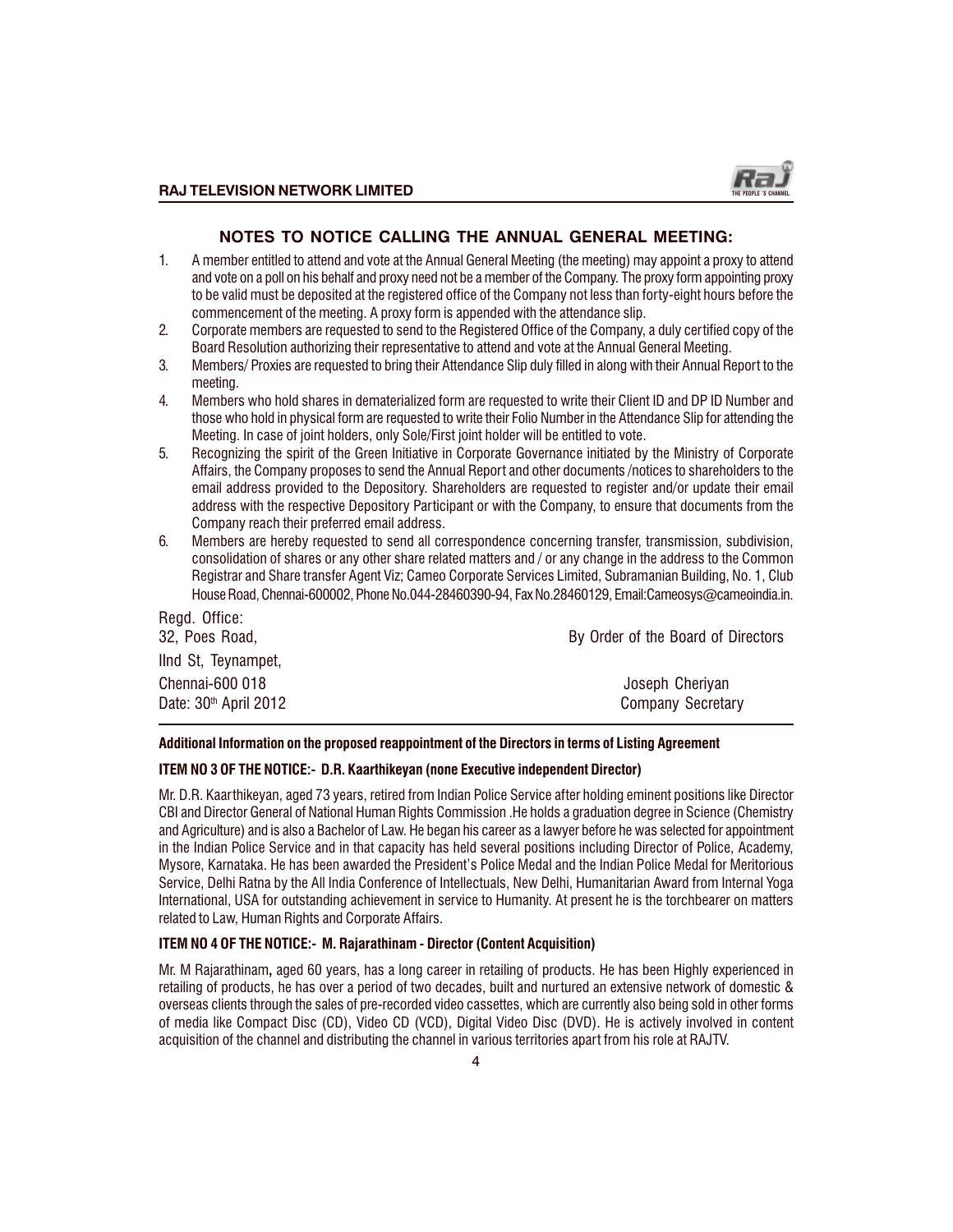

# DIRECTORS' REPORT

Dear Members

Your Directors take pleasure in presenting the 18<sup>th</sup> Annual Report together with the Audited Statement of Accounts of the Company for the year ended March 31, 2012.

# Financial Results:

The Financial Performance of your Company for the year ended March 31, 2012 is summarized below:

| <b>Particulars</b>                                      |                             | For the year ended          |  |  |
|---------------------------------------------------------|-----------------------------|-----------------------------|--|--|
|                                                         | 31 <sup>st</sup> March 2012 | 31 <sup>st</sup> March 2011 |  |  |
| <b>Total Income</b>                                     | 5474.35                     | 4509.53                     |  |  |
| <b>Total Expenses</b>                                   | 4488.64                     | 5105.72                     |  |  |
| <b>Operating Profit / (Loss) (EBIDTA)</b>               | 1502.78                     | (596.19)                    |  |  |
| Profit / (Loss) after Depreciation and financial charge | 985.71                      | (996.84)                    |  |  |
| Prior Period Adjustment                                 |                             | 5.29                        |  |  |
| Profit / (Loss) Before tax                              | 985.71                      | (1002.12)                   |  |  |
| Provision for Taxation (net)                            | 64.40                       | (20.77)                     |  |  |
| Profit / (Loss) after Tax                               | 921.31                      | (981.35)                    |  |  |
| Add: Balance brought forward                            | 1717.92                     | 2699.27                     |  |  |
| Amount available for appropriations                     | 2639.23                     | 1717.92                     |  |  |
| Appropriations:                                         |                             |                             |  |  |
| Dividend                                                | 129.78                      |                             |  |  |
| Tax on Dividend                                         | 21.05                       |                             |  |  |
| <b>General Reserve</b>                                  | 92.13                       |                             |  |  |
| Balance carried forward                                 | 2396.26                     | 1717.92                     |  |  |

### Operations Review:

The Company achieved revenue of Rs. 5474.35 Lakhs as against Rs. 4509.53 lakhs in the previous year. Net profit after tax stood at Rs. 921.31 lakhs as compared to Loss after tax of Rs. 981.35 Lakhs in the previous year. The loss in the previous year was on account of low transaction volumes coupled with expenditure of exceptional nature, amounting to Rs.1629 Lakhs.

### Dividend:

In view of the better performance made in the current year, the Board of Directors recommends 10% dividend on the equity shares of the company for the year ended March 31, 2012 and such Dividend shall be payable subject to approval of the Members of the Company.

# Share Capital:

The Company has not issued any shares or any other security including DR/GDR/FCCB/Warrants/ Bonds during the year.

### Business Outlook:

Your Company, besides providing high quality and innovative content, continues to build its media assets and in the process continues to create value for the shareholders even in a year that was marked by sharp slowdown in the economy and witnessed quite a few consolidation moves within the industry. With the process of digitalization made compulsory at Metro cities and the Industry watchers believe that the same shall be made compulsory to all major cities gradually which shall happen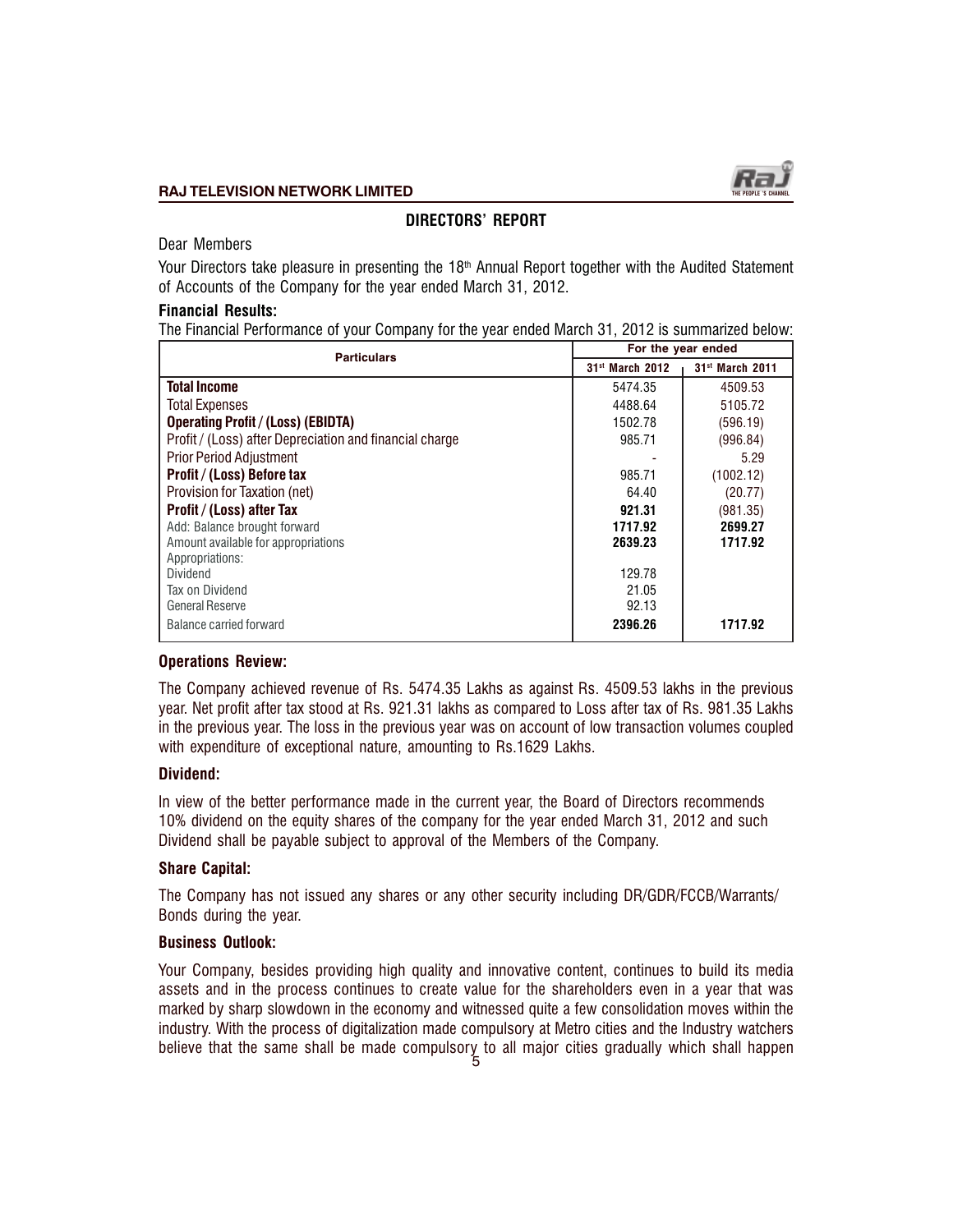

around 3 or 4 years, in this backdrop the company believes that the customers shall become tech savy and our production standards need to be changed to optimize the maximum utility of the digitalization initiated by the Government. The company had already initiated various developments especially in the web based platforms such as google, internet. Android and Apple kind mobile applications.The company had already employed suitable high-class technicians, High Tech storage and monitoring equipments with a view to 100% digitalization of vast libraries of the company. The company strongly believes that the efforts taken by the company shall ensure real time accessibility to the content library/archived contents to the wide spread viewers across the globe. The company expects equal kind of revenue share from the digitized environment initiativeness at par with the present revenue streams.

The main objective of the Company's business plan is to reach each and every household across the World. The digital drive led by the exponential growth of DTH has been an outstanding feature over the last few years making it possible for C&S to reach 80% of TV households in India. With the focus shifting towards addressable infrastructure there will be a speeding up of digitization in India going forward. So, the Company is reaching out various multiple distribution platforms like, DTH, digital cable, IPTV, CAS, mobile TV etc to increase its overall reach which will result in adding more as subscription revenue. The Company's Channels are now available in all the major DTH platforms in India. During the year under review, Company focused on achieving the expansion of our channel base in new regional markets with the success of 'RAJ MUSIC KANNADA' your 24x7 Kannada Music channel launched in the previous year, with this confidence and brand reach, we plan to increase our offering in Telugu with a 24x7 full length Entertainment with a mass appeal and also, geared up to relaunch three Telugu Channels covering different Genres.

### Future Projects:

The Company is continuously making efforts to entertain the viewers with good programs and quality contents. The Company always experiments on the viewer's demand and choice and designs its contents and programs in the viewer's perspective. The Company proposes to start new movie channels in various languages starting with Kannada Language. With so much competition from media industry, viewers are slowly getting used to "Appointment Viewing". As part of future projection and strategy, to capitalise on this changed viewership strategy, the Company will cater to the audience of all sectors in terms of content in future. This will give the Company a place in the minds of people leading to numbers in 'TAM' ratings and increase fund flow from the operations.

The company already started digitisiation of the movie libraries and reproduction of old master piece movies in Digital Platforms/3D and as already announced by the company, the company is proposing to remake the old master piece Movie titled Veera Pandiya Kattabomman in Digital 3d format, out of our movie collection.

The company is very confident that the project of digitalization of old Tamil masterpiece movies, will argument good business and company received good response from the first movie release 'KARNAN' in terms of viewer ship and revenue.

The company expects good potential for revenue generation in the coming years, by exploring the hidden assets-movie rights by way of digitization in various languages & dubbing.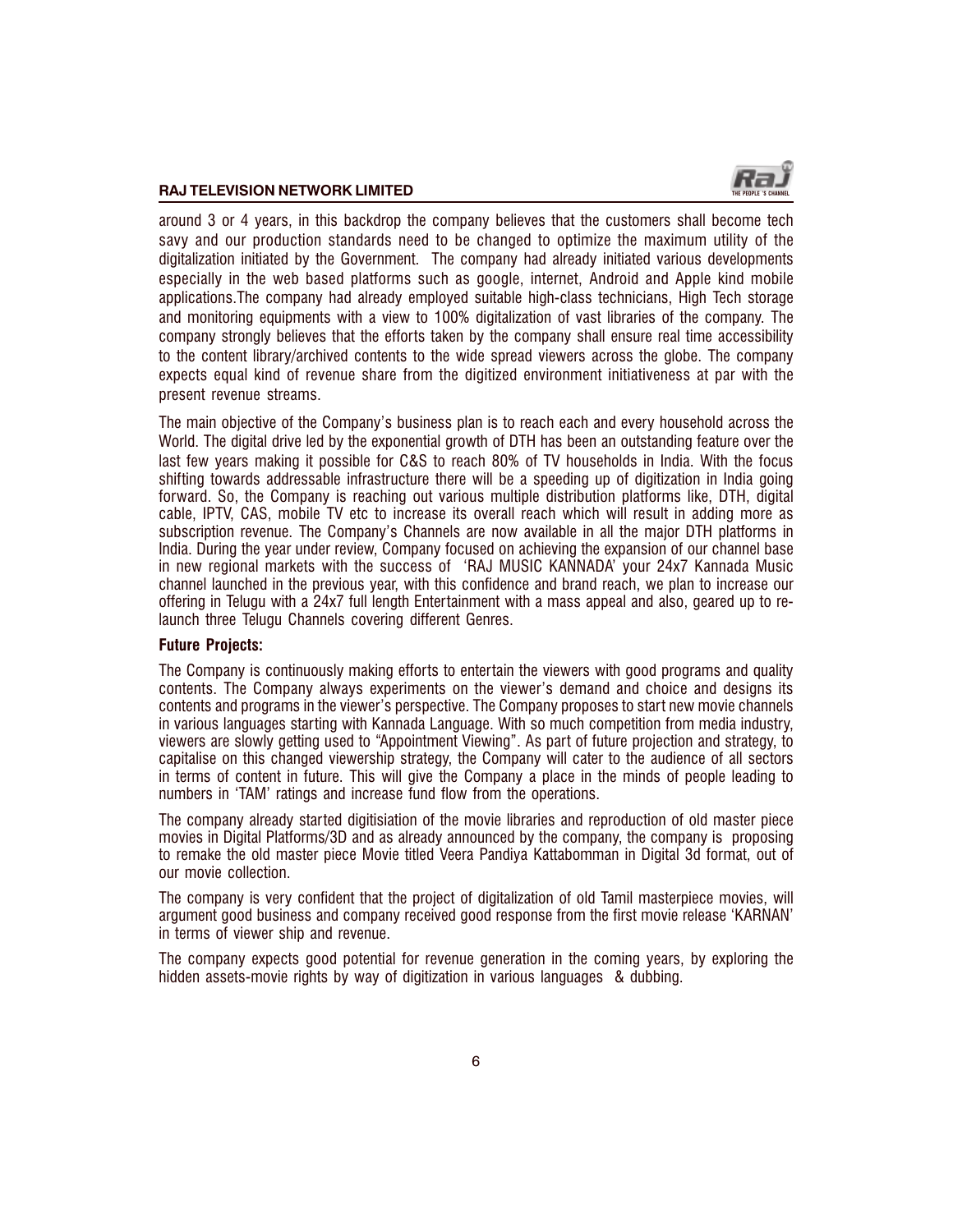

Further the company has already entered an agreement with Tamilnadu Government Cable Network- Arasu Cable' and by the said Agreement, the company ensured 100% connectivity in the distribution segment throughout Tamil Nadu State. The company expects additional subscription revenue from the pay channel segment out of this deal.

Further the company wants to consolidate its position in the Southern Regional TV Channel markets and the company felt that the Andhra Pradesh Market is having good potential in terms of viewer ship and revenue and the company had identified M/s Vissa Television Network Limited, Chennai which had one decade presence in Telugu TV Channel Market and had created its niche market share in the region of Andhra Pradesh, to merge/amalgamate the said company with our company and the board of directors are working on the modalities of the same.

# STATUTORY INFORMATION AND DISCLOSURES

# Public Deposits:

During the year, the Company has neither invited nor accepted any deposit from the public or its employees.

# Listing Agreement:

The Company has complied with all the requirement of the listing agreement of BSE and NSE. The Company has also paid all the listing fees and there are no arrears till date.

# Corporate Governance:

The Company has implemented all the stipulations prescribed under the Clause 49 of the Listing Agreement. A report on Corporate Governance together with Auditors' Certificate on compliance with the conditions of the said clause is provided as an annexure to this Report.

# Management's Discussion and Analysis Report:

Management's Discussion and Analysis Report for the year under review as stipulated under Clause 49 of the Listing Agreement with the Stock Exchange in India is presented in a separate Annexure to this report.

### Directors:

In accordance with the Articles of Association of the Company, Shri. D.R Karthikeyan and Shri. Rajarathinam Directors of the Company retire at the ensuing Annual General Meeting and being eligible offer themselves for reappointment. Your Board recommends their reelection.

### Auditors:

M/s Pratapkaran Paul & Co, Chartered Accountants, Chennai, Statutory Auditors of the Company retire at the conclusion of this Annual General Meeting and being eligible, offer themselves for re-appointment and have confirmed that their appointment, if made, would be within the limits prescribed under section 224(1B) of the Companies Act, 1956. The Board recommends their reappointment.

The Auditor's Report to the members does not contain any qualification or adverse remarks on the financial reporting and disclosure of the Company. The Notes to Accounts forming part of the financial statements are self-explanatory and need no further explanation.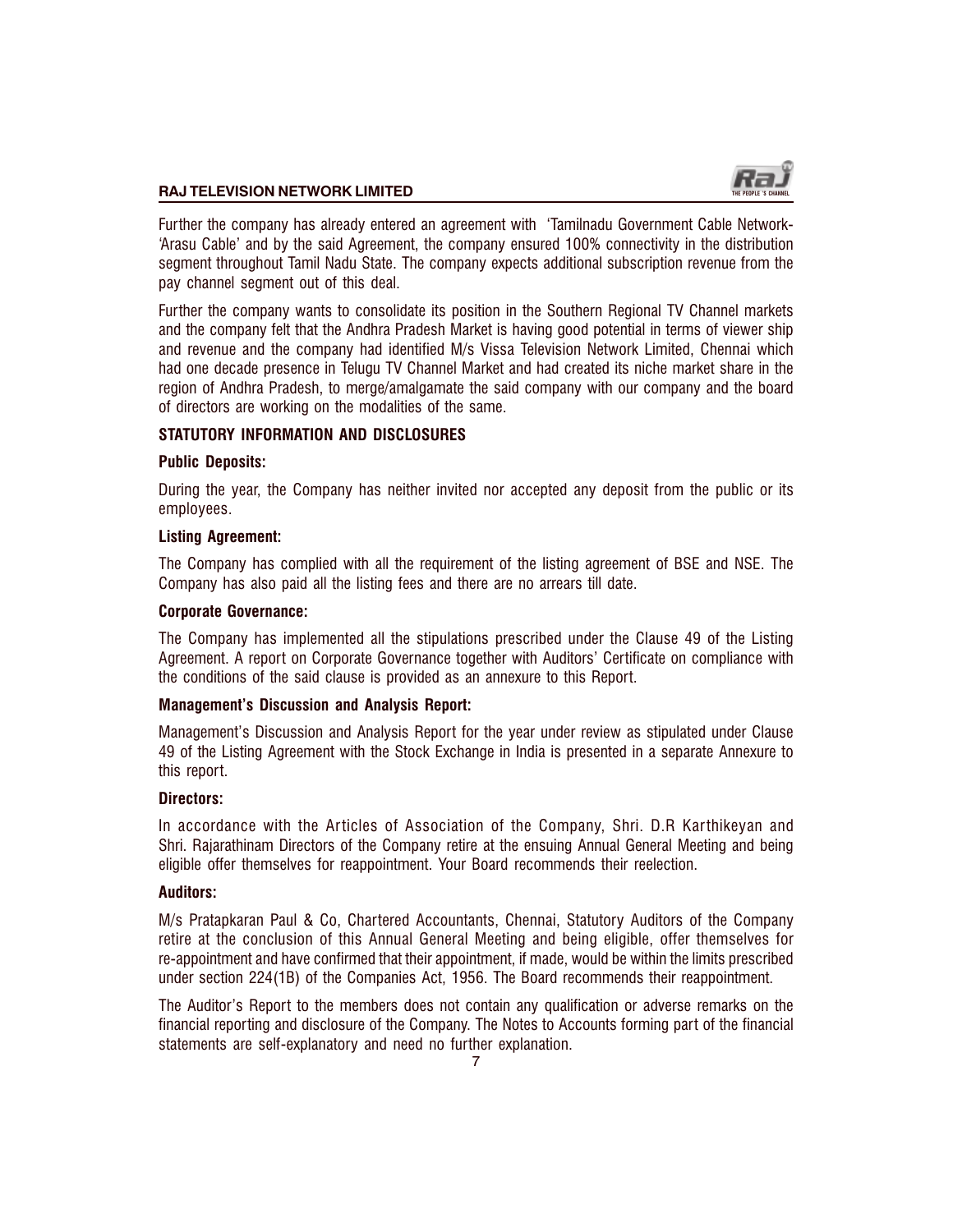# DIRECTOR'S RESPONSIBILITY STATEMENT FOR THE YEAR 2011-12

In accordance with the provisions of Section 217 (2AA) of the Companies Act, 1956, in relation to the Annual Financial Statements for the Financial Year 2011-2012 your Directors confirm.:

- (i) that in the preparation of the annual accounts, the applicable accounting standards had been followed along with proper explanation relating to material departures;
- (ii) that the directors had selected such accounting policies and applied them consistently and made judgments and estimates that are reasonable and prudent so as to give a true and fair view of the state of affairs of the company at the end of the financial year and of the profit or loss of the company for that period;
- (iii) that the directors had taken proper and sufficient care for the maintenance of adequate accounting records in accordance with the provisions of the Companies Act 19576 for safe guarding the assets of the company and for preventing and detecting fraud and other irregularities;
- (iv) that the directors had prepared the annual accounts on a going concern basis.

# Shareholding of Directors/Promoters and Promoter group:

The Managing Director and other whole time Directors along with their spouse and dependent children constituting promoters and Promoter group hold more than two percent of the equity share of the Company in their individual capacity. Independent Directors do not hold any share in the Company.

# Pledging of the Shares by the Promoters:

As required under SEBI (Substantial Acquisition and Take over ) Regulation,1997, the Promoters, promoter group and the Persons acting in concert representing Promoters and promoter Group have not pledged any shares during the financial year.

### Shares in Suspense Accounts:

As required under Clause 5A of the Listing Agreement, 2 shareholders and 116 numbers of outstanding shares are lying in the suspense account at the beginning and end of the year. The Company has not been approached by any of these shareholders. The voting rights on the shares outstanding in the suspense account as on March 31, 2012 shall remain frozen till the rightful owner of such shares claims the shares. In compliance with the said requirements, these shares will be transferred into one folio in the name of 'Unclaimed Suspense Account' in due course.

# Conservation of energy, Technology absorption, foreign exchange earnings and outgo:

Information required to be provided under Section  $217(1)(e)$  of the Companies Act, 1956 read with the Companies (Disclosure of Particulars in the Report of the Board of Directors) Rules, 1988 in relation to Conservation of Energy and Technology Absorption is currently not applicable to the Company.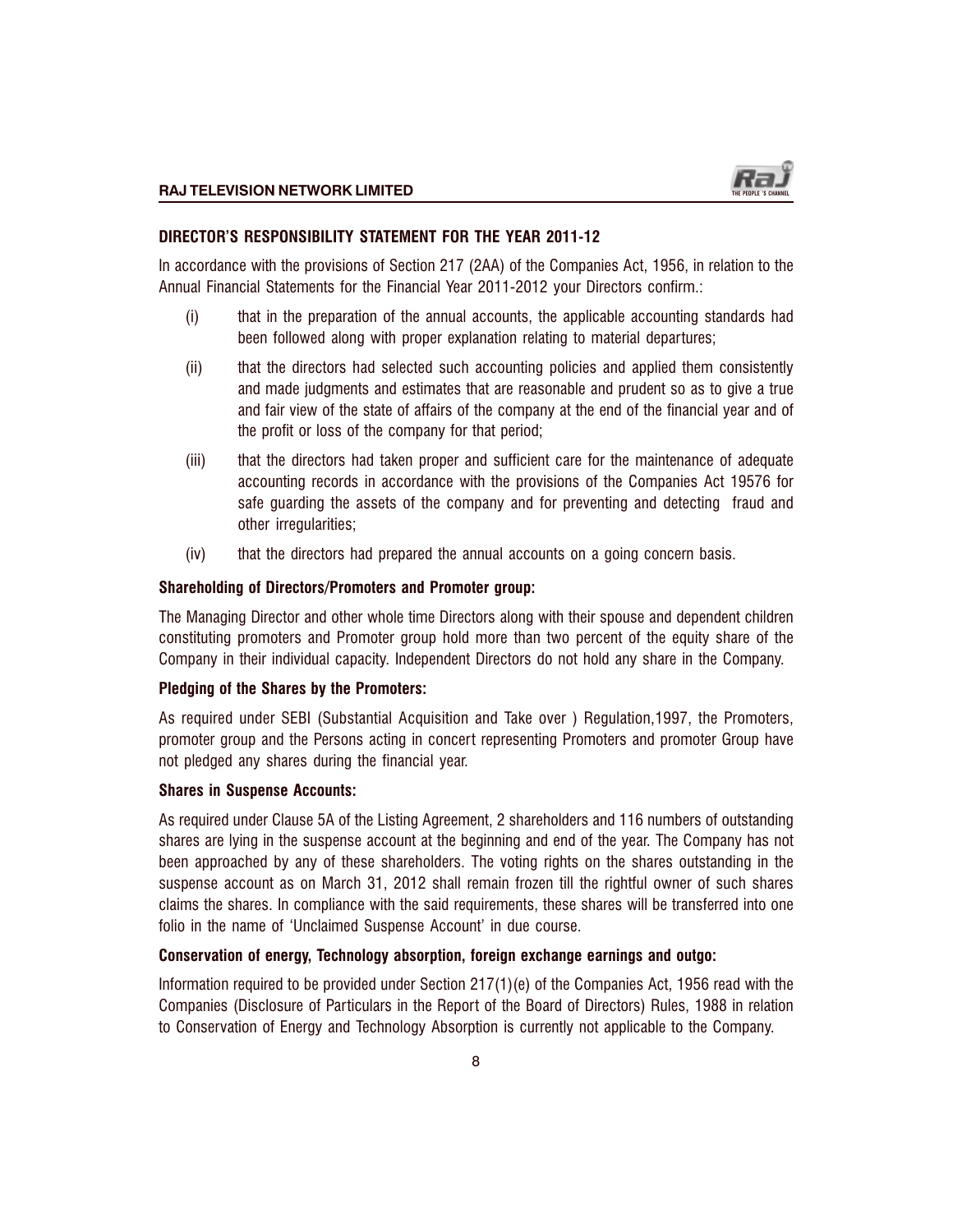

Particulars of foreign currency earnings and outgo during the year are given elsewhere in the Notes to the Accounts forming part of the Annual Accounts:

|                          | (In Rupees) |            |  |
|--------------------------|-------------|------------|--|
| <b>Particulars</b>       | Year 2012   | Year 2011  |  |
| Foreign Exchange Earning | 2,54,91,590 | 23,888,610 |  |
| Foreign Exchange Outgo   | 4,90,12,154 | 56,83,104  |  |

### Disclosure of information under Section 217(2A) of the Companies Act, 1956 read with the Companies (Particulars of Employees) Rules, 1975:

Your Company had 291 employees as of March 31, 2012 Company provided additional employment opportunity to 58 numbers and empowered the Human resource assets during the year. In terms of the provisions of Section 217(2A) of the Companies Act, 1956, read with the Companies (Particulars of Employees) Rules, 1975 as amended, the names and other particulars of the employees, who are in receipt of remuneration of Rs. 60 lakhs or more per annum and those who were in receipt of remuneration of Rs. 5 lakhs or more per month, are required to be set out in the annexure to the directors' report. However, during the financial year under review, company does not come under the purview of the above said compliance.

## Acknowledgements:

Your Directors take this opportunity to place on record their sincere appreciation to the Central and State Governments – mainly the Ministry of Information and Broadcasting and the Department of Telecommunication and other stakeholders including viewers, producers, vendors, financial institutions, bankers, service providers as well as other regulatory and governmental authorities. Your Directors also appreciate and place on record the devoted and efficient service rendered by the employees of the Company. It also thanks its investors for reposing faith on the Company.

#### On behalf of the Board of Directors

Raajhendhran M Chairman

Dated: 30<sup>th</sup> April 2012

Regd. Office: 32, Poes Road, IInd St, Teynampet, Chennai-600 018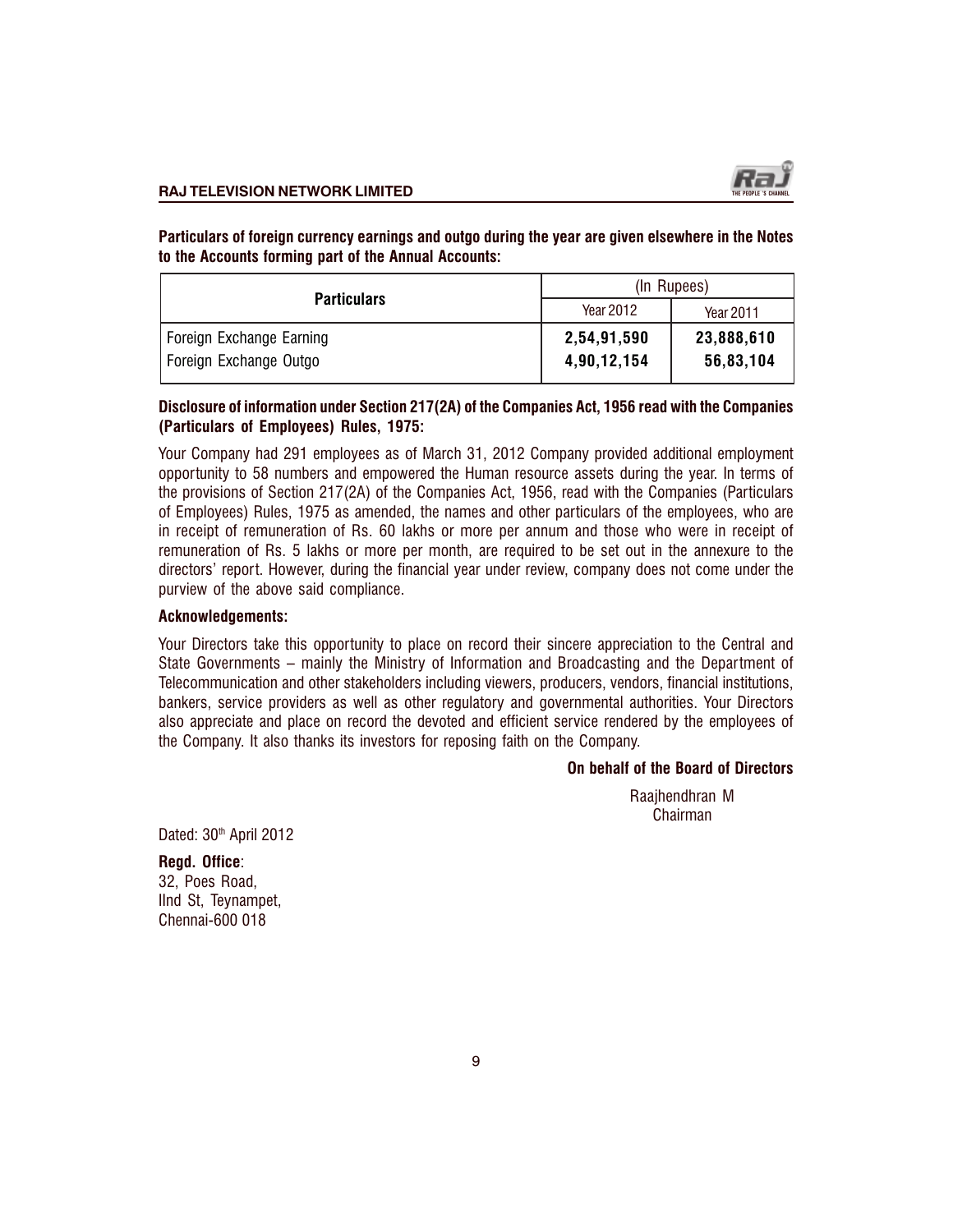# Annexure 1: MANAGEMENT'S DISCUSSION AND ANALYSIS

#### Industry Overview:

#### MEDIA AND ENTERTAINMENT INDUSTRY

The Indian Media and Entertainment Industry witnessed steady growth in 2011. The industry grew from 652 billion in 2010 to 728 billion in 2011, registering a growth rate of 11.7%. Television sector grew from 297 billion in 2010 to 329 billion in 2011, registering a growth of 10.7%. (Source: FICCIKPMG Indian Media and Entertainment Industry Report 2012).

Total advertising revenue growth has seen a much sharper slowdown, with advertising spends across all media accounting for '300 billion in 2011, contributing to 41% of the overall M&E industry revenues. Total advertising revenues witnessed a growth of 13% in 2011 against 17% observed in 2010. (Source: FICCI-KPMG Indian Media and Entertainment Industry Report 2012).

Despite the slowdown, Television industry posted high growth due to its high reach & cost-effectiveness. Regionalisation / Localisation drove the reach of media as well revenue, thereby improving the revenue share in the ad pie. Advertisers also showed a higher preference for Impact properties on leading channels.

FY2013 is expected to be a landmark year for the television media industry. The industry is on the cusp of a big change with the implementation of Digital Addressable System (DAS) starting with the four metros. Implementation of digitisation is expected to significantly improve transparency in the pay-TV ecosystem resulting in more choice to the consumers, better quality of viewing and improved business economics for all players. In FY2012, 10.5 million subscribers have adopted satellite-based television services via DTH, taking the gross DTH subscriber base to 44.6 million strong.

#### Company Overview:

Raj Television Network Limited (BSE:532826 and NSE: RAJTVEQ) is one of the largest Tamil television and broadcasting Company in southern region. The Company incorporated in 1994, broadcasts twelve channels presently in various southern languages. Raj TV, its flagship television channel launched in 1994 was the first general entertainment channel of the Company. The Company gets its revenue primarily form advertisement and subscription of channels. The Company has also rolled into movie production and distribution business. Raj television network limited channel portfolio, across various genres in the Indian market, includes: Tamil Language - RAJ TV, Raj Digital Plus , Raj Musix, Raj News , Raj Asia , Telugu Language- Raj Musix , Raj News , VISSA , Malayalm- Raj Musix, Raj News, Kannada language - Kannada Music & Hindi Language - Raj Pariwar.

#### Opportunities:

The subscription revenue of the Company are expected to grow because of availability of various distribution platforms like cable, CAS, DTH, IPTV, VOD etc. Further, the increasing spends on advertisement by the industry houses will boost the further growth.

#### Threats:

There may be a fall in margin on account of non-payment of debts, business risk, other legal risks, slow down of general economic trends and other macro and micro economic factors.

#### Outlook:

As the Company's channels are now available in DTH, IPTV and other digital platforms besides cable distribution, the Company is hopeful of adding more subscription revenue. The Company is also expecting growth in advertisement revenue due to increase in advertisement spends by the business houses.

#### Segment:

The Company operates in "Broadcasting" segment and the company plans to start 'Movie production Segment' in the current year.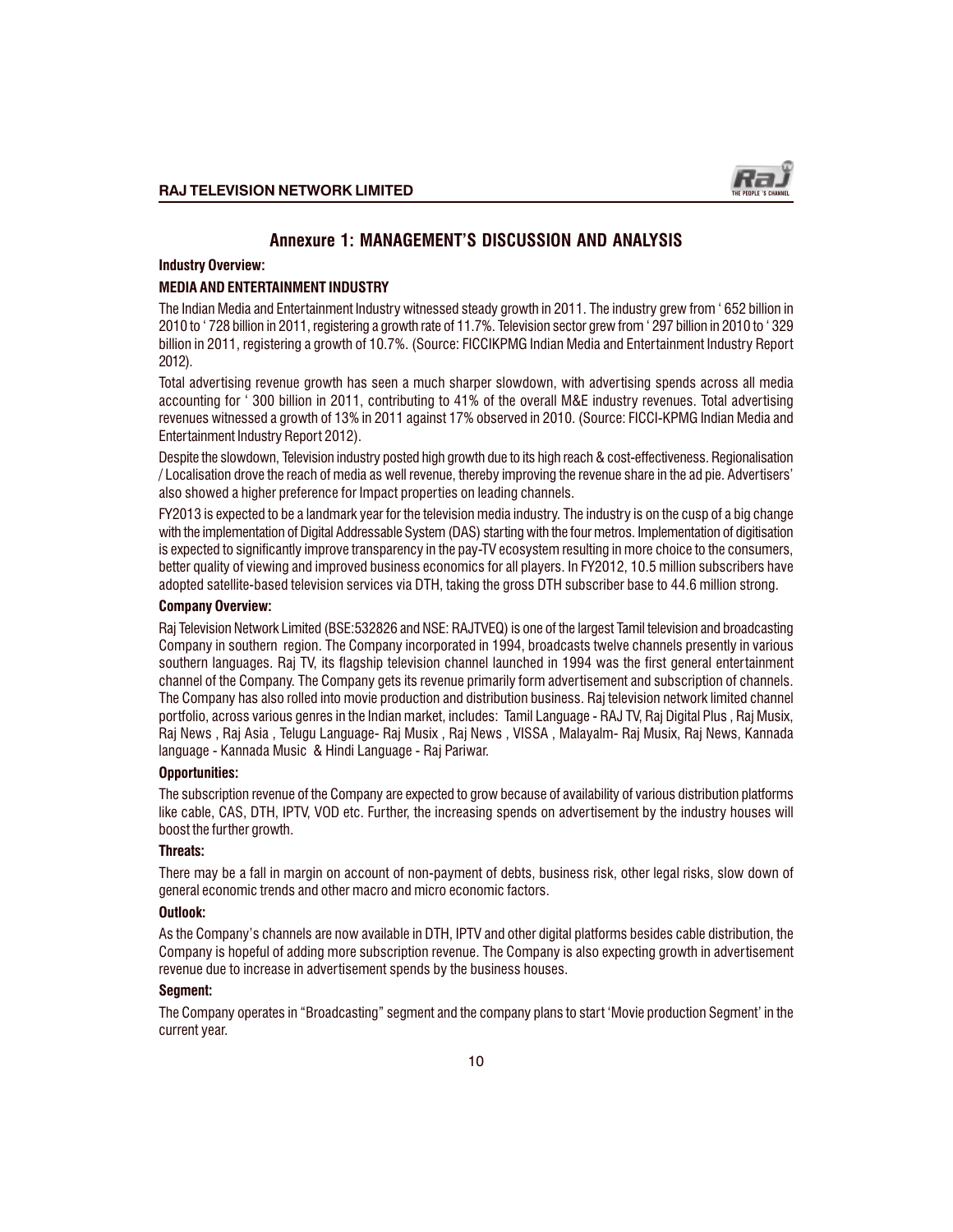

#### Company Financials:

The Company achieved revenue of Rs. 5474.35 Lakhs as against Rs. 4509.53 lakhs in the previous year. Net profit after tax stood at Rs. 921.31 lakhs as compared to Loss after tax of Rs. 981.35 Lakhs in the previous year.

#### Earnings Per Share (EPS):

Earning per share during the year ended 31.03.2012 is Rs.7.10 as against minus 7.56 in the corresponding previous year 31.03.2011.

#### Human Resource:

The Company firmly believes that human resources is an important instrument to provide proper communication of the Company's growth story to its stake holders and plays vital role in the overall prospects of the Company. So the Company takes possible steps for the welfare of its manpower. The employee relationship is cordial throughout the year.

#### Risk Analysis and Management:

Like all business enterprise, the Company also operates in both risk and opportunity environment. Various risks which may affect the Company's performance and Company's preventive measures to avoid such risks are enumerated below:

#### Operational Risk:

The Company's operational performance may be affected because of increasing competition in the market and more and more new players entering this industry.

#### Financial Risk:

Cost of programming and content acquisition may affect its bottom line. The Company may from time to time launch new channels and may require more and more funds. The Company may need further funds for programming, contents for the new channels and movie production and distribution. So, the financial performance of the Company may slow down unless the Company becomes successful in its business strategies. Decrease in advertisement expenditure can impact the revenue of the Company.

#### Strategic and other Risks:

It is very much unpredictable to figure out the consumer's choice and taste. If the Company's strategy does not meet the consumer's expectation, then the Company's performance may be affected. Other risks like change in Government's policy, Exchange rate fluctuation, seasonal risks etc may affect the growth pattern of the Company. The Company continuously reviews the existing system of operation and upgrades any change in technology from time to time. It will help the Company to give good quality program for its viewers and maintain its subscription base in spite of competition.

#### Internal Control:

The Company has a defined management reporting system and periodic reviews of it business to ensure timely check and decision-making. The Management Information System (MIS) forms an integral part of the Company's control mechanism. Any material change in the business process is reported to the Board regularly.

#### FORWARD LOOKING STATEMENT:

Members are cautioned that this discussion contains forward looking statement that involve risk and uncertainties including but not limited to risk inherent in the Company's growth strategy, development plan, market position, expenditure and financial results etc. This statement is based on certain assumptions and expectation of future events. The Company cannot guarantee that these assumptions and expectations are accurate or will be realized. The Company's actual results and performance could thus differ materially from those projected in any such statement. The Company assumes no responsibility to publicly amend, modify or revise any forward looking statement on the basis of any subsequent developments, information or events.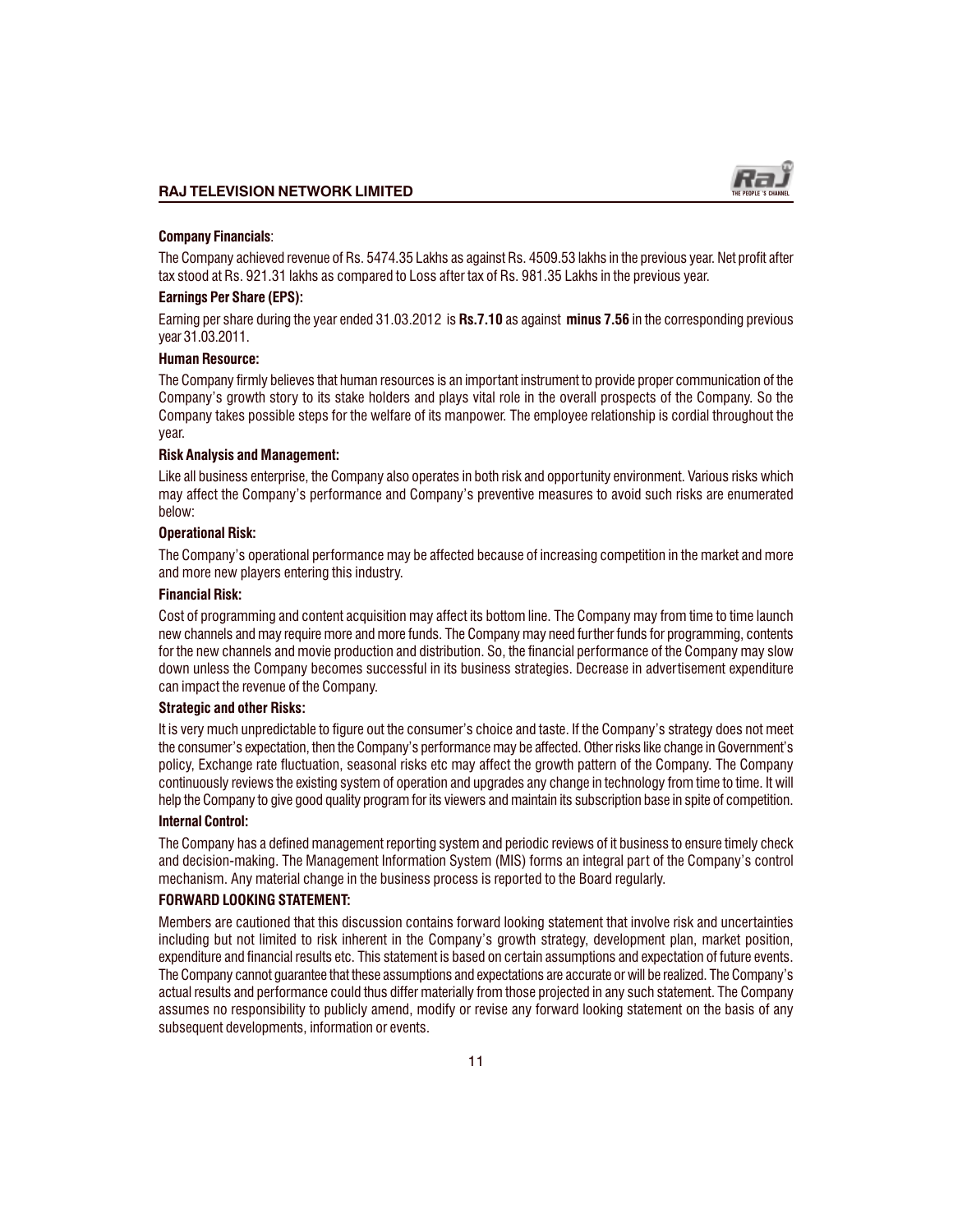# REPORT ON CORPORATE GOVERNANCE FOR THE YEAR 2011-12 (In accordance with clause 49 of the listing agreement with Indian Stock Exchanges)

Corporate Governance is about promoting corporate fairness, transparency and accountability. The corporate qovernance structure specifies the distribution of rights and responsibilities of the Board, managers, shareholders and other stakeholders, and spells out the rules and procedures for making decisions on corporate affairs.

# 1. COMPANYS PHILOSOPHY:

The corporate governance of the Company is based on the principles of good corporate citizenship which includes transparency, accountability and commitment to the organization and stake holders. The Company always commits and obliges to values, ethical business conduct and making a distinction between personal & corporate funds in the management of a Company. The Company as ongoing concern basis takes continuous steps for corporate excellence and continuous value addition to its overall growth.

In this pursuit, Company's philosophy is led by strong emphasis on human values, individual dignity and adherence to honest, ethical and professional conduct.

# 2. BOARD OF DIRECTORS:

# Board Composition:

Board of Directors of the Company has an ideal combination of Executive and Non-Executive Directors to ensure independent functioning. The Board consists of eight Directors including Non- Executive Directors of eminent personalities with expertise in business, finance, taxation, legal and administration. Mr. M. Raajhendhran, Managing Director is the Chairman of the Board who acts under guidance and supervision of the Board. The composition of the Board and their directorship in other Indian Public Companies as on March 31, 2012 are given below:

| Name of the Director   | Category    |      | No. of Board<br>Meetings held<br>during the year | Atten-<br>dance at<br>the last | No. of Director-<br>ship held in other<br>public Comp. | Number of<br>Committee<br>membership<br>held in other |
|------------------------|-------------|------|--------------------------------------------------|--------------------------------|--------------------------------------------------------|-------------------------------------------------------|
|                        |             | Held | Attended                                         | AGM                            |                                                        | Companies                                             |
| Mr. Raajhendhran M.    | MD          | 4    | 4                                                | Yes                            |                                                        | Nil                                                   |
| Mr. M. Rajarathinam    | WTD         | 4    | 4                                                | Yes                            |                                                        | Nil                                                   |
| Dr. M. Ravindran       | WTD         | 4    | 4                                                | Yes                            |                                                        | Nil                                                   |
| Mr. M. Ragunathan      | WTD         | 4    | 4                                                | Yes                            |                                                        | Nil                                                   |
| Mr. D. R. Kaarthikeyan | <b>NEID</b> | 4    | 4                                                | Yes                            | 6                                                      | Nil                                                   |
| Mr. A. Arjun Pai       | <b>NEID</b> | 4    | 4                                                | Yes                            | Nil                                                    | Nil                                                   |
| Dr. R. Rajagopalan     | <b>NEID</b> | 4    | 3                                                | Yes                            | Nil                                                    | Nil                                                   |
| Dr. Mohan Kameswaran   | <b>NEID</b> | 4    | 3                                                | No                             | Nil                                                    | Nil                                                   |

MD- Managing Director, WTD- Whole Time Director, NEID- Non Executive and Independent Director.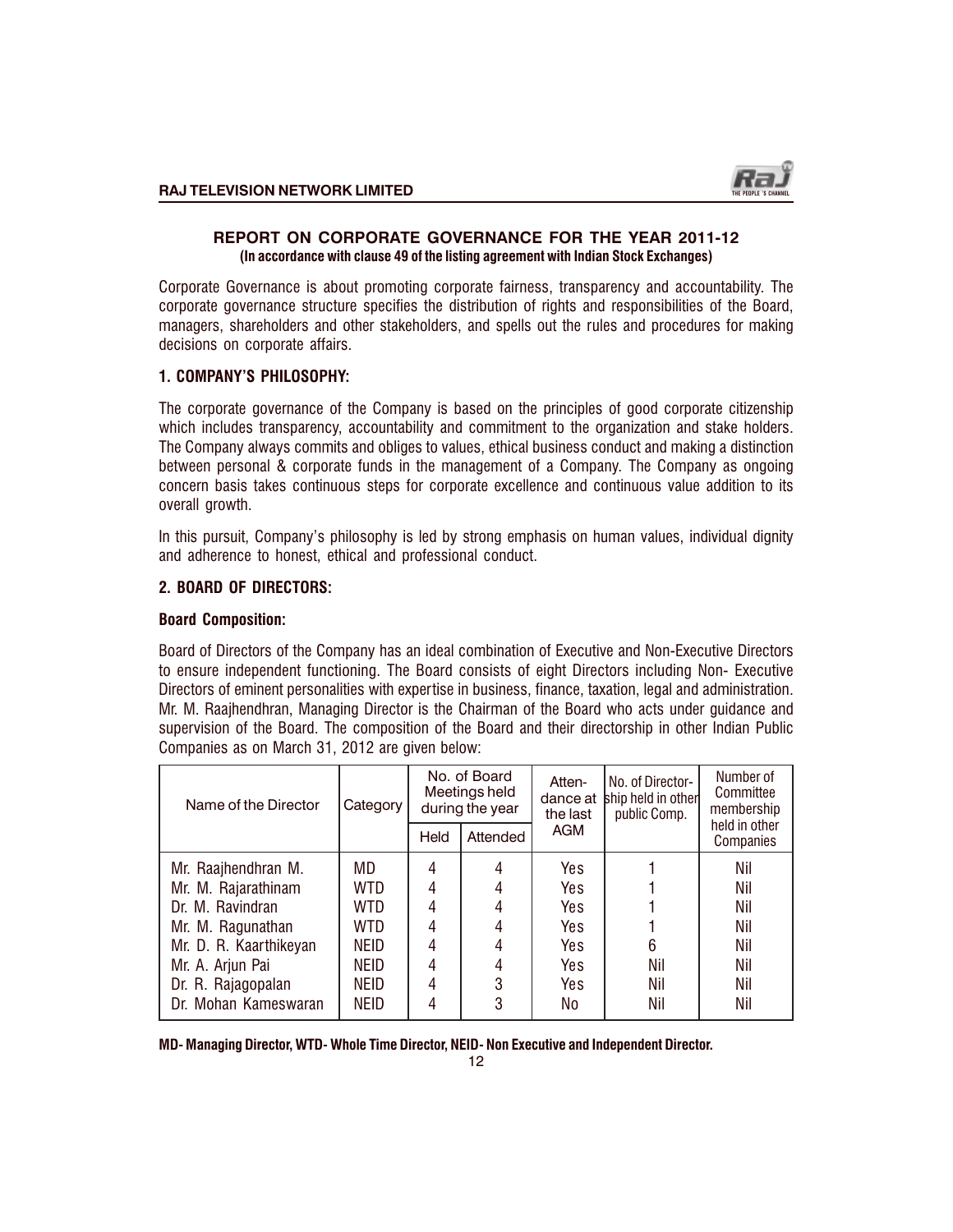

#### BOARD PROCEDURE:

Board Meetings of the Company are duly called and held by giving proper notice. The Company Secretary in consultation with Chairman and other Directors drafts agenda of the Board meetings. All major agenda items along with comprehensive notes on each item in agenda are sent well in advance of the date of the Board meetings to enable the Board to take informed decision. Any Board member may in consultation with the Chairman bring up other additional matter for consideration by the Board. Heads of Departments of Finance and Strategic Planning are normally invited to the Board meetings to provide necessary insights into the working of the Company and for discussing corporate strategies and other related matters. The Board also reviews the minutes of the Audit Committee and other committees. The Board periodically reviews Compliance Reports in respect of laws and regulations applicable to the Company in succeeding meeting. A certificate signed by the Managing Director and Whole Time Director is placed before the Board on compliance with the financial disclosure as provided under clause 49 (V). During the financial year under review, Board met 04 (four) times on 11<sup>th</sup> April, 2011, July 29, 2011, October 31, 2011 and January 25, 2012. The maximum gap between two Board Meetings was three months as prescribed under Listing Agreement.

#### 3. AUDIT COMMITTEE:

The Board has set up a duly qualified and independent Audit Committee. Mr. A. Arjuna Pai , an Independent Director is the Chairman of the Committee. The Broad terms of reference including the composition, name, number of meetings held and attended during the year is as below:

|                      |                                               | No. of Meetings |          |
|----------------------|-----------------------------------------------|-----------------|----------|
| Name of the Director | <b>Status and Category</b>                    | Held            | Attended |
| Mr. A. Arjuna Pai    | Chairman-Independent & Non Executive Director | 4               |          |
| Dr. R. Rajagopalan   | Member-Independent & Non Executive Director   | 4               |          |
| Mr. M. Rajarathinam  | <b>Member- Executive Director</b>             | 4               |          |

The Committee meets periodically and reviews all Quarterly, half yearly and annual Audited and un-audited financial results, Annual Business plans, and various reports placed by the Management, Utilization of Issue proceeds and deviation if any, Review of Accounting Principles, Standard, practices and other disclosure followed by the Company while preparing the financial results, Advising on different issues including internal control, risk management and hedging against future risk, Discussing on different issues that could be of vital concern to the Company including reliability of financial statements/other management information, adequacy of provisions for liabilities and whether the audit tests are appropriate and scientifically carried out in accordance with Company's business and size of operations. The Audit Committee also reviews adequacy of disclosures and compliance with all relevant laws. The role and the powers of the Audit Committee are as per the guidelines set out in the Listing Agreement with the Stock Exchanges and provisions of Section 292A of the Companies Act, 1956.

During the year, Audit Committee met for 4 times viz. on  $11<sup>th</sup>$  April, 2011, July 29, 2011, October 31, 2011 and January 25, 2012. Statutory Auditors, Head of Finance of the Company attend the meeting as invitee of the Committee. The Company Secretary is the Secretary of the Audit Committee.

#### 4. REMUNERATION COMMITTEE:

The Remuneration Committee of the Company is formed of all Non-Executive Independent Directors and comprises of Dr. R. Rajagopalan, as Chairman, Mr. A. Arjuna Pai and Mr. D. R. Kaarthikeyan as member. The Company Secretary is the Secretary of the Committee. The terms of reference of the Remuneration Committee, inter alia, consist of reviewing the overall remuneration policy, employment agreements and other terms and conditions of Managing Director and Executive Directors.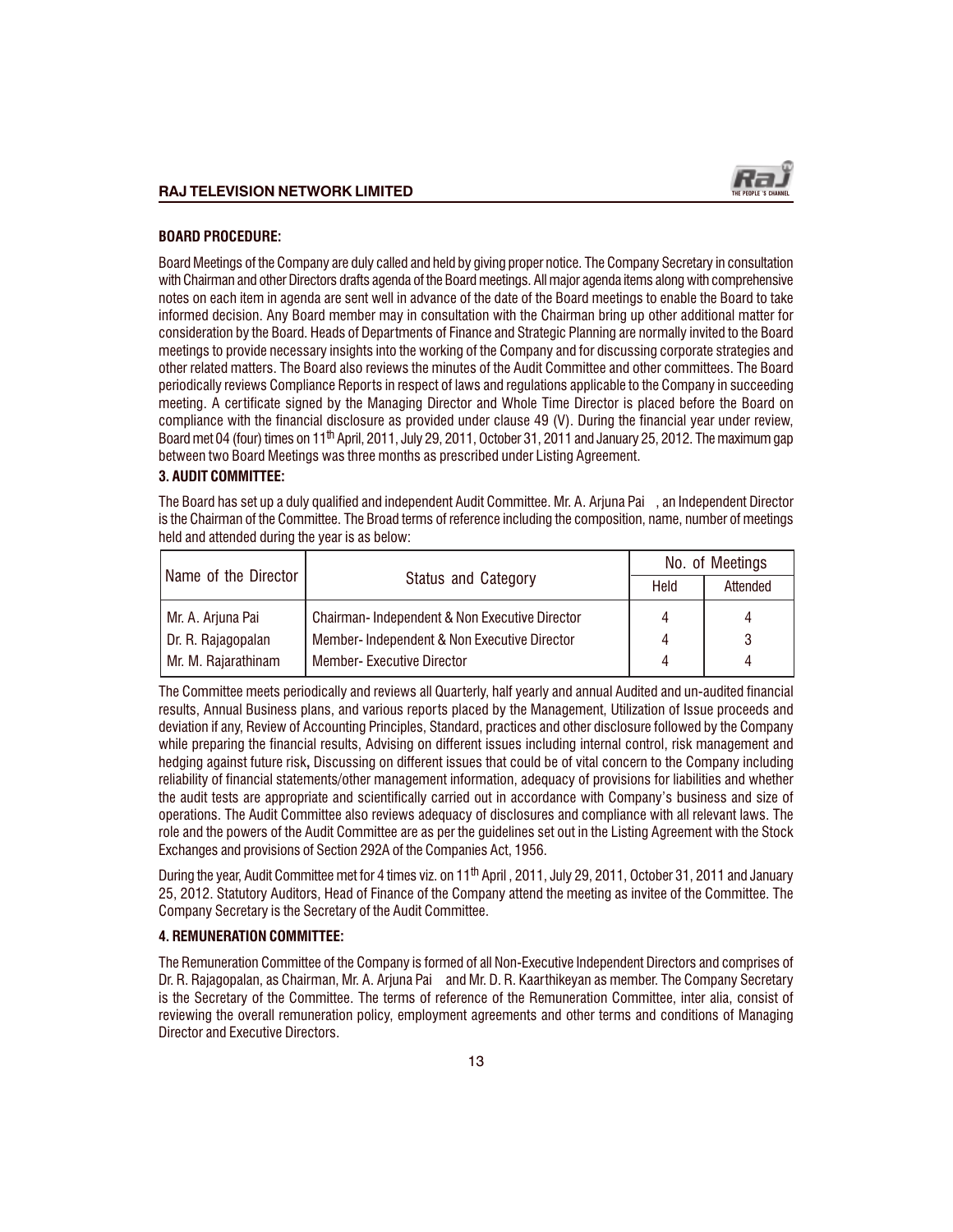

The remuneration of Executive Directors is decided by the Board of Directors on the recommendation of the Remuneration Committee within the overall ceiling approved by shareholders. During the year, the Committee met once on October 31, 2011. Statutory Auditor of the Company attended the meeting as invitee of the Committee. The Company Secretary is the Secretary of the Committee. Considering the economic slowdown and the remuneration of the managerial personnel was not revised during the year.

The remuneration paid to the managing Director and other Executive Directors during the period under review are as follows.

| Name and Designation                   | Period                   |                |
|----------------------------------------|--------------------------|----------------|
| Mr. M. Raajhendhran, Managing Director | 01-04-2011 to 31-03-2012 | $30.00.000/-$  |
| Mr. M. Raiarathinam. Director          | 01-04-2011 to 31-03-2012 | $30.00.000/-$  |
| Mr. M. Ravindran, Director             | 01-04-2011 to 31-03-2012 | $30,00,000/$ - |
| Mr. M. Raghunathan, Director           | 01-04-2011 to 31-03-2012 | $30,00,000/$ - |

During the year under review, the Company has paid sitting fees of Rs. 10,000 per Director for attending Board meeting and Rs.5,000 per Director for attending Audit Committee and Remuneration Committee Meeting to Non-Executive Directors. Besides the sitting fees, the Company has no pecuniary/ material relationship or transaction with Non-Executive Directors.

#### 5. SHAREHOLDERS AND INVESTORS GRIEVANCE COMMITTEE:

The Company has constituted a Shareholders and Investors Grievance Committee of the Board comprising of Mr. D. R. Kaarthikeyan, Non Executive Independent Director as Chairman, Mr. Raajhendhran M., Managing Director and Mr. M. Ravindran, Executive Director as Member. The Company Secretary is the Secretary of the Committee. The role of the Shareholders and Investor Grievance Committee is to ensure efficient transfer of shares and proper and timely attendance of investors' grievances. The Company Secretary is the Compliance Officer of the Company. During the year under review, Share Transfer and Investor Grievance Committee met once on October 31th , 2011. All committee members attended the meeting. The Company has revived the report from M/S Cameo Corporate Services Limited, Chennai, the Registrar and Share transfer Agent for the and observed that no complaints or grievances reported from share holders. The Company has exclusively designated the following email id for the investor relations: redressal@rajtvnet.in.

#### 6 WHISTLE BLOWER POLICY

The Board of Directors of the Company approved the Whistle Blower Policy, pursuant to which employees can raise concern relating to the fraud, malpractice or any other untoward activity or event, which is against the interest of the Company and/or its stakeholders. As per the Whistle Blower Policy of Company, no employee has been denied access to the Audit Committee of the Board.

#### 7 AUDIT QUALIFICATION

Company is in the regime of unqualified financial statements.

#### 8. ETHICS AND COMPLIANCE COMMITTEE

#### CODE OF CONDUCT:

The Company has lain down and adopted Code of Conduct for Members of the Board of Directors and Senior Management of the Company. The Code has been posted on Company's website. All the Directors and employees of the Company strictly adhere to the said code of conduct. A declaration signed by the Managing Director affirming compliance with the code of conduct is annexed herewith and forms part of this report.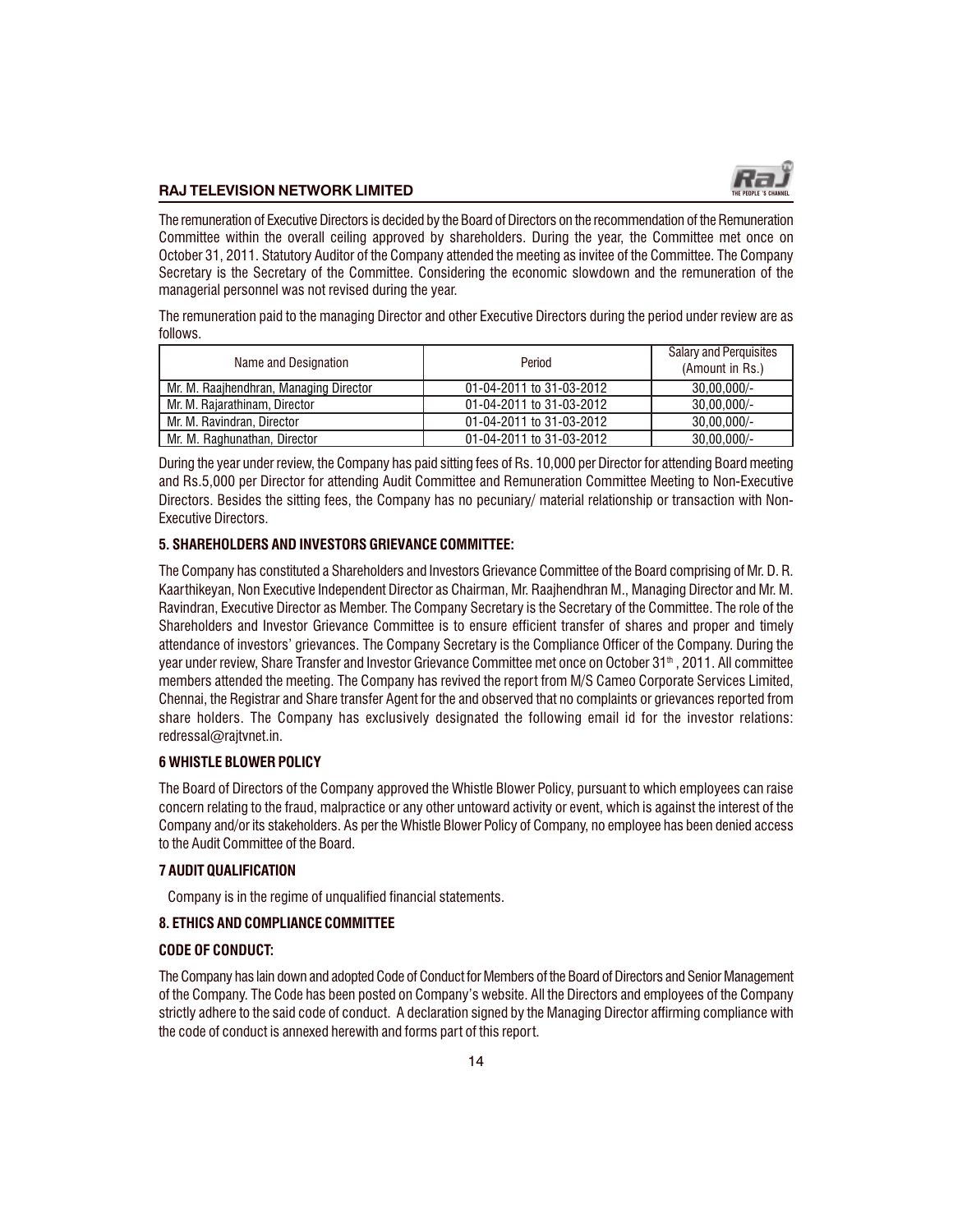

#### 9 PREVENTION OF INSIDER TRADING:

The Company has instituted a comprehensive code of Conduct for the prevention of insider trading for its Directors/ Designated employees/officers as laid down under SEBI (Insider trading) Regulation, 1992 on insider trading. All the Directors and Designated employees of the Company comply with such guidelines. The Company also maintains proper records with requisite particulars as per procedure and guidelines prescribed under the said regulation.

#### 10. GENERAL BODY MEETING:

The Company calls and holds the Annual general Meeting of the Shareholders after giving due notice to the members. The details of locations, date and time of last three Annual general Meetings are as follows: -

| <b>Financial Year</b> | Location                                                                      | <b>Date</b>        | Time       |
|-----------------------|-------------------------------------------------------------------------------|--------------------|------------|
| 2008-2009             | Bharatiya Vidya Bhavan, 18-22, East Mada Street,<br>Mylapore, Chennai-600 004 | September 30, 2009 | 10.00 A.M. |
| 2009-2010             | Bharatiya Vidya Bhavan, 18-22, East Mada Street,<br>Mylapore, Chennai-600 004 | September 20, 2010 | 10.00 A.M. |
| 2010-2011             | Bharatiya Vidya Bhavan, 18-22, East Mada Street,<br>Mylapore, Chennai-600 004 | September 30, 2011 | 10.00 A.M. |

ii) Whether any special resolution passed at previous 3 AGMs: YES

### 11. DISCLOSURES:

There were no materially significant related party transactions having any potential conflict with interests of the Company at large. Transactions with related parties are disclosed elsewhere in the Annual Report. The Financial statements of the Company are prepared on accrual system of accountings in accordance with Generally Accepted Accounting Principles in India along with the Accounting Standards issued by the Institute of Chartered Accountants of India and the Provisions of the Companies Act, 1956 There has not been any instance of non-compliance by the Company and no penalties or strictures imposed by SEBI or Exchanges or any statutory authority on any matter relating to capital markets, during the last year. The Company also follows the guidelines laid in the Standards on Secretarial Practice of The Institute of Company Secretaries of India relating to meetings of Board and its Committees, General Meetings etc. as a regular practice. The Company has complied with all the mandatory requirements of clause 49 of the listing agreement and it has been submitted to Stock Exchanges on quarterly basis.

### 12. RISK MANAGEMENT:

In compliance with the norms of the Clause 49 of the Listing Agreement, the Company continuously reviews all types of risks and takes possible steps to minimize the existing risk and check the future risk. The Company has also a regular review mechanism to curb out any anticipated risk.

### 13. MEANS OF COMMUNICATION:

The Company regularly sends the Annual report to the shareholders in their residential address within time before Annual General Meeting of the Company. The Company also promptly intimates the financial results and outcome of the Board and Audit Committee immediately after the meeting for the information of the investors and shareholders. As required under the listing agreement the quarterly results of the Company are published in one English National Daily edition and one Tamil regional daily Newspaper. Moreover, all the important announcements and events including financial results are also up loaded regularly on the Company's website.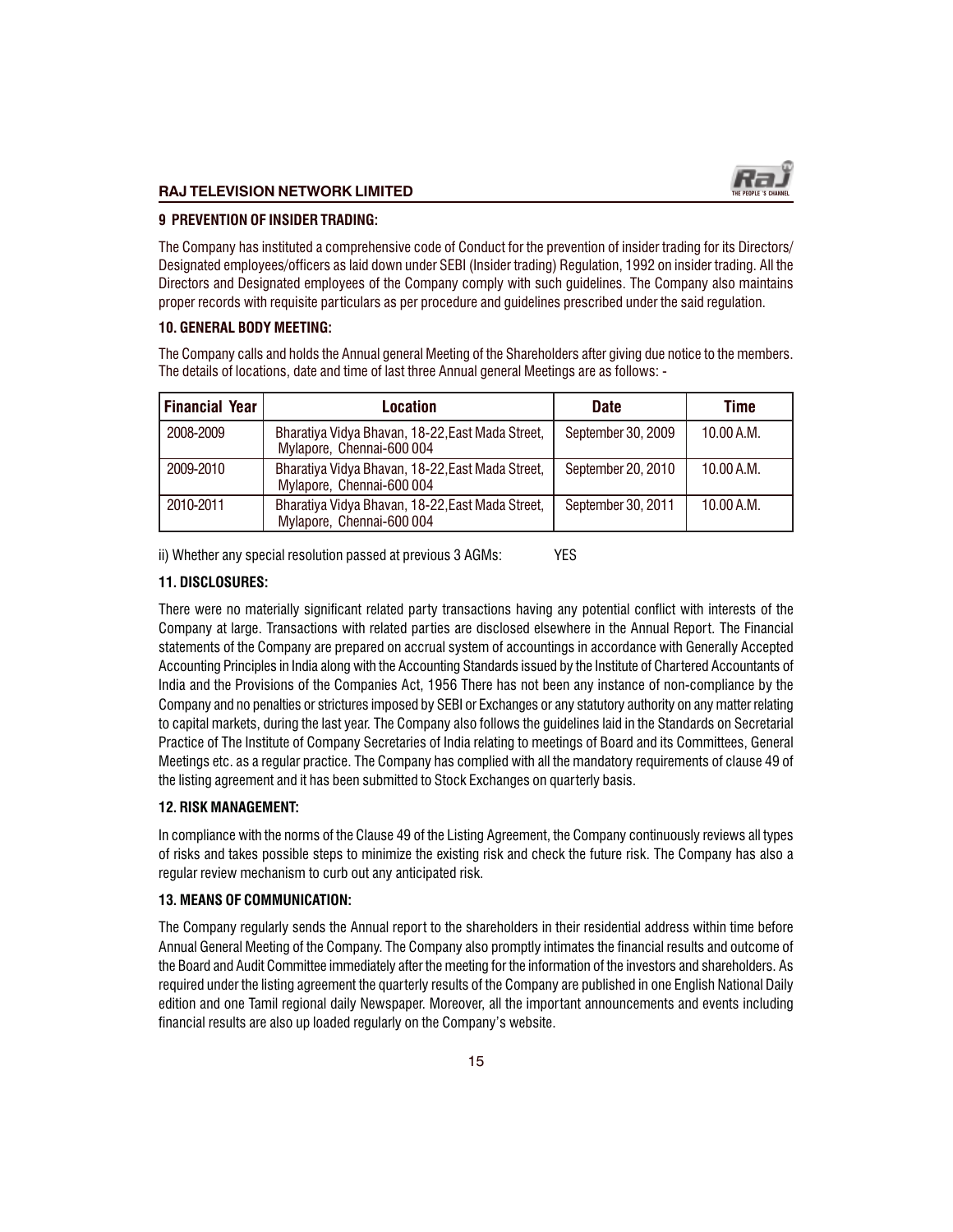

# $\begin{picture}(180,190) \put(0,0){\vector(1,0){100}} \put(1,0){\vector(1,0){100}} \put(1,0){\vector(1,0){100}} \put(1,0){\vector(1,0){100}} \put(1,0){\vector(1,0){100}} \put(1,0){\vector(1,0){100}} \put(1,0){\vector(1,0){100}} \put(1,0){\vector(1,0){100}} \put(1,0){\vector(1,0){100}} \put(1,0){\vector(1,0){100}} \put(1,0){\vector(1,0){100}} \put(1,0){\vector$

| 14. |                                                   |    | <b>GENERAL SHAREHOLDER INFORMATION</b>                                                                                                                                                                                                                                                                                                                                                                           |
|-----|---------------------------------------------------|----|------------------------------------------------------------------------------------------------------------------------------------------------------------------------------------------------------------------------------------------------------------------------------------------------------------------------------------------------------------------------------------------------------------------|
| 1.  | Date, time and Venue of<br>Annual General Meeting |    | : 30th July 2012, 10.00AM<br>Bharatiya Vidya Bhavan,<br>Bharatiya Vidya Bhavan<br>18-22, East Mada Street,<br>Mylapore, Chennai-600 004                                                                                                                                                                                                                                                                          |
| 2.  | Financial year                                    | ÷  | 2011-2012                                                                                                                                                                                                                                                                                                                                                                                                        |
| 3.  | Date of Book Closure                              | ÷  | 24.07.2012 to 30.07.2012<br>(Both the day Inclusive)                                                                                                                                                                                                                                                                                                                                                             |
| 4.  | Listing on Stock Exchanges                        | ÷  | Equity Shares -<br>Bombay Stock Exchange Limited (BSE)<br>National Stock Exchange of India Limited<br>(NSE)                                                                                                                                                                                                                                                                                                      |
| 5.  | <b>Stock Code</b>                                 | ÷  | <b>BSE-632826, RAJTV</b><br><b>NSE- RAJTV EQ</b>                                                                                                                                                                                                                                                                                                                                                                 |
| 6.  | Depository Platform                               | ÷  | National Securities Depository Ltd (NSDL)<br>Central Depository Services (India) Ltd, CDSL                                                                                                                                                                                                                                                                                                                       |
| 7.  | ISIN No.                                          | ÷  | INE952H01019                                                                                                                                                                                                                                                                                                                                                                                                     |
| 8.  | Registrar and<br>Share Transfer Agent             | t  | CAMEO CORPORATE SERVICES LIMITED,<br>Subramanian Building,<br>No.1, Club House Road, Chennai-600 002,<br>Phone: 044-28460390-94, Fax: 28460129<br>Email: cameosys@cameoindia.com                                                                                                                                                                                                                                 |
| 9.  | Compliance Officer                                |    | Mr. Joseph Cheriyan, Company Secretary,<br>E-mail : comp secr@rajtvnet.in                                                                                                                                                                                                                                                                                                                                        |
| 10. | Share Transfer System                             | ÷. | The Company has appointed M/S Cameo<br>Corporate Services Limited as Common<br>Registrar and Share Transfer Agent (RTA) for<br>both physical and dematerialized shares. All<br>requests received by the Company/ RTA for<br>dematerialization, rematerialization, transfer,<br>transmission, subdivision, consolidation of<br>shares or any other related matters are<br>disposed off expeditiously within time. |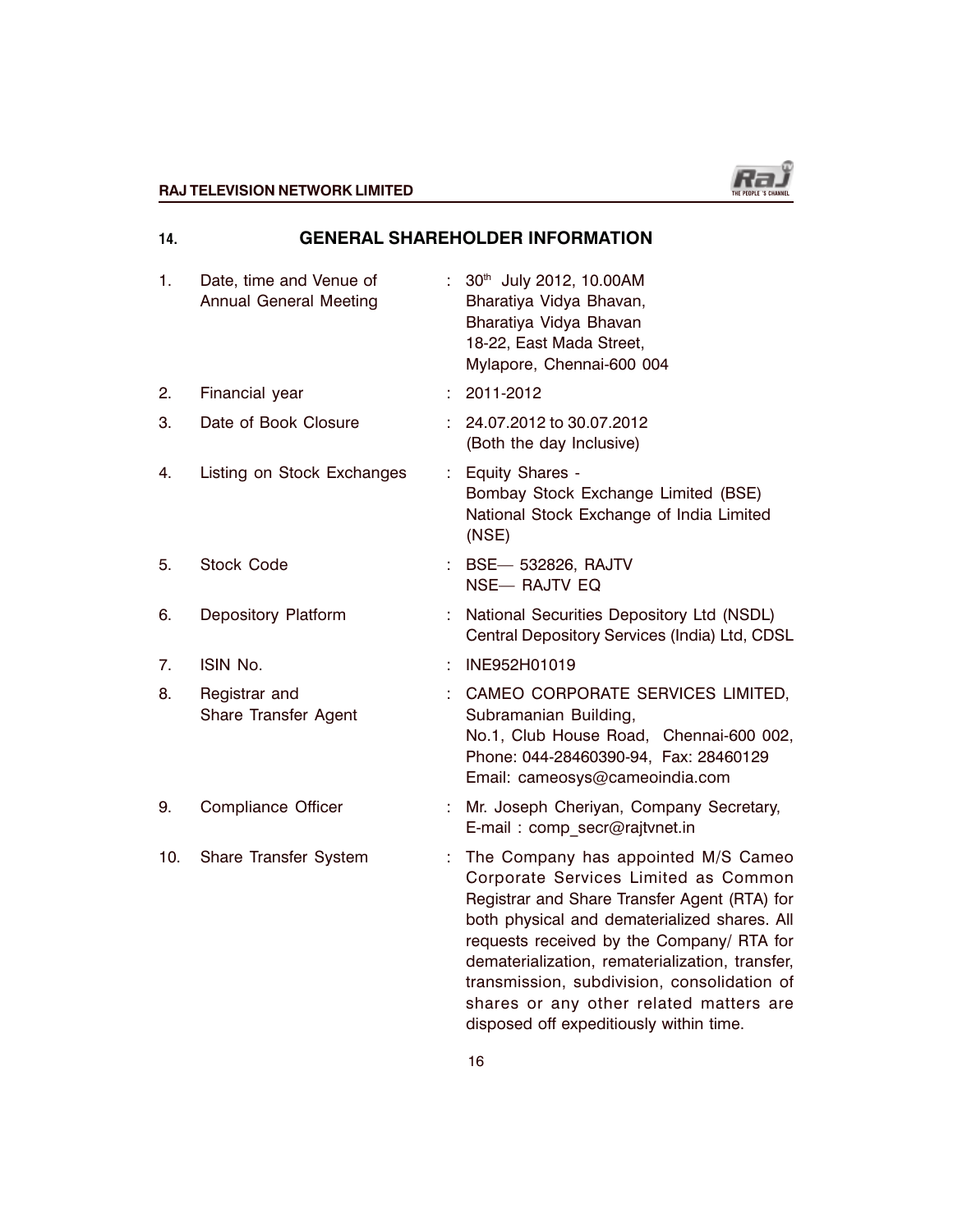

| <b>SLNO</b> | <b>HOLDING</b>           | <b>Number</b> | % of Total | <b>Shares</b> | % of Total |
|-------------|--------------------------|---------------|------------|---------------|------------|
|             | between 1 and 1000       | 11137         | 79.82      | 4622690       | 3.56       |
| 2           | between 1001 and 5000    | 2444          | 17.52      | 5144320       | 3.96       |
| 3           | between 5001 and 10000   | 207           | 1.48       | 1585340       | 1.22       |
| 4           | between 10001 and 20000  | 69            | 0.49       | 990170        | 0.76       |
| 5           | between 20001 and 30000  | 19            | 0.14       | 463100        | 0.36       |
| 6           | between 30001 and 40000  | 14            | 0.1        | 500060        | 0.39       |
|             | between 40001 and 50000  | 7             | 0.05       | 327100        | 0.25       |
| 8           | between 50001 and 100000 | 20            | 0.14       | 1427510       | 1.1        |
| 9           | >100000                  | 35            | 0.25       | 114723070     | 88.4       |
|             | Total                    | 13952         | 100        | 129783360     | 100        |

# 15. Share Holding Pattern: Distribution of Share holding as on 31<sup>st</sup> March 2012.

# 16. Share Holding Pattern - Category Breakup-as on 31-Mar-2012

| <b>SLNO</b> | <b>CLIENT TYPE</b>           | No. of Holders | <b>Total Positions</b> | % of Holdings to<br>the Total<br>shareholding |
|-------------|------------------------------|----------------|------------------------|-----------------------------------------------|
|             | Resident                     | 13565          | 2444047                | 18.83                                         |
| 2           | <b>NRI</b>                   | 59             | 45084                  | 0.35                                          |
| 3           | <b>Corporate Body</b>        | 228            | 990925                 | 7.64                                          |
| 4           | <b>Clearing Member</b>       | 76             | 78804                  | 0.61                                          |
| 5           | Trusts                       |                |                        |                                               |
| 6           | <b>Bank</b>                  | $\overline{c}$ | 10810                  | 0.08                                          |
| 7           | Promoters/Directors/relative | 8              | 9407080                | 72.48                                         |
| 8           | <b>EMPLOYEES</b>             | 13             | 1585                   | 0.01                                          |
|             | Total                        | 13952          | 12978336               | 100                                           |

# 17. Particulars of Promoter Shareholding as on March 31, 2012

| <b>SLNO</b>    | FOLIO / DPID      | Name of Holders      | <b>Shares</b> | Percentage |
|----------------|-------------------|----------------------|---------------|------------|
|                | IN301080 22677883 | <b>RAJARATHNAM M</b> | 1465952       | 11.30      |
| $\overline{c}$ | IN301080 22678093 | M RAAJHENDHRAN       | 1465952       | 11.30      |
| 3              | IN301080 22678108 | <b>M RAVINDRAN</b>   | 1465952       | 11.30      |
| 4              | IN301080 22679037 | RAGHUNATHAN M        | 1465952       | 11.30      |
| 5              | IN301080 22678077 | R VIJAYALAKSHMI      | 885817        | 6.83       |
| 6              | IN301080 22678085 | <b>ARUNA R</b>       | 885817        | 6.83       |
| 7              | IN301080 22678116 | AMUDHA R             | 885821        | 6.83       |
| 8              | IN301080 22681576 | <b>USHA RANI R</b>   | 885817        | 6.83       |
|                | Total             |                      | 9407080       | 72.48      |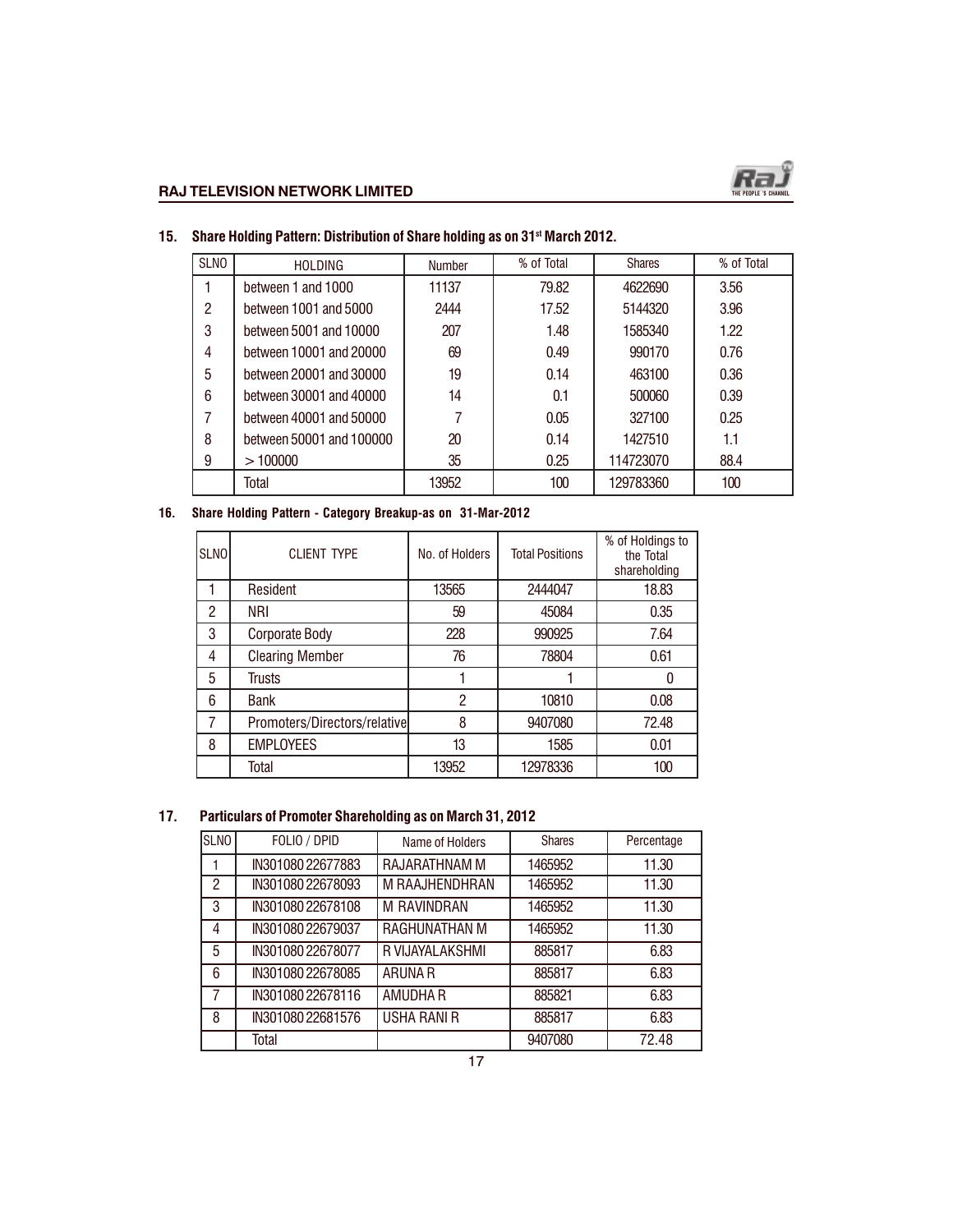

#### 18. STOCK MARKET DATA RELATING TO SHARES LISTED IN INDIA

Monthly high and low quotations and volume of shares traded on Bombay Stock Exchange and National Stock Exchange for financial year 2011-2012 are:

|               | <b>BSE</b>        |             |                     | NSE               |             |                     |
|---------------|-------------------|-------------|---------------------|-------------------|-------------|---------------------|
| <b>Month</b>  | <b>High Price</b> | Low (Price) | Volume of           | <b>High Price</b> | Low (Price) | Volume of           |
|               | (Rs.)             | Rs.         | <b>Share Traded</b> | (Rs.)             | Rs.         | <b>Share Traded</b> |
| Apr-11        | 68                | 47.05       | 2504029             | 68.3              | 47          | 3957564             |
| May-11        | 71.1              | 47.2        | 2248103             | 71.2              | 49          | 5170610             |
| Jun-11        | 58.3              | 48.2        | 1138990             | 58                | 49          | 2692470             |
| <b>Jul-11</b> | 54.4              | 48.85       | 359437              | 54                | 48.6        | 720106              |
| Aug-11        | 52.7              | 41.55       | 326752              | 52.5              | 41.5        | 498192              |
| Sep-11        | 61.9              | 50.4        | 613885              | 61.35             | 50.5        | 915801              |
| $Oct-11$      | 73.55             | 56.55       | 503338              | 73.7              | 57          | 814250              |
| Nov-11        | 74.05             | 65          | 557603              | 74.35             | 65.55       | 854980              |
| Dec-11        | 79.9              | 63.75       | 533897              | 79.9              | 67.15       | 1073500             |
| Jan-12        | 98                | 75.6        | 333496              | 98.5              | 89.4        | 469143              |
| Feb-12        | 117               | 81.25       | 1041216             | 117               | 85.65       | 2000901             |
| <b>Mar-12</b> | 153.3             | 110.5       | 991588              | 153.4             | 112.85      | 1702162             |

#### 19. Dematerialization of Shares:

The Company has entered into agreement with National Securities Depository Limited (NSDL) and Central Depository Services (India) Limited (CDSL). Shareholders can open account with any of the Depository Participants. As on 31.03.2012, 12978240 numbers of shares representing 99.99% of the total shares of the Company are in dematerialized form and 96 shares are held in physical form. 100% of the promoter's holdings are held in dematerialized form, in compliance to SEBI guidelines.

#### 20. During the year the Company has not issued any securities.

21. Addressee for Correspondence: Raj Television Network Limited

Regd. Off: 32, Poes Road, Second Street, Teynampet, Chennai-600 018

Tel: +91-44-24334149-51 Fax: +91-44-24341260

Email : rajtv@vsnl.com, comp\_secr@rajtvnet.in Website: www.rajtvnet.in

#### 22. Dividend

The Board of Directors have recommended payment of dividend  $@$  ' 1/- per share on paid up value of '10 per share i.e. 10% on the paid up capital of the Company and such Dividend shall be payable upon approval by the Members of the Company on the outstanding at the Book Closure.

 Dividend, if approved by Members at the ensuing Annual General Meeting, will be paid to all those shareholders whose name appear in the Register of Members of the Company, after giving effect to all valid share transfers in physical form lodged with the Company or its Registrars on or before July 23, 2012 and in the list of beneficial owners furnished by National Securities Depository Limited and/or Central Depository Services (India) Limited, in respect of shares held in electronic form, as at the end of the business on July 23, 2012.

#### 23. Voting Rights

All the shares of the Company carry equal voting rights. Generally, matters at the general meetings are decided by a show of hands in the first instance. Voting by show of hands operates on the principle of 'One Vote'. If majority of members raise their hands in favor of particular resolution, it is taken as passed, unless a poll is demand.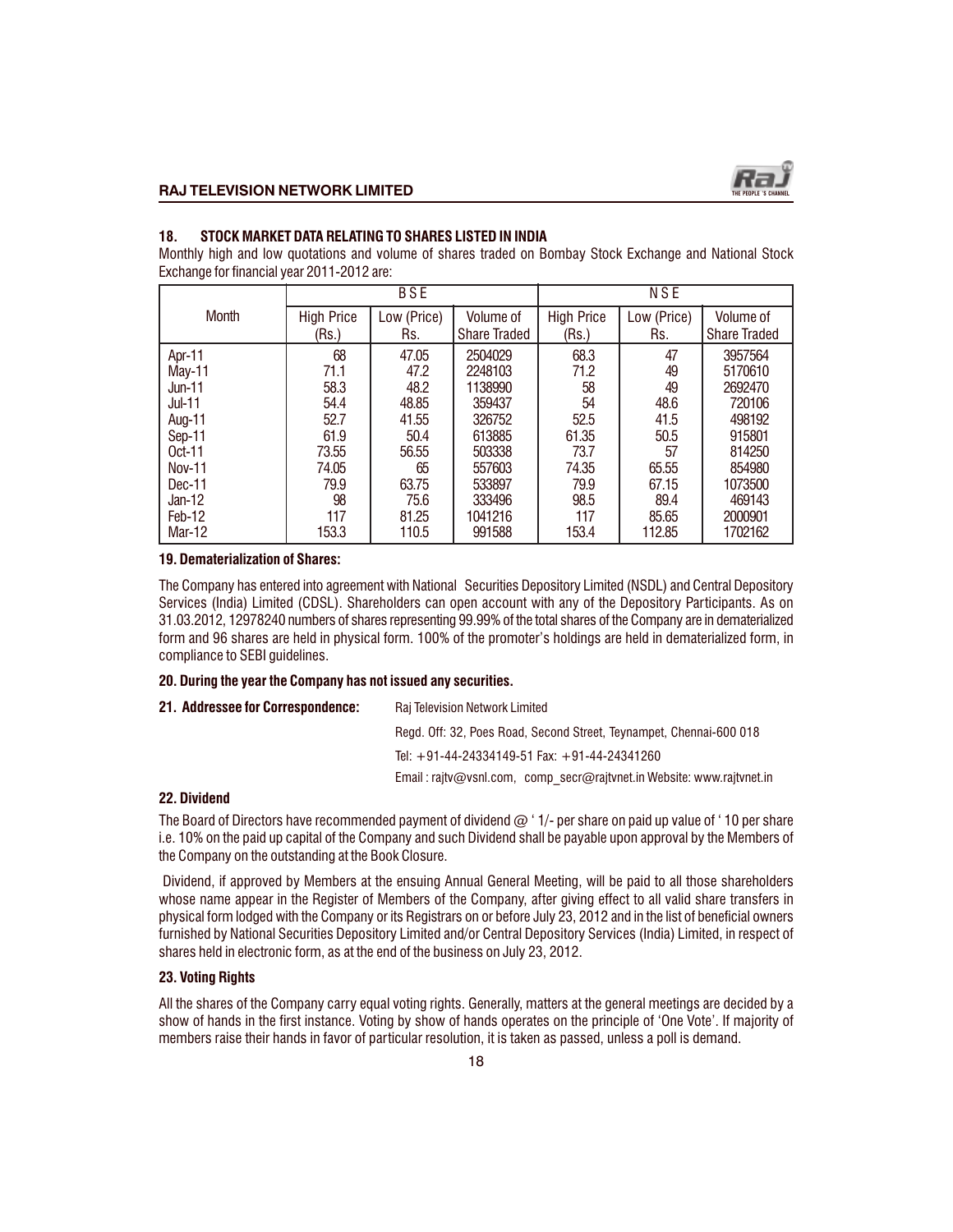

#### 24. Shares in Suspense Accounts

As required under Clause 5A of the Listing Agreement, 2 shareholders and 116 numbers of outstanding shares are lying in the suspense account at the beginning and end of the year. The Company has not been approached by any of these shareholders. The voting rights on the shares outstanding in the suspense account as on March 31, 2012 shall remain frozen till the rightful owner of such shares claims the shares. In compliance with the said requirements, these shares will be transferred into one folio in the name of 'Unclaimed Suspense Account' in due course.

|                  | On behalf of the Board |
|------------------|------------------------|
| Place: Chennai   | Raaihendhran M         |
| Date: 30.04.2012 | Chairman               |

#### SECRETARY RESPONSIBILITY STATEMENT

The Company Secretary & Compliance Officer confirms that the Company has:

- i) maintained all the books of account and statutory registers required under the Companies Act, 1956 ("the Act") and the rules made there under;
- $\mathbf i$  filed all the forms and returns and furnished all the necessary particulars to the registrar of companies and/ or authorities as required by the Act;
- iii) issued all notices required to be given for convening of board meetings and the general meeting, within the time limit, if any, prescribed by law;
- iv) conducted the board meetings and annual general meeting as per the Act;
- v) complied with all the requirements relating to the minutes of the proceedings of the meetings of the directors and the shareholders;
- vi) made due disclosures required under the act including those required in pursuance of the disclosures made by the directors;
- vii) obtained all the necessary approvals of directors, shareholders, the central government and other authorities as per the requirements;
- viii) effected share transfers and dispatched the certificates within the statutory time limit;
- ix) paid dividend amounts to the shareholders and transferred unpaid amounts, if applicable, to the general revenue account of the central government or the investor education and protection fund within the time limit prescribed;
- x) complied with the applicable requirements of the listing agreement entered into with the stock exchanges in India.

The Company has also complied with other statutory requirements under the Companies act, 1956 and other related statutes in force.

#### JOSEPH CHERIYAN

Company secretary & Compliance officer.

Place: Chennai Dated: 30.04.2012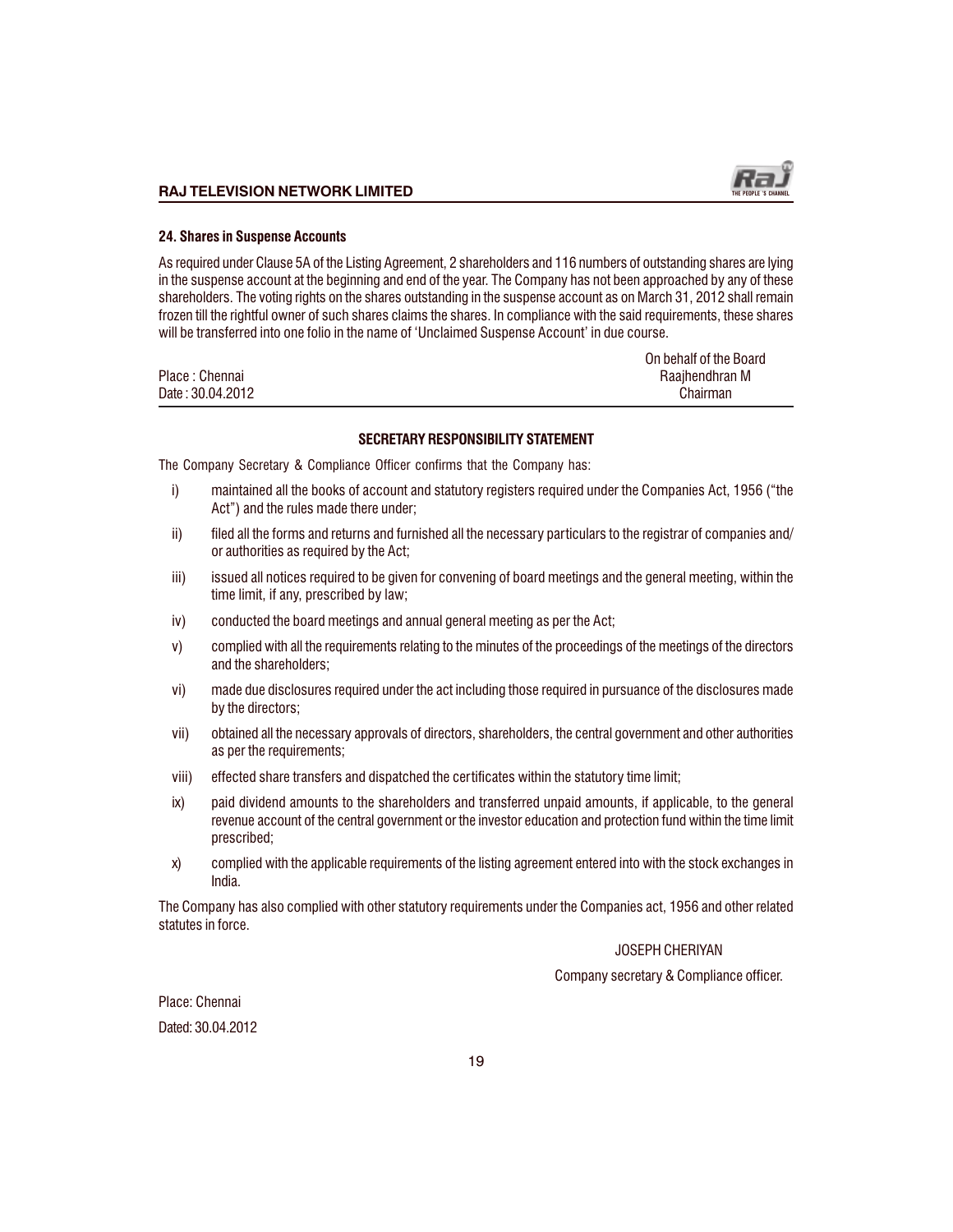

# DECLARATION REGARDING COMPLIANCE BY BOARD MEMBERS AND SENIOR MANAGEMENT PERSONNEL WITH THE COMPANY'S CODE OF CONDUCT

This is to confirm that the Company has adopted a Code of conduct for its Board Members and senior management of the Company.

I confirm that the Company has in respect of the financial year ended March 31,2012, received from the senior management team of the company and the members of the Board a declaration of compliance with the Code of conduct as applicable to them.

For Raj Television Network Limited Place : Chennai Raajhendhran M Date : 30.04.2012 Chairman

# CHIEF EXECUTIVE OFFICER (CEO) AND CHIEF FINANCIAL OFFICER (CFO) CERTIFICATION FOR THE YEAR 2011-12

To,

The Board of Directors Raj Television Network Ltd

In relation to the audited accounts of the Company as at 31<sup>st</sup> March, 2012 we hereby certify that:

- a. We have reviewed financial statements and the cash flow statement for the financial year 2011-2012 and that to the best of our knowledge and belief :
	- i. these statements do not contain any materially untrue statement or omit any material act or contain statements that might be misleading;
	- ii. these statements together present a true and fair view of the Company's affairs and are in compliance with existing accounting standards, applicable laws and regulations.
- b. There are, to the best of our knowledge and belief, no transactions entered into by the Company during the year which are fraudulent, illegal or violative of the Company's code of conduct.
- c. We accept responsibility for establishing and maintaining internal controls for financial reporting and that we have evaluated the effectiveness of internal control systems of the Company pertaining to financial reporting and we have disclosed to the auditors and the Audit Committee, deficiencies in the design or operation of such internal controls, if any, of which we are aware and the steps we have taken or propose to take to rectify these deficiencies.
- d. We have indicated to the Auditors and Audit Committee that
	- i. significant changes in internal control over financial reporting during the year;
	- ii. significant changes in accounting policies during the year and that the same have been disclosed in the notes to the financial statements; and
	- iii. instances of significant fraud of which they have become aware and the involvement therein, if any, of the management or an employee having a significant role in the Company's internal control system over financial reporting.

For Raj Television Network Ltd

Place: Chennai Raajhendhran M. M. Rajarathinam Whole Time Director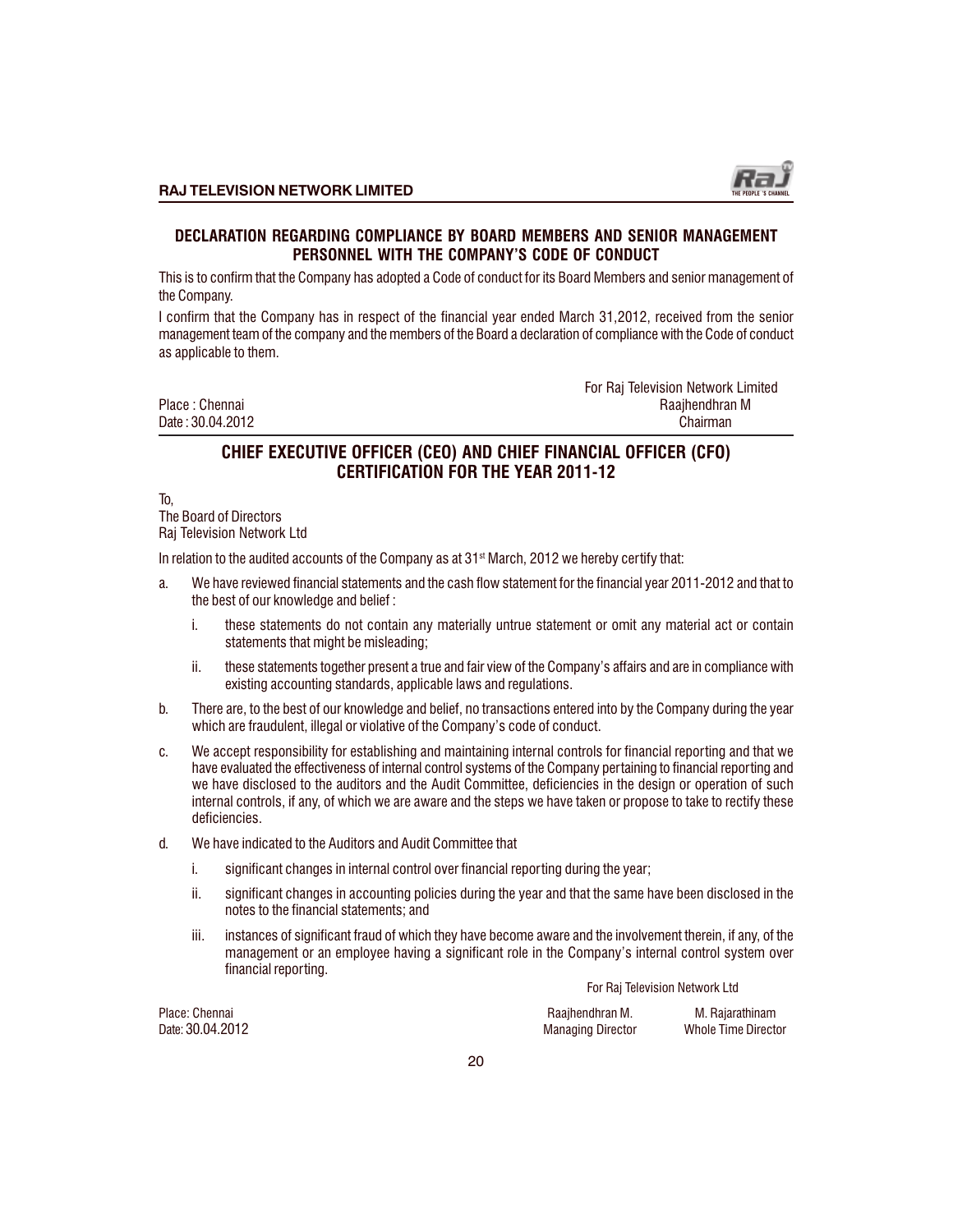

#### AUDITORS CERTIFICATE ON COMPLIANCE WITH THE CONDITIONS OF CORPORATE GOVERNANCE UNDER CLAUSE 49 OF THE LISTING AGREEMENT

To

The Members of Raj Television Network Limited

We have examined the compliance of conditions of Corporate Governance by Raj Television Network Limited, for the year ended March 31, 2012 as stipulated in Clause 49 of the Listing Agreement of the said Company with the Stock Exchanges. The Compliance of conditions of Corporate Governance is the responsibility of the management. Our examination was limited to procedures and implementation thereof, adopted by the Company for ensuring the compliance of the conditions of the Corporate Governance. It is neither an audit nor an expression of opinion on the financial statements of the Company. In our opinion and to the best of our information and according to the explanations given to us and the representations made by the management, we certify that the Company has compiled with the conditions of Corporate Governance as stipulated in Clause 49 of the Listing Agreement.

We further state that such compliance is neither an assurance as to the future viability of the Company nor the efficiency or effectiveness with which the management has conducted the affairs of the Company.

| Chennai    | Partner. Membership No:023810 |
|------------|-------------------------------|
| 30.04.2012 | Pratapkaran Paul,             |
|            | Chartered Accountants,        |

#### AUDITORS' REPORT TO THE MEMBERS OF RAJ TELEVISION NETWORK LIMITED

- 1. We have audited the attached Balance Sheet of RAJ TELEVISION NETWORK LIMITED as at 31<sup>st</sup> March 2012 and also the Profit and Loss Account and the Cash Flow Statement for the year ended on that date annexed thereto. These financial statements are the responsibility of the Company's management. Our responsibility is to express an opinion on these financial statements based on our audit.
- 2. We conducted our audit in accordance with auditing standards generally accepted in India. Those Standards require that we plan and perform the audit to obtain reasonable assurance about whether the financial statements are free of material misstatement. An audit includes (a) examining, on a test basis, evidence supporting the amounts and disclosures in the financial statements (b) assessing the accounting principles used in the preparation of financial statements (c) assessing significant estimates made by management in the preparation of financial statements and (d) evaluating the overall financial statement preparation. We believe that our audit provides a reasonable basis for our opinion.
- 3. As required by the Companies (Auditor's Report) Order, 2003 and Companies (Auditor's Report) amendment order, 2004, issued by the Central Government of India in terms of section 227(4A) of the Companies Act, 1956, we enclose in the Annexure a statement on the matters specified in paragraphs 4 and 5 of the said Order.
	- Further to our comments in the Annexure referred to above we report that:
	- a) We have obtained all the information and explanations, which, to the best of our knowledge and belief were necessary for the purpose of audit.
	- b) In our opinion, the Company has kept proper books of accounts as required by law so far, as appears from our examination of those books.
	- c) The Balance Sheet, Profit and Loss Account and Cash Flow Statement dealt with by this report are in agreement with the books of accounts.
	- d) In our opinion, the Balance Sheet, Profit & Loss Account and Cash Flow Statement, comply with the Accounting Standards referred to in Sub-section (3C) of Section 211 of the Companies Act, 1956.
	- e) On the basis of written representations received from the directors, as on  $31<sup>st</sup>$  March, 2012, and taken on record by the Board of Directors, we report that none of the directors is disqualified as on 31<sup>st</sup> March, 2012 from being appointed as directors in terms of Clause (g) of Sub-section (1) of Section 274 of the Companies Act, 1956;
	- f) In our opinion, and to the best of our information and according to the explanations given to us, the said Balance Sheet and Profit and Loss Account together with the Notes thereon give the information required by the Companies Act, 1956, in the manner so required and give a true and fair view in conformity with the accounting principles generally accepted in India:
		- i) In the case of Balance sheet, of the state of affairs of the Company as at 31st March, 2012<br>ii) In the case of Profit and loss Account, of the loss for the vear ended 31st March 2012 and
		- ii) In the case of Profit and loss Account, of the loss for the year ended 31st March 2012 and iii) In the case of Cash Flow Statement, of the cash flows for the year ended on that date.
		- In the case of Cash Flow Statement, of the cash flows for the year ended on that date.

For PRATAPKARAN PAUL & CO., Firm Registration Number: 002777S Chartered Accountants, 30.04.2012 Pratapkaran Paul, Partner. Membership No:023810

For PRATAPKARAN PAUL & CO., Firm Registration Number: 002777S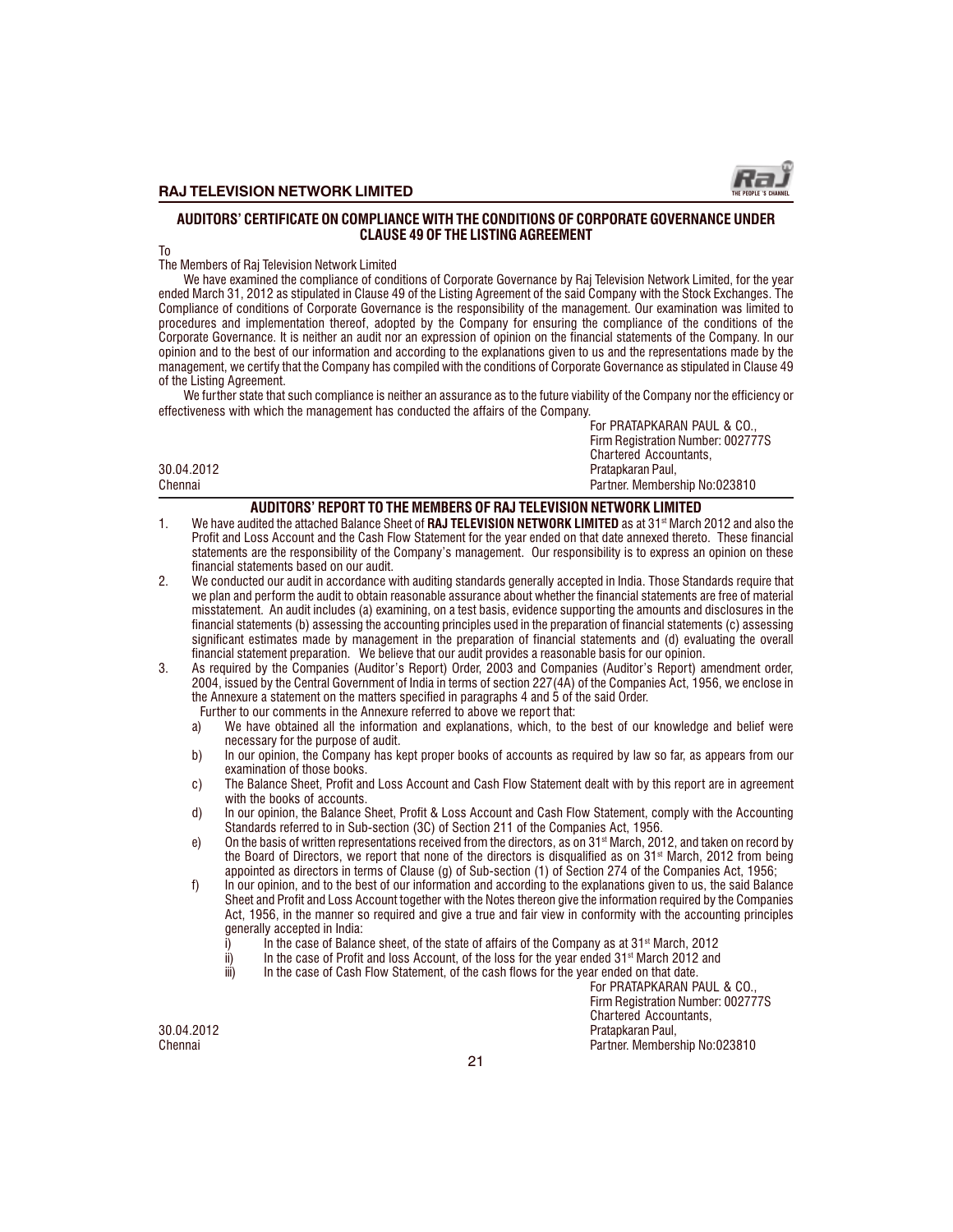

# Annexure referred to in paragraph 3 of Auditors' Report to the Members of RAJ TELEVISION NETWORK LIMITED on the accounts for the year ended 31<sup>st</sup> March 2012.

In terms of the information and explanations given to us and the books and records examined by us in the normal course of audit and to the best of our knowledge and belief, we state as under:

- 1) a) The company has maintained proper records showing full particulars, including quantitative details and situation of its fixed assets.
	- b) As explained to us, all the assets have been physically verified by the management at a reasonable interval during the year.
	- c) According to the information and explanation given to us, no material discrepancies were noticed on such verification. Substantial part of fixed assets has not been disposed of during the year, which will affect its status as going concern.
- 2) a) As the company's business is that of satellite transmission and the company does not carry on any manufacturing activity, the reporting on verification of inventory by the management does not arise. However, film rights purchased and not telecasted during the year are maintained as inventory.
- 3) a) The company has not granted a loan, to companies, firms or other parities covered in the Register maintained under section 301 of the Companies Act, 1956.
	- b) As informed to us, the company has not taken any loans, secured or unsecured from Companies, firms or other parties listed in the register maintained under section 301 of the Companies Act, 1956. Accordingly, sub clauses (f) and (g) of clause 4(iii) of the companies (Auditor's Report) Order, 2003(as amended) are not applicable.
- 4) In our opinion and according to the information and explanations given to us, there are adequate internal control systems commensurate with the size of the Company and the nature of its business, for purchase of Inventory, Fixed Assets and for the sale of Services. In our opinion, there is no continuing failure to correct major weakness in internal control systems.
- 5) a) According to the information and explanations provided by the management, we are of the opinion that the particulars of contracts and arrangements referred to in Section 301 of the Act that need to be entered in to the register maintained under section 301 have been so entered .
	- b) In our opinion, each of these transactions made in pursuance of such contracts or arrangements have been made at prices which are reasonable having regard to the prevailing market prices at the relevant time.
- 6) The Company has not accepted any deposits within the provisions of Sections 58A and 58AA of the Companies Act, 1956 and the Companies (Acceptance of Deposit) Rules, 1975.
- 7) In our opinion, the Company has an internal audit system commensurate with its size and nature of its business.
- 8) We have broadly reviewed the cost records maintained by the company pursuant to the Companies (Cost Accounting Records) Rules, 2011 prescribed by the Central Government under Section 209 (1) (d) of the Companies Act, 1956 and are of the opinion that prima facie the prescribed cost records have been maintained. We have, however, not made a detailed examination of the cost records with a view to determine whether they are accurate or complete.
- 9) a) The company has been regular in depositing undisputed statutory dues including Service Tax, Income tax, Wealth tax, Employees State Insurance, Provident Fund, and cess with the appropriate authorities.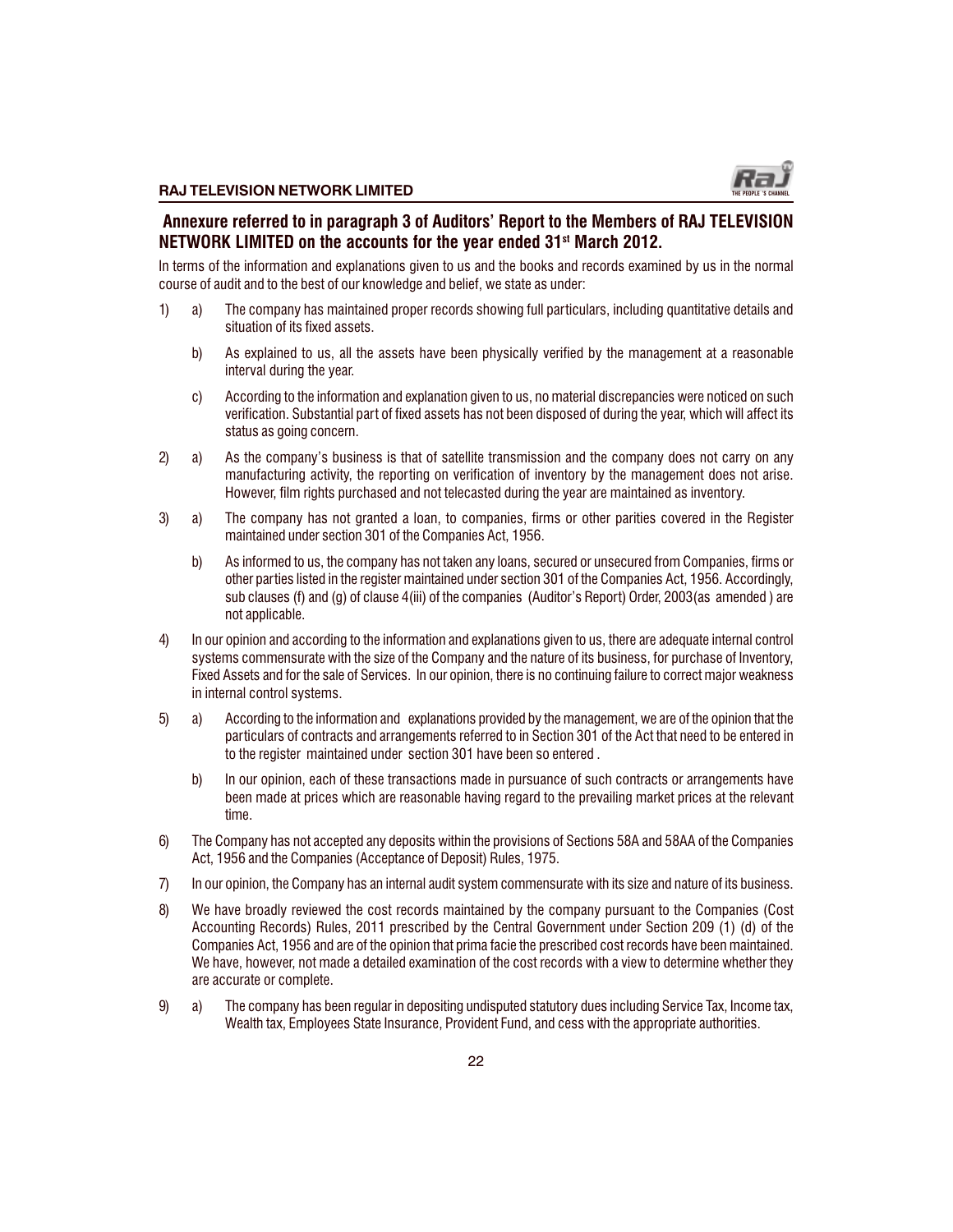

- b) According to the information and explanation given to us, no undisputed amounts payable in respect of Service Tax, Income tax, Wealth tax, Employees State Insurance, Provident Fund, and cess and other undisputed statutory dues were outstanding, at the year end, for a period of more than six months from the date they become payable.
- c) According to the information and explanation given to us, there are no dues of Service Tax, Income tax, Wealth tax, Employees State Insurance, Provident Fund, and cess and other undisputed statutory dues, which have not been deposited on account of any dispute.
- 10) The company has no accumulated losses at the end of the financial year and it has not incurred any cash losses in the current financial year under report. And it has made cash loss in the immediately preceding financial year.
- 11) According to the information and explanation given to us, the company has not defaulted in repayment of dues to a financial institution or bank or debenture holder.
- 12) As explained to us, the company has not granted loans and advances on the basis of security by way of pledge of shares, debentures and other securities during the year.
- 13) In our opinion, the company is not a chit fund, nidhi or mutual benefit fund/society.
- 14) As explained to us, the company is not dealing in or trading in shares, securities debentures and other investments.
- 15) According to the information and explanation given to us, the company has not given guarantee for loans taken by others from bank or financial institutions.
- 16) In our opinion, short-term loans are applied for the purpose of which they were obtained.
- 17) According to the information and explanation given to us, and based on financial statement of the Company, we report that no funds raised on Short-term basis have been used for long-term investment.
- 18) The company has not made any preferential allotment of shares to parties and companies covered in the Register maintained under section 301 of the Act.
- 19) The company has not issued debentures during the year.
- 20) No Security or charge has been created in respect of debentures issued by the company.
- 21) Based upon the audit procedure performed for the purpose of reporting the true and fair view of the financial Statement and as per the information and explanation given by the management, we report that no fraud on or by the company has been noticed or reported during the course of our audit.

For PRATAPKARAN PAUL & CO., Firm Registration Number: 002777S Chartered Accountants,

Place : Chennai Partner.

Pratapkaran Paul, Date:  $30<sup>th</sup>$  April 2012 Membership No:023810.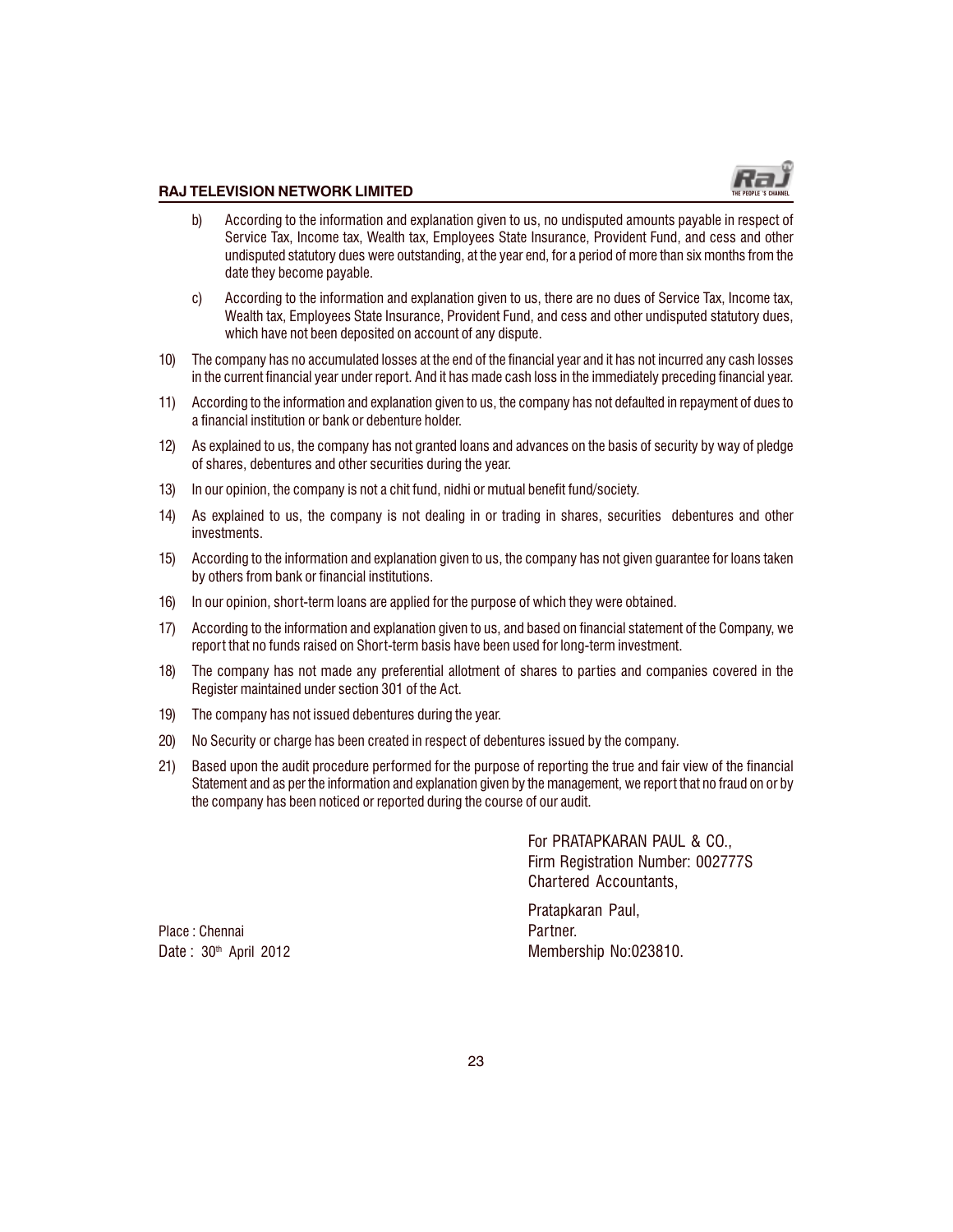

# $\begin{picture}(180,190) \put(0,0){\vector(1,0){100}} \put(1,0){\vector(1,0){100}} \put(1,0){\vector(1,0){100}} \put(1,0){\vector(1,0){100}} \put(1,0){\vector(1,0){100}} \put(1,0){\vector(1,0){100}} \put(1,0){\vector(1,0){100}} \put(1,0){\vector(1,0){100}} \put(1,0){\vector(1,0){100}} \put(1,0){\vector(1,0){100}} \put(1,0){\vector(1,0){100}} \put(1,0){\vector$

|                | <b>RAJ TELEVISION NETWORK LIMITED</b><br>No. 32, Poes Road, Il Street, Teynampet, Chennai - 600 018<br><b>BALANCE SHEET AS AT 31st MARCH 2012</b> |     |                           |                          |
|----------------|---------------------------------------------------------------------------------------------------------------------------------------------------|-----|---------------------------|--------------------------|
| A              | <b>Equity and Liabilities</b>                                                                                                                     | Sch | As at year end            | As at year end           |
|                |                                                                                                                                                   | No. | 31.03.2012                | 31.03.2011               |
| 1              | Shareholder' Funds                                                                                                                                |     |                           |                          |
|                | (a) Share Capital                                                                                                                                 | 3   | 129,783,360               | 129,783,360              |
|                | (b) Reserve and surplus                                                                                                                           | 4   | 817,179,213               | 740,131,713              |
|                | (b) Money Received against Share Warrants                                                                                                         |     |                           |                          |
|                |                                                                                                                                                   |     | 946,962,573               | 869,915,073              |
| 2              | <b>Share Application money pending allotment</b>                                                                                                  |     |                           |                          |
| 3              | <b>Non Current Liabilities</b>                                                                                                                    |     |                           |                          |
|                | (a) Long Term Borrowings                                                                                                                          | 5   | 97,403,867                | 12,689,792               |
|                | (b) Defferred tax Liabilities (Net)                                                                                                               | 6   | 58,078,348                | 51,638,256               |
|                | (c) Other Long Term liabilities                                                                                                                   | 7   | 33,043,178                | 30,543,178               |
|                |                                                                                                                                                   |     | 188,525,392               | 94,871,226               |
| 4              | <b>Current Liabilities</b>                                                                                                                        |     |                           |                          |
|                | (a) Short Term Borrowings                                                                                                                         | 8   | 76,879,390                | 69,653,141               |
|                | (b) Trade Payables                                                                                                                                | 9   | 20,752,369                | 35,414,746               |
|                | (d) Short Term Provisions                                                                                                                         | 10  | 34,425,503<br>132,057,262 | 7,870,335<br>112,938,222 |
|                | TOTAL - EQUITY AND LAIBILITIES                                                                                                                    |     | 1,267,545,227             | 1,077,724,521            |
| B              | <b>ASSETS</b>                                                                                                                                     |     |                           |                          |
| $\mathbf{1}$   | Non - Current Assets                                                                                                                              |     |                           |                          |
|                | (a) Fixed Assets                                                                                                                                  | 11  | 526,830,387               | 453,949,740              |
|                | (b) Non Current Investments                                                                                                                       | 12  | 13,112,272                | 10,499,872               |
|                | (c) Defferred Tax assets (Net)                                                                                                                    |     |                           |                          |
|                | (d) Long term Loans and Advances                                                                                                                  | 13  | 194,862,793               | 163,906,833              |
|                | (e) Other Non-Current Assets                                                                                                                      | 14  | 28,833,176                | 31,672,151               |
|                |                                                                                                                                                   |     | 763,638,628               | 660,028,596              |
| $\overline{2}$ | <b>Current Assets</b>                                                                                                                             |     |                           |                          |
|                | (a) Current Investments                                                                                                                           |     |                           |                          |
|                | (b) Inventories                                                                                                                                   | 15  | 60,665,450                | 60,500,000               |
|                | (c) Trade Receivables                                                                                                                             | 16  | 373,804,069               | 328,848,550              |
|                | (d) Cash and Cash Equivalents                                                                                                                     | 17  | 64,252,603                | 18,555,787               |
|                | (e) Short term Loans and advances                                                                                                                 | 18  | 1,771,127                 | 7,445,494                |
|                | (f) Other Current Assets                                                                                                                          | 19  | 3,413,350                 | 2,346,094                |
|                |                                                                                                                                                   |     | 503,906,599               | 417,695,925              |
|                | Total                                                                                                                                             |     | 1,267,545,227             | 1,077,724,521            |

The schedules referred to the above form an integral part of the Balance Sheet.

| As per our report of even date                                                                                |                                     |                                             |                                      |
|---------------------------------------------------------------------------------------------------------------|-------------------------------------|---------------------------------------------|--------------------------------------|
| For Pratapkaran Paul & Co.,<br>Chartered Accountants                                                          |                                     | For and on behalf of the Board of directors |                                      |
| Firm Registration Number: 002777S<br>Pratapkaran Paul - Partner.<br>M. No. 23810<br>Chennai<br>30th July 2012 | Raajhendhran.M<br>Managing Director | M.Rajarathinam<br>Director                  | Joseph Cheriyan<br>Company Secretary |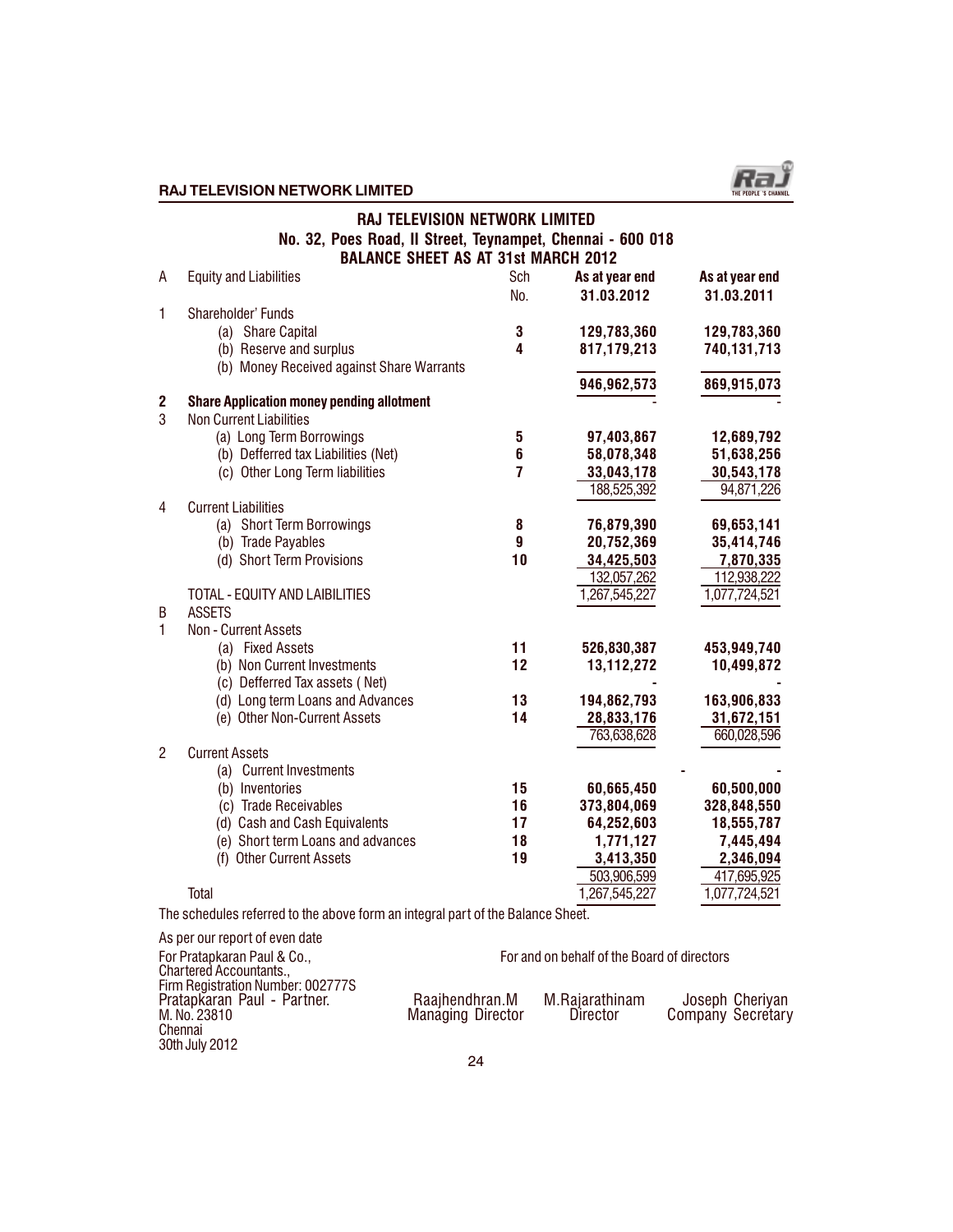

# $R$ AJ TELEVISION NETWORK LIMITED THE PEOPLE SECTION OF THE PEOPLE S CHANNEL S CHANNEL S CHANNEL S CHANNEL S CHANNEL S

# RAJ TELEVISION NETWORK LIMITED No. 32, Poes Road, II Street, Teynampet, Chennai - 600 018

| C. | STATEMENT OF PROFIT AND LOSS ACCOUNT FOR THE YEAR ENDED 31ST MARCH 2012<br><b>INCOME</b>      | Sch<br>No. | For the Year ended<br>31.03.2012 | For the Year ended<br>31.03.2011 |
|----|-----------------------------------------------------------------------------------------------|------------|----------------------------------|----------------------------------|
|    | (a) Revenue from Operations<br>(b) Other Income                                               | 20<br>21   | 540,625,246<br>6,810,599         | 445,501,543<br>5,450,972         |
| D. | <b>Total Income from Operations</b><br><b>EXPENDITURE</b>                                     |            | 547,435,845                      | 450,952,515                      |
|    | (a) Operation Expenses                                                                        | 22         | 182,321,418                      | 181,975,934                      |
|    | (b) Employee Benefit Expenses                                                                 | 23         | 101,197,820                      | 70,907,734                       |
|    | (c) Depreciation and Amortisation Expenses                                                    | 11         | 32,949,128                       | 43,142,181                       |
|    | (d) Finance Cost                                                                              | 24         | 18,756,915                       | 11,475,368                       |
|    | (e) Administrative and other Expenses                                                         | 25         | 113,638,909                      | 243,134,930                      |
|    | <b>Total Expenses</b>                                                                         |            | 448,864,190                      | 550,636,147                      |
|    | Profit/ (Loss) before exceptional and extraordinary items and tax<br><b>Exceptional Items</b> |            | 98,571,655                       | (99,683,632)<br>528,700          |
|    | Profit/ (Loss) before extraordinary items and tax<br><b>Extraordinary Expenses</b>            |            | 98,571,655                       | (100, 212, 332)                  |
|    | Profit / (Loss) before tax                                                                    |            | 98,571,655                       | (100, 212, 332)                  |
|    | - Current Year Tax                                                                            |            | 8,763,789                        |                                  |
|    | - MAT Credit Entitlement                                                                      |            | (8,763,789)                      |                                  |
|    | - Deferred Tax Current Year                                                                   |            | 6,440,092                        | (2,077,135)                      |
|    | - Current tax Expenses relatint to previous years<br>Profit / (Loss) After tax                |            | 92,131,563                       | (98, 135, 197)                   |
|    | Nominal Value of Share (in Rs)                                                                |            | 10.00                            | 10.00                            |
|    | Basic and diluted EPS before Extra Ordinary item(in Rs)                                       |            | 7.10                             | (7.56)                           |
|    | Basic and diluted EPS after Extra Ordinary item(in Rs)                                        |            | 7.10                             | (7.56)                           |
|    | Weighted Average Number of Shares Outstanding                                                 |            | 12,978,336                       | 12,978,336                       |

Notes Forming Part of the Financial Statements 1-25

The schedules referred to the above form an integral part of the Profit and Loss Account.

| As per our report of even date    |                                             |                |                   |  |  |
|-----------------------------------|---------------------------------------------|----------------|-------------------|--|--|
| For Pratapkaran Paul & Co.,       | For and on behalf of the Board of directors |                |                   |  |  |
| Chartered Accountants.,           |                                             |                |                   |  |  |
| Firm Registration Number: 002777S |                                             |                |                   |  |  |
| Pratapkaran Paul                  | Raajhendhran.M                              | M.Rajarathinam | Joseph Cheriyan   |  |  |
| Partner.                          | <b>Managing Director</b>                    | Director       | Company Secretary |  |  |
| M. No. 23810                      |                                             |                |                   |  |  |
| Chennai<br>30th July 2012         |                                             |                |                   |  |  |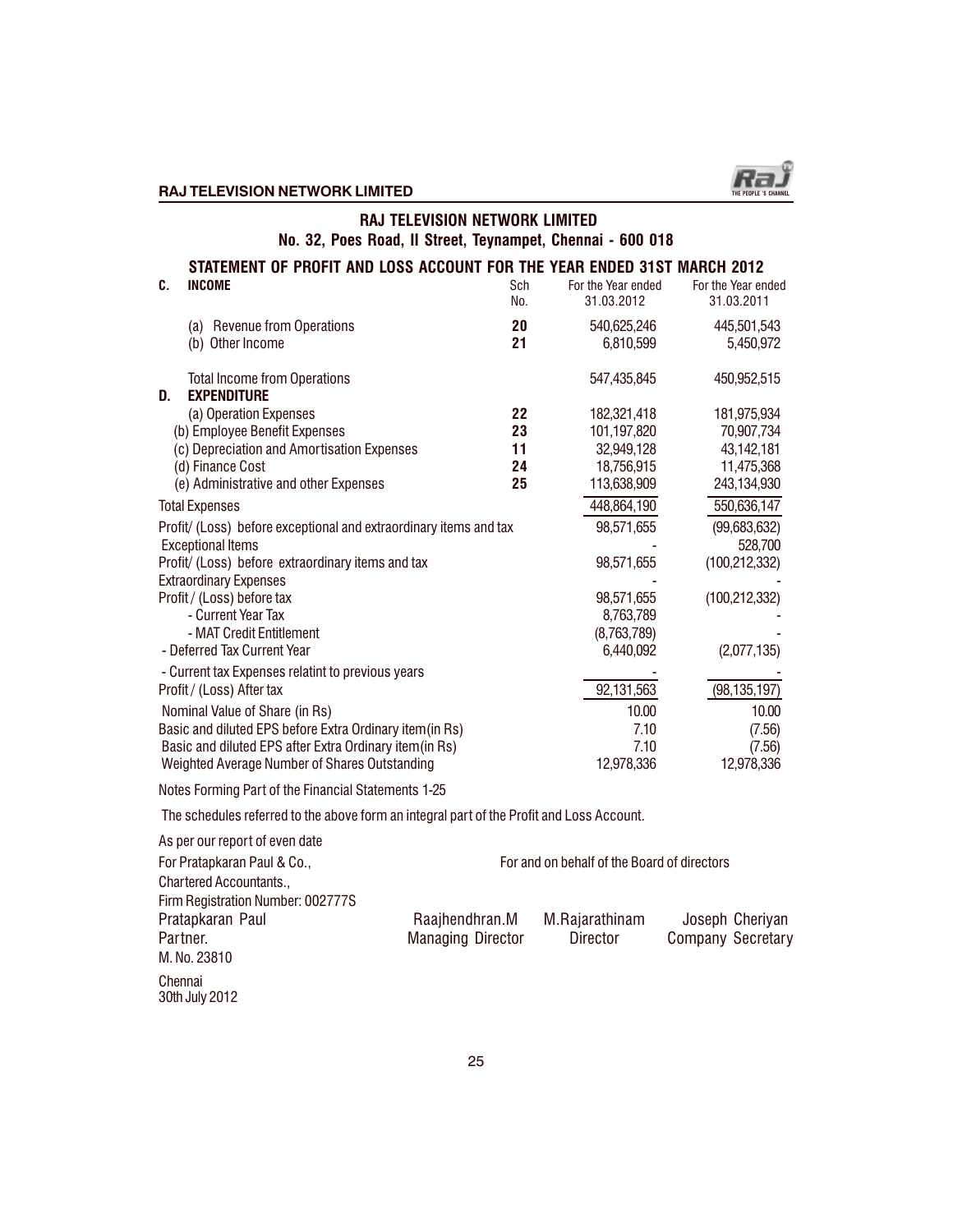

## RAJ TELEVISION NETWORK LIMITED No. 32, Poes Road, II Street, Teynampet, Chennai - 600 018 CASH FLOW STATEMENT

| A                       |                                                           | <b>CASH FLOW FROM OPERATING ACTIVITIES</b>             |                                             | As on<br>31.03.2012<br>Rupees                                                            | As on<br>31.03.2011<br>Rupees     |
|-------------------------|-----------------------------------------------------------|--------------------------------------------------------|---------------------------------------------|------------------------------------------------------------------------------------------|-----------------------------------|
| 1                       | Adjustments for:                                          | Net Profit Before Tax and extra Ordinary Items         |                                             | 98,571,655                                                                               | (100, 212, 333)                   |
| $\overline{\mathbf{c}}$ | Loss / (Profit) on sale of asset                          |                                                        |                                             | 23,029                                                                                   | (143, 566)                        |
| 3                       |                                                           | Loss / (Profit) on sale of Investment                  |                                             |                                                                                          | 124,154                           |
| $\overline{4}$          | Depreciation and amortization                             |                                                        |                                             | 32,949,128                                                                               | 43,142,181                        |
| 5                       | Interest paid                                             |                                                        |                                             | 18,756,915                                                                               | 11,475,368                        |
|                         | Adjustments for:                                          | <b>Operating Profit before working capital Changes</b> |                                             | 150,300,727                                                                              | (45, 614, 196)                    |
| $\,6$                   | Inventories                                               |                                                        |                                             | (165, 450)                                                                               | (54, 300, 000)                    |
| $\overline{7}$          | <b>Trade Receivables</b>                                  |                                                        |                                             | (44, 955, 519)                                                                           | 105,033,176                       |
| $\overline{7}$          | <b>Loans and Advances</b>                                 |                                                        |                                             | (23,509,875)                                                                             | (60, 750, 857)                    |
| 8                       | <b>Trade Payable</b>                                      |                                                        |                                             | (691, 272)                                                                               | 6,821,740                         |
| 9                       | <b>Cash generated from Operation</b><br><b>Direct Tax</b> |                                                        |                                             | 80,978,611                                                                               | (48, 810, 137)                    |
|                         |                                                           | <b>Net Cash from Operating Activities</b>              |                                             | 80,978,611                                                                               | (48, 810, 137)                    |
| B                       |                                                           | CASH FLOW FROM INVESTING ACTIVITIES                    |                                             |                                                                                          |                                   |
|                         | Sale of Assets                                            |                                                        |                                             | 300,000                                                                                  | 3,493,700                         |
|                         | <b>Purchase of Assets</b>                                 |                                                        |                                             | (106, 152, 804)                                                                          | (57, 623, 229)                    |
|                         | <b>Acquisition of Shares</b>                              |                                                        |                                             | (2,612,400)                                                                              | (1,566,464)                       |
|                         | Sale of Shares                                            |                                                        |                                             |                                                                                          | 1,574,259                         |
|                         |                                                           | <b>Net cash from Investing Activities</b>              |                                             | (108, 465, 204)                                                                          | (54, 121, 734)                    |
| C                       |                                                           | CASH FLOW FROM FINANCING ACTIVITIES                    |                                             |                                                                                          |                                   |
|                         |                                                           | Borrowal / (Repayment) of long term Borrowings         |                                             | 91,940,324                                                                               | 60,898,153                        |
|                         | Interest                                                  |                                                        |                                             | (18,756,915)                                                                             | (11, 475, 368)                    |
|                         |                                                           | <b>Net cash from Financing Activities</b>              |                                             | 73,183,409                                                                               | 49,422,785                        |
|                         | Net Cash Flow During the year                             |                                                        |                                             | 45,696,816                                                                               | (53,509,086)                      |
|                         |                                                           | Cash and Cash Equivalent as at 01.04.2010              |                                             |                                                                                          | 72,064,873                        |
|                         |                                                           | Cash and Cash Equivalent as at 01.04.2011              |                                             | 18,555,787                                                                               |                                   |
|                         |                                                           | Cash and Cash Equivalent as at 31.03.2011              |                                             |                                                                                          | 18,555,787                        |
|                         |                                                           | Cash and Cash Equivalent as at 31.03.2012              |                                             | 64,252,603                                                                               |                                   |
|                         |                                                           | For and on behalf of the Board of directors            |                                             | As per our report of even date<br>For Pratapkaran Paul & Co.,<br>Chartered Accountants., | Firm Registration Number: 002777S |
|                         | Raajhendhran.M<br><b>Managing Director</b>                | M.Rajarathinam<br><b>Director</b>                      | Joseph Cheriyan<br><b>Company Secretary</b> | Pratapkaran Pau<br>Partner<br>M. No. 23810                                               |                                   |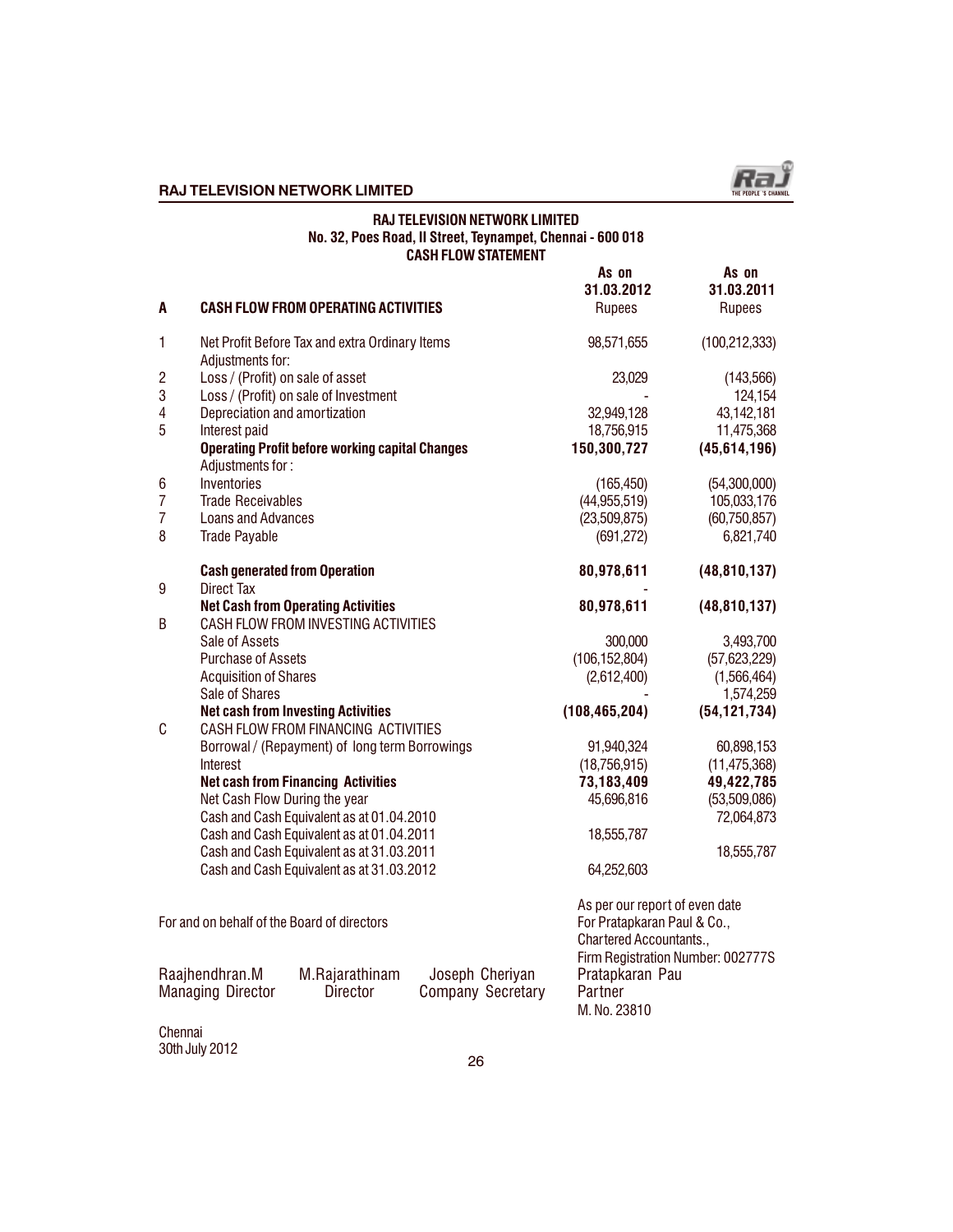

| <b>Schedules to Balance Sheet</b><br>Schedule - 3 Share Capital |          | As at March                                                      |          | As at March              |
|-----------------------------------------------------------------|----------|------------------------------------------------------------------|----------|--------------------------|
| <b>Authorised Capital</b>                                       |          | 31st 2012<br>No of Shares Amount in Rs No of Shares Amount in Rs |          | 31st 2011                |
| 15000000 Equity Shares of Rs.10 each.                           |          | 15000000 150,000,000                                             |          | 15000000 150,000,000     |
| Issued, Subscribed and Paidup Share Capital                     |          | As at March<br>31st 2012                                         |          | As at March<br>31st 2011 |
|                                                                 |          | No of Shares Amount in Rs No of Shares Amount in Rs              |          |                          |
| 12978336 Equity Shares of Rs.10 each Fully paid up.             | 12978336 | 129.783.360                                                      | 12978336 | 129.783.360              |
|                                                                 | 12978336 | 129783360                                                        | 12978336 | 129783360                |

The Company has only one class of equity Share having a par value of Rs.10 per share. Each Share holder is eligible for one Vote Per Share. The Dividend proposed by the Board of Directors is subject ot the approval of shareholders, except in case of interim dividend. In the event of liquidation, the equity shareholders are elgible to receive the remaining assets of the company, after distribution of all prefential amounts, in proportion of their sharholding.

| <b>Reconcilation of Number of Shares</b>                 | As at March<br>31st 2012 |                                                     | As at March<br>31st 2011 |                      |  |
|----------------------------------------------------------|--------------------------|-----------------------------------------------------|--------------------------|----------------------|--|
|                                                          |                          | No of Shares Amount in Rs No of Shares Amount in Rs |                          |                      |  |
| <b>Equity Shares</b>                                     |                          |                                                     |                          |                      |  |
| <b>Opening Balance</b>                                   | 12978336                 | 129,783,360                                         | 12978336                 | 129,783,360          |  |
| Changes During the Year                                  |                          |                                                     |                          |                      |  |
| i) Fresh Issue                                           |                          |                                                     |                          |                      |  |
| ii) Bonus Issue                                          |                          |                                                     |                          |                      |  |
| <b>Closing Balances</b>                                  |                          | 12978336 129,783,360                                |                          | 12978336 129,783,360 |  |
| Details of Shares held by Shareholders holding more than |                          | As at March                                         |                          | As at March          |  |
| 5% of the aggregate Shares in the Company                |                          | 31st 2012                                           |                          | 31st 2011            |  |
|                                                          | No of Shares             | % of shares                                         | No of Shares             | % of shares          |  |
| M Raajhendhran                                           | 1,465,952                | 11.30%                                              | 1,465,952                | 11.30%               |  |
| M Ravindran                                              | 1,465,952                | 11.30%                                              | 1,465,952                | 11.30%               |  |
| M Raghunathan                                            | 1,465,952                | 11.30%                                              | 1,465,952                | 11.30%               |  |
| M Rajarathinam                                           | 1,465,952                | 11.30%                                              | 1,465,952                | 11.30%               |  |
| R Amudha                                                 | 885.821                  | 6.83%                                               | 885,821                  | 6.83%                |  |
| R Aruna                                                  | 885,817                  | 6.83%                                               | 885,817                  | 6.83%                |  |
| R Vijayalakshmi                                          | 885,817                  | 6.83%                                               | 885,817                  | 6.83%                |  |
| R Usharani                                               | 885.817                  | 6.83%                                               | 885.817                  | 6.83%                |  |

Shares Alloted as fully paid up by way of bonus shares (during 5 years preceeding March 31, 2012)

During the year ended March 31 2007, the company has alloted 89,20,535 Equity Shares of Rs.10/- as fully paid up by way of bonus shares by capitalisation of free reserves.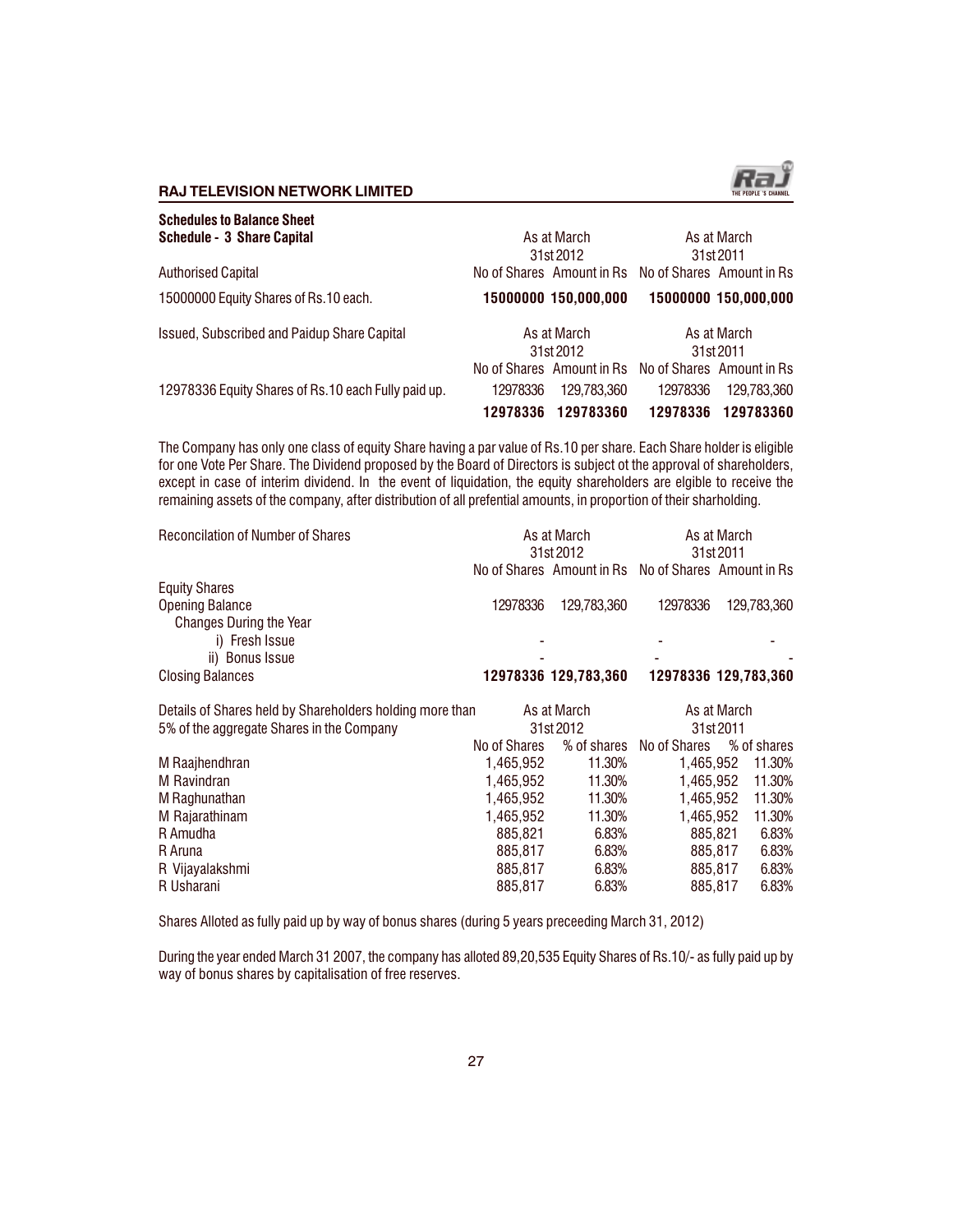|                 |                                             | <b>RAJ TELEVISION NETWORK LIMITED</b>                                                                                                                                                                                                                                   |               |                                                                                                                                                                    | THE PEOPLE 'S CHANNEL                          |
|-----------------|---------------------------------------------|-------------------------------------------------------------------------------------------------------------------------------------------------------------------------------------------------------------------------------------------------------------------------|---------------|--------------------------------------------------------------------------------------------------------------------------------------------------------------------|------------------------------------------------|
| (i)             | Schedule - 4<br><b>Reserves and Surplus</b> | <b>Securities Premium Account</b>                                                                                                                                                                                                                                       |               | As at March<br>31st 2012<br>561,602,418                                                                                                                            | <b>As at March</b><br>31st 2011<br>561,602,418 |
| (ii)            |                                             | <b>Profit and Loss Account</b><br>Balance, beginning of year<br>Add: Profit transferred from Profit & Loss Account                                                                                                                                                      |               | 171,792,051<br>92,131,563<br>263,923,614                                                                                                                           | 269,927,249<br>(98, 135, 198)<br>171,792,051   |
|                 | Less:                                       | <b>Proposed Dividend</b><br>Tax on Proposed Dividend<br>Amount transferred to General Reserve<br>Balance at the end of year                                                                                                                                             |               | 12,978,336<br>2,105,735<br>9,213,156<br>239,626,387                                                                                                                | 171,792,051                                    |
| (iii)           |                                             | General reserve Transferred from the profit & loss A/c<br>Balance, beginning of year<br>Add: Amount transferred from Profit & Loss Account                                                                                                                              |               | 6,737,252<br>9,213,156                                                                                                                                             | 6,737,244                                      |
|                 | Balance at the end of year                  |                                                                                                                                                                                                                                                                         |               | 15,950,408                                                                                                                                                         | 6,737,244                                      |
|                 | <b>Grand Total</b>                          | The Board of Directors at its meetings held on April 30 th 2012 has recommended a final dividend of Rs.1/-                                                                                                                                                              |               | 817,179,213                                                                                                                                                        | 740,131,713                                    |
|                 | Schedule - 5<br><b>Long Term Borrowings</b> | (Previous Year Nil) Per equity share.                                                                                                                                                                                                                                   |               |                                                                                                                                                                    |                                                |
| Total           | <b>Term Loan</b><br>Vehicle Loan            |                                                                                                                                                                                                                                                                         |               | 85,258,772<br>12,145,095<br>97,403,867                                                                                                                             | 12,689,792<br>12,689,792                       |
|                 |                                             | Nature of Security and terms of Repayment for Long Term Secured Borrowings<br>Nature of Security                                                                                                                                                                        |               | <b>Terms of Repayment</b>                                                                                                                                          |                                                |
| i)              |                                             | Term Loan amounting to Rs. 852.58 Lakhs<br>(March 31, 2011 NIL) is secured primarily<br>by project assests at extimated cost of<br>Rs.1401.76 lakhs, and secured by collateral<br>security of Freehold land situated in<br>New No.26,28,30,32 of Poes Road II nd street |               | Repayable in sixteen quarterly Installments commencing<br>from May 2012 . Last Due in May 2016. Rate of Interest<br>14.25% p.a as at year end. (Previous Year NIL) |                                                |
| ii)             |                                             | Teynampet Chennai 600 018.<br>Vehicle Loan amounting to Rs. 15.54 Lakhs<br>(March 31, 2011 19.07) Lakhs is secured by<br>Hypothecation of Vehicle.                                                                                                                      | 10% p.a)      | Repayable in 60 Monthly Installments commencing<br>from 08-Oct-2010. Last Due in 08-Sep-2015<br>Rate of Interest 10% p.a as at year end. (Previous Year            |                                                |
| iii)            |                                             | Vehicle Loan amounting to Rs. 9.00 Lakhs<br>(March 31, 2011 13.06) Lakhs is secured by<br>hypothecation of vehicle.                                                                                                                                                     | 12% p.a)      | Repayable in 60 Monthly Installments commencing<br>from 22-Nov-2010. Last Due in 22-Oct-2015<br>Rate of Interest 12% p.a as at year end. (Previous Year            |                                                |
| iv)             |                                             | Vehicle Loan amounting to Rs. 96.83 Lakhs<br>(March 31, 2011 94.76 Lakhs) is secured by<br>hypothecation of vehicle.                                                                                                                                                    | Year 12% p.a) | Repayable in 60 Monthly Installments commencing<br>from 14-Mar-2009. Last Due in 14-Feb-2014<br>Rate of Interest 12% p.a as at year end. (Previous                 |                                                |
|                 | Schedule - 6                                | Deferred Tax Liabilties (Net)<br>Net deferred tax liability / (asset) represents the aggregate tax                                                                                                                                                                      |               |                                                                                                                                                                    |                                                |
|                 |                                             | effect of the timing difference arsising from:<br>Depreciation / Amortisation                                                                                                                                                                                           |               | 51,638,256<br>6,440,092                                                                                                                                            | 53,715,391<br>(2,273,503)                      |
| Others<br>Total |                                             |                                                                                                                                                                                                                                                                         |               | 58,078,348                                                                                                                                                         | 196,369<br>51,638,256                          |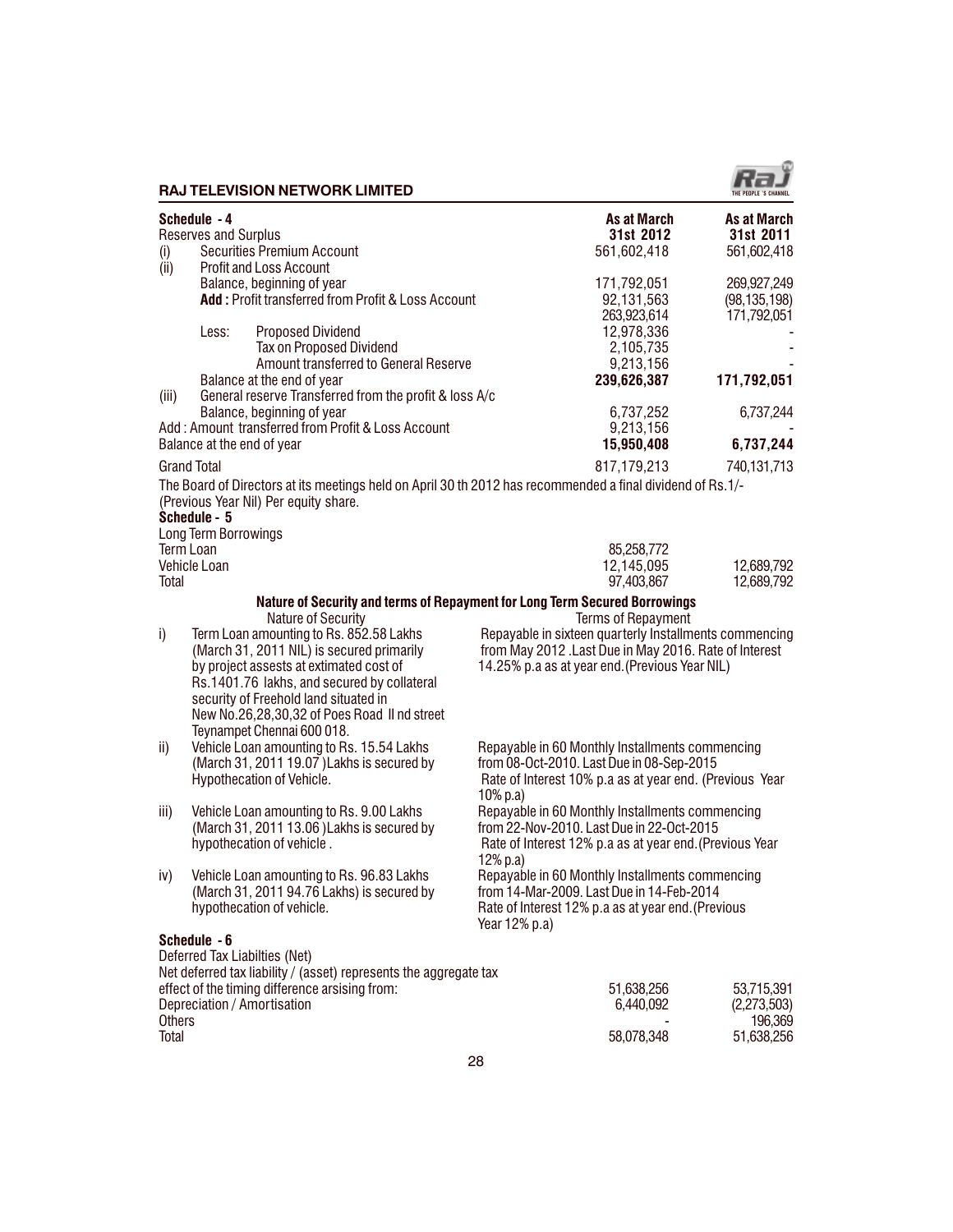

| <b>RAJ TELEVISION NETWORK LIMITED</b>                                                                                                                                                                                                  |                                     | THE PEOPLE 'S CHANNEL                 |
|----------------------------------------------------------------------------------------------------------------------------------------------------------------------------------------------------------------------------------------|-------------------------------------|---------------------------------------|
| Schedule - 7                                                                                                                                                                                                                           | As at March<br>31st 2012            | <b>As at March</b><br>31st 2011       |
| Other Long Term liabilities<br><b>Other Payables</b><br>(a)<br>(Other Payavbles Comprises of Long term Capital Creditors<br>and advances received from the customers which are in<br>disputes and litigations)                         | 33,043,178                          | 30,543,178                            |
| Total                                                                                                                                                                                                                                  | 33,043,178                          | 30,543,178                            |
| Schedule - 8<br><b>Short Term Borrowings</b><br><b>Overdraft Facility from Canara Bank</b><br>(Overdraft facility from Bank is secured by hypothecation of<br>Bookdebts of the company, fixed deposits and Property of<br>the Company) | 76,879,390                          | 69,653,141                            |
| Total                                                                                                                                                                                                                                  | 76,879,390                          | 69,653,141                            |
| Schedule - 9<br><b>Trade Payables</b><br>Payable towards Purchases<br>Advance received from customers<br>Total                                                                                                                         | 20,521,662<br>230,707<br>20,752,369 | 28,960,979<br>6,453,767<br>35,414,746 |
| Schedule - 10                                                                                                                                                                                                                          | As at March                         | As at March                           |
|                                                                                                                                                                                                                                        | 31st 2012                           | 31st 2011                             |
| <b>Short Term Provision</b>                                                                                                                                                                                                            |                                     |                                       |
| (a) Provision for employee benefits                                                                                                                                                                                                    | 8,735,625                           | 5,316,940                             |
| (b) Others<br>(i) Proposed final dividend on equity shares                                                                                                                                                                             | 12,978,336                          |                                       |
| (ii) Tax on dividend                                                                                                                                                                                                                   | 2,105,735                           |                                       |
| (iii) Current income tax including TDS Payable                                                                                                                                                                                         | 10,605,807                          | 2,553,395                             |
| Total                                                                                                                                                                                                                                  | 34,425,503                          | 7,870,335                             |
| Provision for employee benefits include Salary Payable, Provision for gratuity and other retirement benefits<br>Schedule - 12<br>Investments                                                                                           |                                     |                                       |
| Quoted - Long term in equity shares - at cost<br>15,000 (Previous year 15,000) equity shares Rs. 1 each fully paid up in                                                                                                               |                                     |                                       |
| <b>Balrampur Chini Mills Limited</b>                                                                                                                                                                                                   | 1,635,000                           | 1,635,000                             |
| 8,000 (Previous year 8,000) equity shares Rs. 1 each fully paid up in<br><b>GMR Infrastructure Limited</b>                                                                                                                             | 1,352,000                           | 1,352,000                             |
| 6,512 (Previous year 6,512) equity shares Rs. 2 each fully paid up in<br>Jaiprakash Power Ventures Limited                                                                                                                             | 487,749                             | 487,749                               |
| 22,000 (Previous year 22,000) equity shares Rs. 2 each fully paid up in<br><b>Suzlon Energy</b><br>1,100 (Previous year 1,100) equity shares Rs. 1 each fully paid up in                                                               | 6,436,540                           | 6,436,540                             |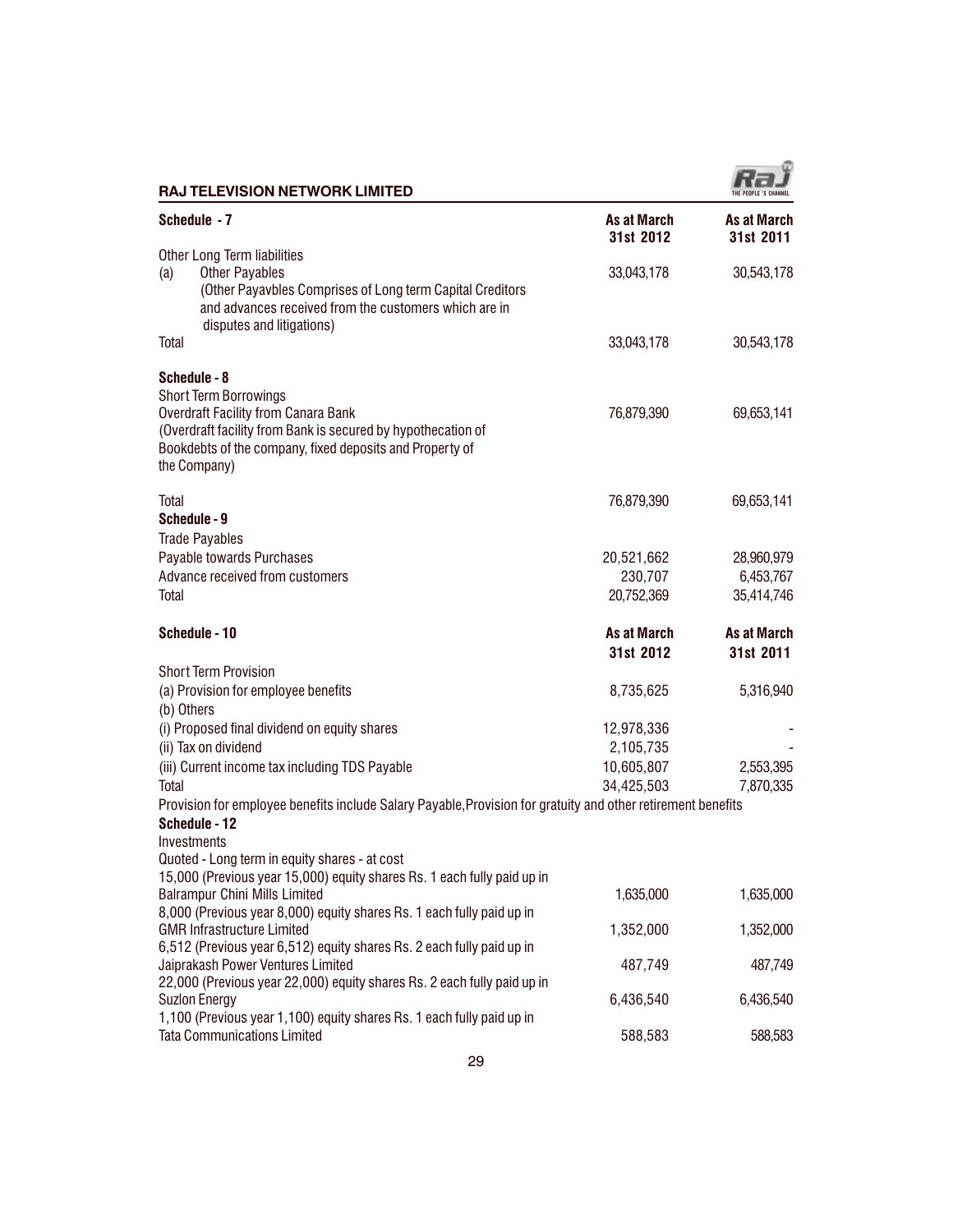

| 100 (Previous year NIL) equity shares Rs. 5 each fully paid up in   |               |             |
|---------------------------------------------------------------------|---------------|-------------|
| Sun TV Network Limited                                              | 28,031        |             |
| 29087 (Previous year NIL) equity shares Rs. 1 each fully paid up in |               |             |
| Dish TV India Limited                                               |               |             |
| 5000 (Previous year NIL) equity shares Rs. 1 each fully paid up in  | 1,793,319     |             |
| Delta Corp Limited                                                  | 402,050       |             |
| 2000 (Previous year NIL) equity shares Rs. 10 each fully paid up in |               |             |
| Sterling Holiday Resorts (India) Itd                                | 215,660       |             |
| 9000 (Previous year NIL) equity shares Rs. 1 each fully paid up in  |               |             |
|                                                                     |               |             |
| Lanco Infratech limited                                             | 173,340       |             |
| Market value of quoted investments                                  | 4,741,703     | 2,899,148   |
| Total                                                               | 13,112,272    | 10,499,872  |
| Schedule - 13                                                       | As at March   | As at March |
|                                                                     | 31st 2012     | 31st 2011   |
| Long Term Loans and Advances                                        |               |             |
| <b>Unsecured and Considered Good</b>                                |               |             |
| <b>Capital Advances</b><br>(a)                                      | 93,212,800    | 97,235,384  |
| <b>Security Deposits</b><br>(b)                                     | 24,537,555    | 5,867,405   |
| Loans and advances to employees<br>(c)                              | 1,174,344     | 488,924     |
| Advance tax (including refunds receivable)<br>(d)                   | 40,164,799    | 25,275,279  |
| <b>MAT Credit Entitlement</b><br>(e)                                | 8,763,789     |             |
| Loans and advances to related parties<br>(f)                        | 26,891,439    | 33,872,509  |
| <b>Others</b><br>$\left( 9\right)$                                  | 118,068       | 1,167,332   |
| Total                                                               | 194,862,793   | 163,906,833 |
| Schedule - 14                                                       |               |             |
| <b>Other Non Current Assets</b>                                     |               |             |
| <b>Fixed Deposit</b>                                                | 25,854,678    | 24,455,789  |
| <b>Prepaid Expenses</b>                                             | 2,978,498     | 7,216,362   |
| Total                                                               | 28,833,176    | 31,672,151  |
| Schedule - 15                                                       |               |             |
| Inventories                                                         |               |             |
| Film Rights                                                         | 60,665,450    | 60,500,000  |
| Total                                                               | 60,665,450    | 60,500,000  |
| Schedule - 16                                                       |               |             |
| <b>Trade Receivables</b>                                            |               |             |
| Unsecured and considered good                                       |               |             |
| More than six months                                                | 247,694,066   | 218,837,499 |
| Less than six months                                                | 126,110,003   | 110,011,051 |
| Total                                                               | 373,804,069   | 328,848,550 |
| Schedule - 17                                                       |               |             |
| <b>Cash and Cash Equivalents</b>                                    |               |             |
| Cash in Hand                                                        | 80,797        | 215,669     |
| Balances with Scheduled Bank in -                                   |               |             |
| Deposit Account                                                     | 65,283,527    | 22,132,119  |
| <b>Current Account</b>                                              | (1, 111, 721) | (3,792,001) |
| Total                                                               | 64,252,603    | 18,555,787  |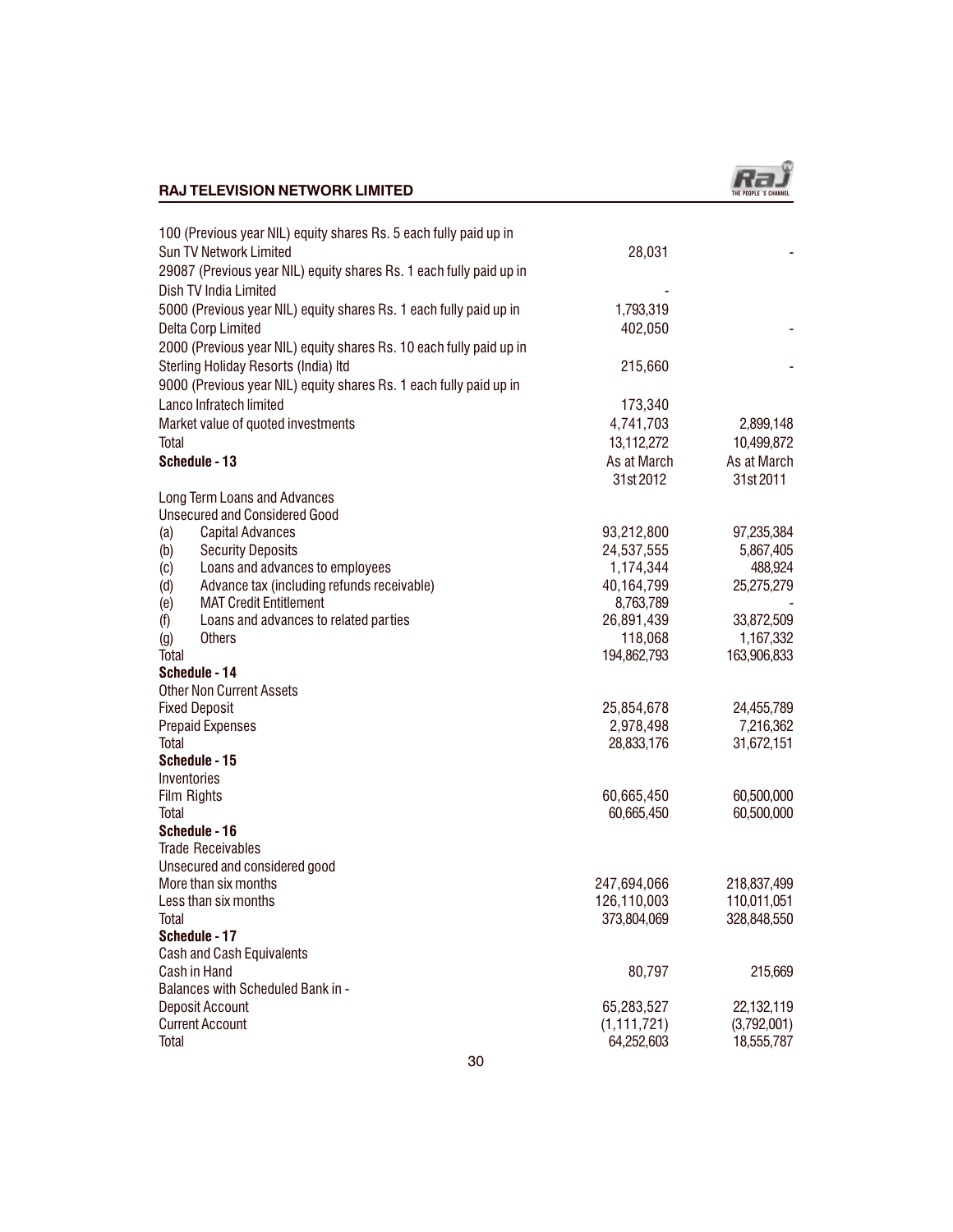|       | Schedule - 18                         | As at March<br>31st 2012 | As at March<br>31st 2011 |
|-------|---------------------------------------|--------------------------|--------------------------|
|       | <b>Short Term Loans and Advances</b>  |                          |                          |
|       | Unsecured and considered good         |                          |                          |
| (a)   | Loans and advances to employees       |                          |                          |
| (b)   | Loans and advances to related parties |                          |                          |
| (c)   | Other loans and advances              | 1,771,127                | 7,445,494                |
| Total |                                       | 1,771,127                | 7,445,494                |
|       | Schedule - 19                         |                          |                          |
|       | <b>Other Current Assets</b>           |                          |                          |

Interest Receivable 2,346,094 3,413,350 2,346,094

|     |                                |                     | <b>GROSS BLOCK</b> |                     | DEPRECIATION                    |                         |           |                          | <b>NET BLOCK</b> |             |                                |                     |
|-----|--------------------------------|---------------------|--------------------|---------------------|---------------------------------|-------------------------|-----------|--------------------------|------------------|-------------|--------------------------------|---------------------|
| lNo | PARTICULARS                    | AS ON<br>01.04.2011 |                    | ADDITIONS DELETIONS | AS ON<br>[31.03.2012]01.04.2011 | AS ON                   | RATE<br>% | <b>FOR THE</b><br>PERIOD | DELETION         | AS ON       | AS ON<br>31.03.2012131.03.2012 | AS ON<br>31.03.2011 |
|     | LAND                           | 115,533,547         |                    |                     | 115,533,547                     |                         |           |                          |                  | ٠           | 115,533,547                    | 115,533,547         |
| 2   | BUILDING                       | 40,930,175          | 1,755,975          |                     | 42,686,150                      | 3,396,119               | 1.63%     | 715,936                  |                  | 4,112,055   | 38,574,095                     | 37,534,056          |
| 3   | PLANT &<br>MACHINERY           | 402,953,432         | 97,209,366         |                     |                                 | 500.162.798 140.970.499 | 4.75%     | 21,679,225               |                  | 162,649,724 | 337,513,074                    | 261,982,933         |
| 4   | <b>COMPUTERS</b>               | 31,039,588          | 6,145,759          |                     | 37, 185, 347                    | 21,298,545              | 16.21%    | 5,495,472                |                  | 26,794,016  | 10,391,331                     | 9,741,044           |
| 5   | <b>VEHICLES</b>                | 41,929,161          | 423,189            | 512.895             | 41,839,455                      | 23,644,248              | 9.50%     | 3,996,763                | 189,866          | 27,451,145  | 14,388,310                     | 18,284,913          |
| 6   | <b>FURNITURE</b><br>& FIXTURES | 16,711,178          | 618,515            |                     | 17,329,693                      | 5,837,931               | 6.33%     | 1,061,733                |                  | 6,899,664   | 10,430,029                     | 10,873,247          |
|     | Total                          | 649,097,081         | 106,152,804        | 512,895             | 754,736,990 195,147,341         |                         |           | 32,949,128               | 189,866          | 227,906,604 | 526,830,387                    | 453,949,740         |

# Schedules forming part of Profit & Loss Account

| <u> Odhoudios forming part or From &amp; E000 A000am </u> | For the Year    | For the Year    |
|-----------------------------------------------------------|-----------------|-----------------|
| <b>Schedule 20</b>                                        | ended 31-3-2012 | ended 31-3-2011 |
| <b>Revenue</b>                                            |                 |                 |
| Income from Broadcasting Operations                       | 573,875,424     | 457,492,714     |
| Income from Other Operations                              | 25.614.139      | 26,922,576      |
| Gross Revenue                                             | 599.489.563     | 484.415.290     |
| Less : Service Tax                                        | 58,864,317      | 38,913,747      |
|                                                           | 540,625,246     | 445,501,543     |
| Schedule 21                                               |                 |                 |
| Other Income                                              |                 |                 |
| Interest Income                                           | 5,433,944       | 5,358,353       |
| Other Income                                              | 1,376,655       | 92.619          |
|                                                           | 6,810,599       | 5,450,972       |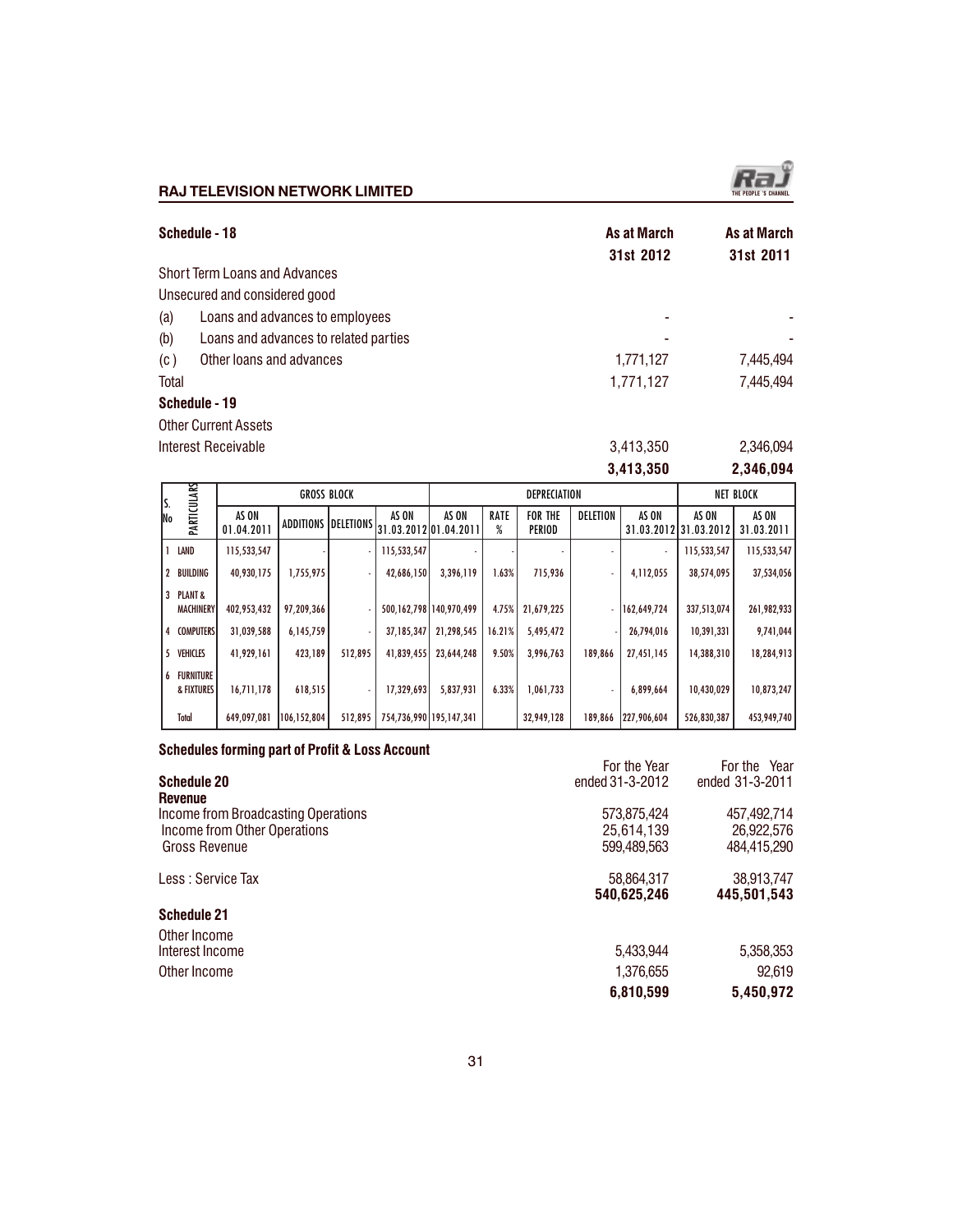

| <b>Schedules forming part of Profit &amp; Loss Account</b> | For the Year ended         |             |
|------------------------------------------------------------|----------------------------|-------------|
|                                                            | 31-3-2012                  | 31-3-2011   |
| <b>Schedule 22</b>                                         |                            |             |
| <b>Operation Expenses</b>                                  |                            |             |
| <b>Production Expenses</b>                                 | 182,321,418<br>182,321,418 | 181,975,934 |
| <b>Schedule 23</b>                                         |                            | 181,975,934 |
| <b>Employee Benefit Expenses</b>                           |                            |             |
| Directors Remuneration                                     | 13,000,000                 | 13,000,000  |
| Salary and Allowances                                      | 79,273,119                 | 51,416,213  |
| <b>Staff Welfare</b>                                       | 4,484,076                  | 3,624,518   |
| Contribution to Provident and other funds                  | 4,440,625                  | 2,867,003   |
|                                                            | 101,197,820                | 70,907,734  |
| <b>Schedule 24</b>                                         |                            |             |
| <b>Financial Expenses</b>                                  |                            |             |
| Interest                                                   | 17,555,615                 | 10,418,072  |
| <b>Others</b>                                              | 1,201,300                  | 1,057,296   |
|                                                            | 18,756,915                 | 11,475,368  |
| <b>Schedule 25</b><br>Administrative and other Expenses    |                            |             |
| <b>Advertisement Expenses</b>                              | 6,301,536                  | 3,585,851   |
| <b>Audit Fees</b>                                          | 200,000                    | 200,000     |
| <b>Bad Debts written off</b>                               | 15,293,992                 | 162,879,149 |
| Commission                                                 | 4,978,550                  | 4,359,935   |
| <b>Electricity Charges</b>                                 | 11,706,653                 | 6,832,045   |
| Entertainment                                              | 1,390,272                  | 2,032,325   |
| Insurance                                                  | 977,888                    | 1,127,951   |
| Internet & Website charges                                 | 1,336,641                  | 745,853     |
| Legal and Professional Fees                                | 6,944,706                  | 4,509,528   |
| Miscellaneous Expenses                                     | 3,440,399                  | 1,067,367   |
| Office Maintenance                                         | 418,096                    | 407,717     |
| Postage and Courier                                        | 670,595                    | 664,207     |
| <b>Printing and Stationery</b>                             | 2,647,696                  | 1,991,054   |
| Rent                                                       | 6,359,504                  | 4,504,548   |
| Rate and Taxes                                             | 8,156,444                  | 10,049,538  |
| <b>Repair and Maintenance</b>                              |                            |             |
| - Building                                                 | 3,504,724                  | 5,129,329   |
| - Plant and Machinary                                      | 1,588,588                  | 1,099,782   |
| - Others                                                   | 2,276,570                  | 1,507,936   |
| <b>Sales Promotion</b>                                     | 7,798,531                  | 6,772,018   |
| <b>Security Charges</b>                                    | 289,547                    | 50,960      |
| <b>Sitting Fees</b>                                        | 205,000                    | 195,000     |
| <b>Telephone Charges</b>                                   | 2,918,377                  | 3,509,993   |
| <b>Traveling and Conveyance</b>                            | 13,277,558                 | 12,585,252  |
| Vehicle Maintenance                                        | 10,957,042                 | 7,327,592   |
|                                                            | 113,638,909                | 243,134,930 |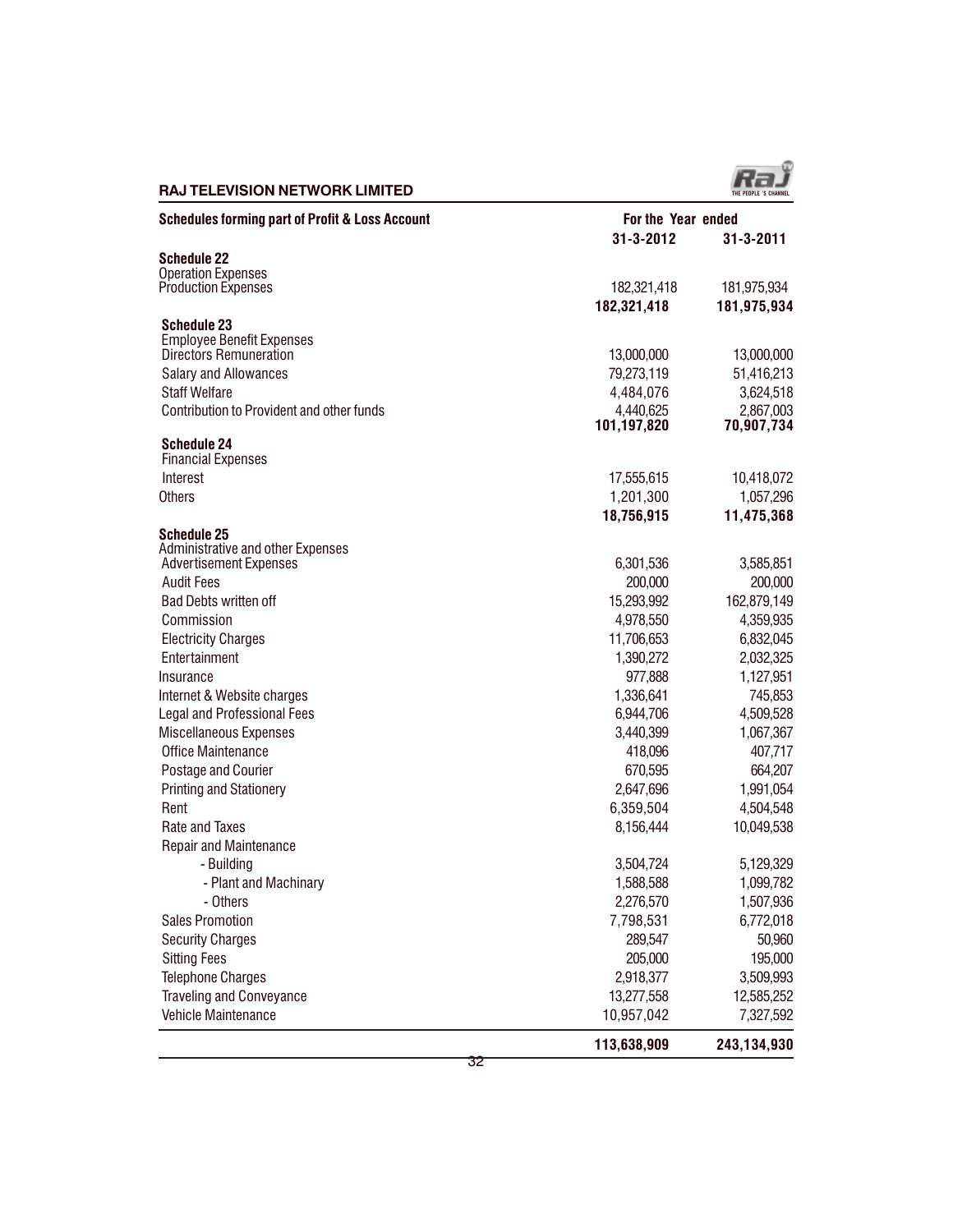

#### NOTES ON ACCOUNTS AND SIGNIFICANT ACCOUNTING POLICIES Schedule 1

#### A. Significant Accounting Policies.

#### 1. Accounting Convention

- a) These Financial Statements have been prepared in accordance with the generally accepted accounting principles in India under the Historical cost convention on accrual basis. These financials statements have been prepared to comply in all material aspects with the accounting standards notified under section 211(3c) [ Companies Accounting Standards Rules, 2006 as amended and the other relevant provisions of the companies Act, 1956 and the guidelines issued by the Securities and Exchange Board of India( SEBI).
- b) The company follows Mercantile System of accounting and recognizes items of income and expenditure on accrual basis except those with significant uncertainties.

#### 2. Revenue Recognition

- a) Broadcasting services Advertisement Revenue is recognised when the related advertisement or commercial is telecast.
- b) Subscription revenue is recognised on completion of service.
- c) Sales comprise amounts invoiced to customers for services provided net of discounts.
- d) Sale are recognised when the risk and rewards of ownership are passed onto the Customers.
- e) Interest Income is recognised on time proportionate basis taking into account the amount outstanding and the rate applicable.

#### 3. Fixed Assets

Fixed Assets are stated at their Cost. Cost includes capital cost, freight, installation cost, duties and taxes and other incidental expenses incurred during the construction / installation stage attributable to bringing the assets to working condition for its intended use.

#### 4. Depreciation

Depreciation on Fixed Assets is provided on Straight Line Method at the rate specified in Schedule XIV to the Companies Act, 1956.

#### 5 Inventories

Inventories comprises films not telecasted are valued at lower of cost and net realisable value.

#### 6 Transaction in Foreign Currencies

- a) Export transactions denominated in Foreign currencies are normally recorded as per actual export realisation.
- b) The difference between the forward rate and the exchange rate at the inception of a forward exchange contract is recognised as income or expense over the life of the contract.

Transactions in foreign currencies are recorded at the exchange rate prevailing on the date of the transaction. Monetary items denominated in foreign currency and outstanding at the balance sheet date are translated at the exchange rate ruling on that date. Exchange differences on foreign exchange transactions other than those relating to fixed assets are recognised in the profit and loss account. Any gain/loss on exchange fluctuation on the date of payment of expenditure incurred for acquisition of fixed assets is treated as an adjustment to the carrying cost of such fixed assets.

#### 7 Retirement Benefits

- a) Contribution towards Provident Fund and other recognised funds are charged to Profit and loss Account.<br>b) The Company contributed to gratuity fund based on Company's Policy.
- The Company contributed to gratuity fund based on Company's Policy.

#### 8 Segment reporting

The company has no reportable Business or Geographical segment.

#### 9 Taxes on Income

- a) Current tax is determined as the amount of tax payable in respect of taxable income for the year.
- b) Deferred tax is recognised, subject to consideration of prudence, on timing difference, being the difference between taxable income and accounting income that originate in one period and are capable of reversal in one or more subsequent periods and measured using relevant enacted tax rates. Deferred tax Assets arising from timing differences are recognised to the extent there is a reasonable certainty that these would be realised in future.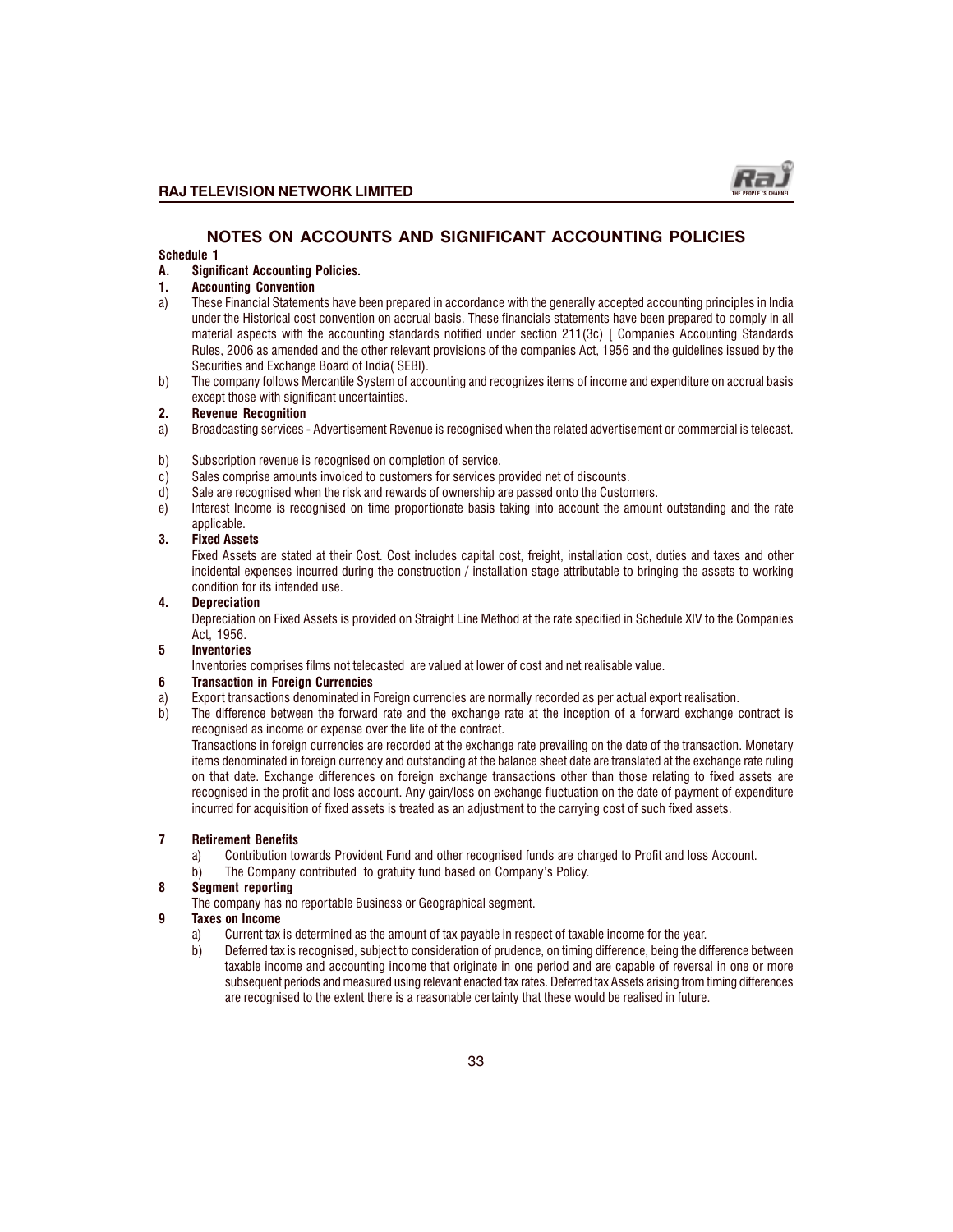

#### 10 Earning Per Share

- The Company reports basic and diluted earnings per equity share in accordance with AS-20, 'Earnings Per Share'.
- a) Basic Earning Per Share is computed and disclosed using the weighted average number of common shares outstanding during the year.
- b) Diluted Earning per Share is computed and disclosed using the weighted average number of common and diluted equity shares outstanding during the year.

#### 11 Prior Period Item

Income or Expenses which arise in the current period as a result of change in the preparation of the financial statements of one or more prior periods is shown as "Prior Period Item".

#### 12 Investments

Long-term Investments are carried at cost. However provision for diminution in value is made to recognise a decline otherthan temporary in the value of the investments.

# Schedule 2

# Notes to Accounts

# 1. Prior Year Comparatives

- a) Previous year's figures have been regrouped and reclassified wherever necessary to make them comparable to current year's figures.
- b) Figures in brackets pertain to previous year.

#### 2. Secured Loans

- A. Cash Credit with Banks are secured by
	- a) Hypothecation of Book Debts of the Company.
	- b) Hypothecation of Property at Old No.13 A, Poes Road, Second Street, Teynampet, Chennai 18.

#### 3. Fixed Assets.

Fixed Assets are valued and shown adopting the following basis:

- a) Fixed assets acquired are shown at the cost of acquisition.
- b) Fixed assets aquired under Hire Purchase are shown at their principal cost excluding the interest cost.

#### 4. Depreciation

Depreciation on Fixed Assets is provided on Straight Line Method at the rate specified in Schedule XIV to the Companies Act, 1956.

#### 5. Effects of Changes in Foreign Exchange Rates

- a) Transactions in foreign currencies are recorded at the exchange rate prevailing on the date of the transaction. Monetary items denominated in foreign currency and outstanding at the balance sheet date are translated at the exchange rate ruling on that date
- b) The change in value of Foreign Currency liability due to increase or decrease in the exchange rate is adjusted against appropriate fixed assets.

#### 6. Film and Program Broadcasting rights

Cost relating to film and program broadcasting rights are fully expensed on the date of first telecast of the film or program.

#### 7. Trade Payables

- a) Trade Payables includes (i)Rs.NIL (Previous Year Rs.Nil ) due to micro and small enterprises registered under the Micro, small and Medium Enteprises Development Act, 2006 (MSME) and Rs.20,752,369/- (Previous Year Rs. 35,414,746/- due to other parties.
- b) No Interest Paid/Payable during the year to any enterprises registered under the MSME
- c) The above Information has been determined to the extent such parties could be identified on the basis of the information available with the company regarding the status of suppliers under the MSME.

#### 8. Auditor's Remuneration (\*)

| <b>Particulars</b>              | Year ended 31.03.2012 | Year ended 31.03.2011 |
|---------------------------------|-----------------------|-----------------------|
|                                 | (Rs.)                 | (Rs.)                 |
| For Audit<br>a.                 | 100.000               | 100.000               |
| b.<br>For Tax Audit             | 50.000                | 50.000                |
| <b>For Other Services</b><br>C. | 50.000                | 50.000                |
| <b>Total</b>                    | 200.000               | 200,000               |
| (*) excluding service tax       | 24                    |                       |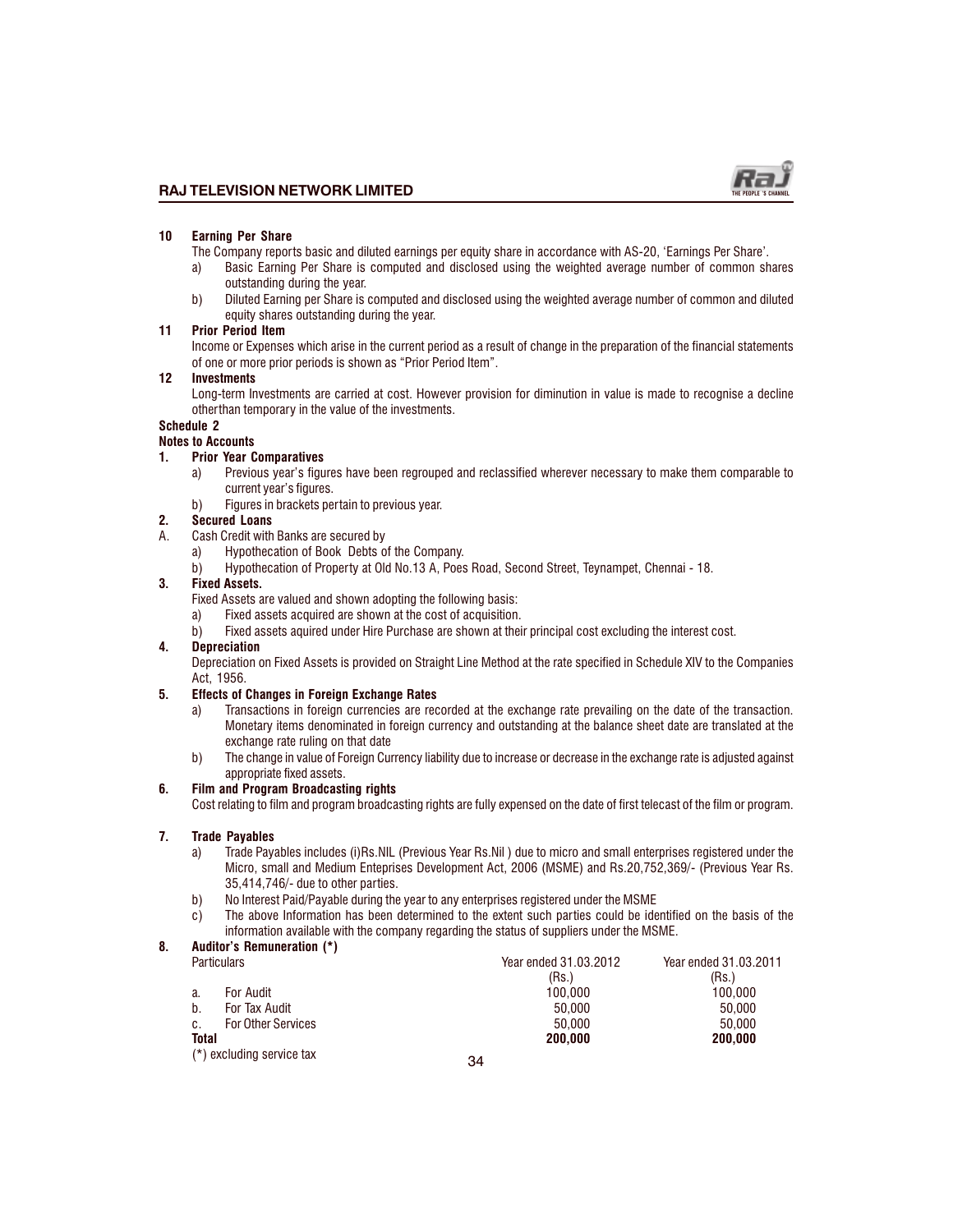

| 9.  | <b>Foreign Exchange Transactions</b> |                                                                                                                                                     |                       |                       |  |  |  |  |
|-----|--------------------------------------|-----------------------------------------------------------------------------------------------------------------------------------------------------|-----------------------|-----------------------|--|--|--|--|
|     |                                      | <b>Particulars</b>                                                                                                                                  | Year ended 31,03,2012 | Year ended 31,03,2011 |  |  |  |  |
|     |                                      |                                                                                                                                                     | (Rs.)                 | (Rs.)                 |  |  |  |  |
|     | I.                                   | <b>Earnings in Foreign Exchange</b>                                                                                                                 |                       |                       |  |  |  |  |
|     |                                      | <b>Export of TV Programme</b>                                                                                                                       | 25,491,590            | 23,888,610            |  |  |  |  |
|     |                                      | Total                                                                                                                                               | 25,491,590            | 23,888,610            |  |  |  |  |
|     | II.                                  | <b>Expenditure in Foreign Exchange</b>                                                                                                              |                       |                       |  |  |  |  |
|     |                                      | Travelling                                                                                                                                          | 593,352               | 615,625               |  |  |  |  |
|     |                                      | <b>Production Expenses</b>                                                                                                                          | 799.821               | 1,115,881             |  |  |  |  |
|     |                                      | Purchase of assets                                                                                                                                  | 36,968,128            | 3,244,566             |  |  |  |  |
|     |                                      | Repairs and maintenance                                                                                                                             | 624.288               | 707,032               |  |  |  |  |
|     |                                      | Royalty                                                                                                                                             | 10,026,565            |                       |  |  |  |  |
|     |                                      | <b>Total</b>                                                                                                                                        | 49.012.154            | 5,683,104             |  |  |  |  |
| 10. |                                      | <b>Related Party Disclosures</b>                                                                                                                    |                       |                       |  |  |  |  |
|     |                                      | As per Accounting Standard (AS) -18 issued by The Institute of Chartered Accoutants of India, the Company's related<br>parties are disclosed below: |                       |                       |  |  |  |  |

#### A. Related Parties :

a) Other Related parties with whom transactions have taken place during the year and balance outstanding as on the last day of the year.

| M/S.Vissa Television Network Limited | Group Company |
|--------------------------------------|---------------|
|--------------------------------------|---------------|

|    |    | IVI/Ə. VISSA TEIEVISIOII NELWOLK LIITIILEU |                           | Group Company  |                |
|----|----|--------------------------------------------|---------------------------|----------------|----------------|
|    | b) | Directors / Key Management Personnel       |                           |                |                |
|    |    | Mr.M.Raajhendhran                          | <b>Managing Director</b>  |                |                |
|    |    | Mr.M.Ravindran                             | <b>Executive Director</b> |                |                |
|    |    | Mr.M.Rajarathinam                          | <b>Executive Director</b> |                |                |
|    |    | Mr.M.Raghunathan                           | <b>Executive Director</b> |                |                |
| В. |    | <b>Transactions with Related Parties</b>   |                           | As at 31.03.12 | As at 31.03.11 |
|    |    |                                            |                           | in Rs          | in Rs          |
| a) |    | <b>Remuneration</b>                        |                           |                |                |
|    |    | Directors / Key Managerial Personnel       |                           | 13.000.000     | 13.000.000     |
| b) |    | <b>Balance as on 31st March</b>            |                           |                |                |
|    |    | Loans and Advances                         |                           |                |                |
|    |    | M/S. Vissa Television Network Limited      |                           | 26,891,439     | 33,872,509     |
| 11 |    | <b>Farnings ner share</b>                  |                           |                |                |

# 11. Earnings per share

Basic earnings per equity share has been computed by dividing net profit after tax by the weighted average number of equity shares outstanding for the period. Diluted earnings per equity share has been computed using the weighted average number of equity

|                                                                                          | <b>Particulars</b>                                     | <b>Units</b>  | Year ended | Year ended     |
|------------------------------------------------------------------------------------------|--------------------------------------------------------|---------------|------------|----------------|
|                                                                                          |                                                        |               | 31.03.2012 | 31.03.2011     |
| a.                                                                                       | Net profit after tax before Extraordinary Item         | Rs.           | 92,131,563 | (98, 135, 198) |
| b.                                                                                       | Net profit after tax after Extraordinary Item          |               | 92,131,563 | (98, 135, 198) |
| Weighted average of number of equity shares<br>C.<br>used in computing basic and diluted |                                                        |               |            |                |
|                                                                                          | <b>Earnings Per Share</b>                              | No. of shares | 12,978,336 | 12,978,336     |
| d.                                                                                       | Basic and Diluted EPS before Extra Ordinary Item (a/c) | Rs.           | 7.10       | (7.56)         |
| е.                                                                                       | Basic and Diluted EPS after Extra Ordinary Item (b/c)  | Rs.           | 7.10       | (7.56)         |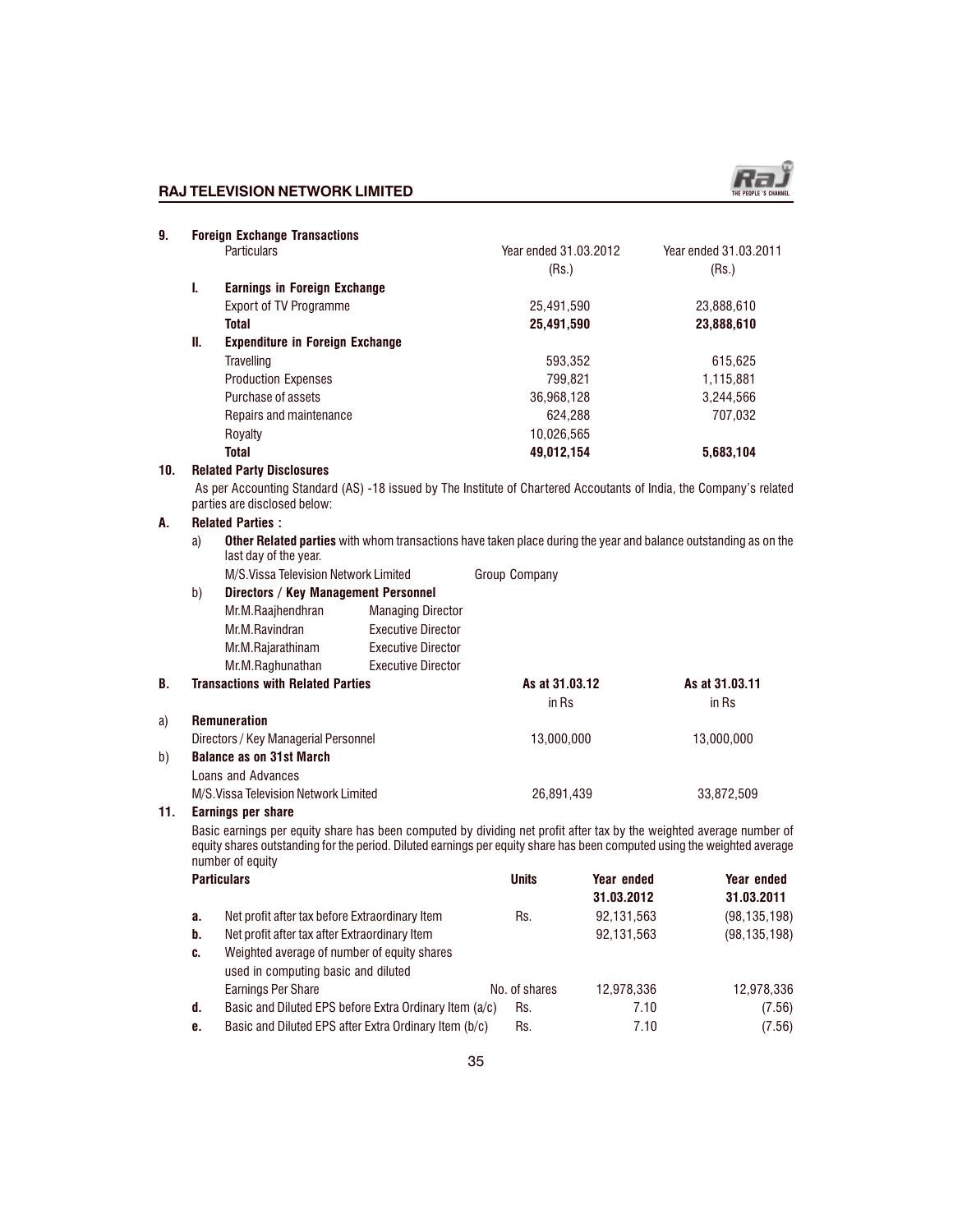| 12.                              | <b>Provision for Deferred Tax Liablity</b><br>Break up of deferred tax assets/liabilities and reconciliation of current year deferred tax charge: |                          |                                                                                             |                                     |
|----------------------------------|---------------------------------------------------------------------------------------------------------------------------------------------------|--------------------------|---------------------------------------------------------------------------------------------|-------------------------------------|
|                                  | <b>Particulars</b><br><b>Deferred Tax Liabilities</b>                                                                                             | Amount (Rs.)<br>Opening  | Amount (Rs.)<br>Charged/ (Credited)<br>to P&L                                               | Amount (Rs.)<br>Closing             |
|                                  | Tax impact of difference between carrying amount of<br>fixed assets in the financial statements and the<br>income tax return                      | 51,638,256               | 6,440,092                                                                                   | 58,078,348                          |
|                                  | <b>Total</b>                                                                                                                                      | 51,638,256               | 6,440,092                                                                                   | 58,078,348                          |
| 13.                              | <b>Contingent Liability</b><br>Particulars                                                                                                        |                          | Year ended<br>31.03.2012<br>(Rs.)                                                           | Period ended<br>31.03.2011<br>(Rs.) |
|                                  | Bank Guarantee given for differential amount of Customs duty<br>a)<br>in respect of machinery imported under EPCG scheme.                         |                          | 7,076,965                                                                                   | 7,733,300                           |
|                                  | Legal cases against the Company<br>b)                                                                                                             |                          | Unascertainable                                                                             | Unascertainable                     |
| 14.                              | Balances of the Sundry Debtors and Sundry Creditors are subject to confirmation.                                                                  |                          | As per our report of even date                                                              |                                     |
|                                  | For and on behalf of the Board of directors                                                                                                       |                          | For Pratapkaran Paul & Co.,<br>Chartered Accountants.,<br>Firm Registration Number: 002777S |                                     |
| Raajhendhran.M<br>M.Rajarathinam |                                                                                                                                                   | Joseph Cheriyan          | Pratapkaran Pau                                                                             |                                     |
|                                  | <b>Managing Director</b><br>Director                                                                                                              | <b>Company Secretary</b> | Partner<br>M. No. 23810                                                                     |                                     |
| Chennai                          | 30th July 2012                                                                                                                                    |                          |                                                                                             |                                     |
|                                  |                                                                                                                                                   |                          |                                                                                             |                                     |
|                                  |                                                                                                                                                   |                          |                                                                                             |                                     |
|                                  |                                                                                                                                                   |                          |                                                                                             |                                     |
|                                  |                                                                                                                                                   |                          |                                                                                             |                                     |
|                                  |                                                                                                                                                   |                          |                                                                                             |                                     |
|                                  |                                                                                                                                                   |                          |                                                                                             |                                     |
|                                  |                                                                                                                                                   |                          |                                                                                             |                                     |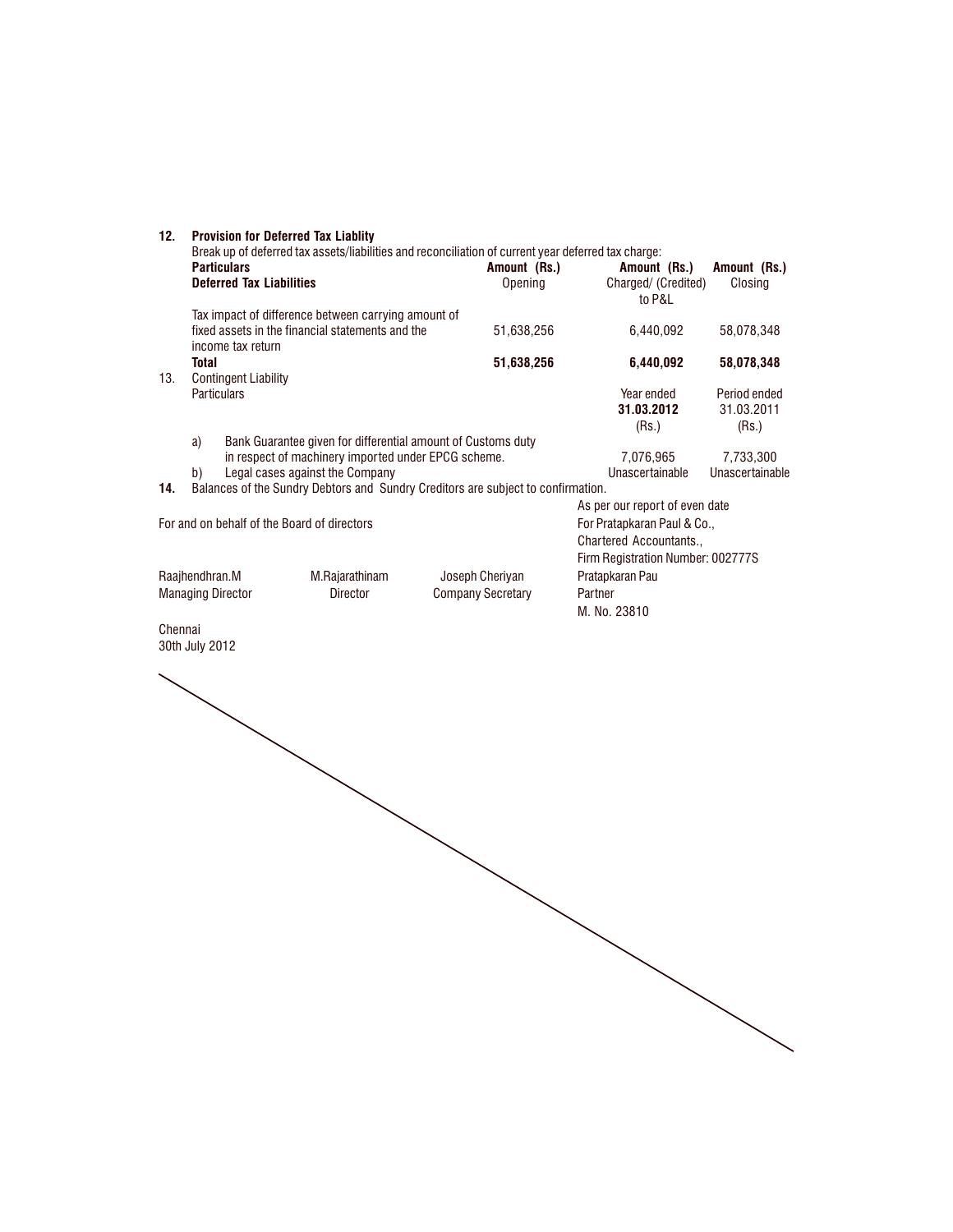# Raj Television Network Limited

Registered Office: 32, Poes Road, IInd Street, Teynampet, Chennai-600 018

# ATTENDANCE SLIP

Please fill this attendance slip and hand it over at the entrance of the meeting hall. Joint shareholders may obtain additional Attendance Slip at the venue of the Meeting.

Regd.Folio No/DP ID/Client ID ..............................................................................................................

No. of Shares held ...............................................................................................................................

Name of the share holder/Proxy ..........................................................................................................

(In Block Letters) .................................................................................................................................

I, hereby record my presence at the 18<sup>TH</sup> ANNUAL GENERAL MEETING of the Company held on Monday, the 30<sup>th</sup> July 2012 at 10.00 AM Bharatiya Vidya Bhavan, 18-22, East Mada Street, Mylapore, Chennai-600 004.

Signature of the shareholder/proxy

# Raj Television Network Limited

Registered Office: 32, Poes Road, IInd Street, Teynampet, Chennai-600 018

# PROXY FORM

| l/We |                                                                                                             |      |                                     |
|------|-------------------------------------------------------------------------------------------------------------|------|-------------------------------------|
|      | of being a member/members of Raj Television Network Limited hereby appoint                                  |      |                                     |
|      | of failing him ______________________                                                                       |      |                                     |
|      |                                                                                                             |      |                                     |
|      | vote for me/us and on my/our behalf at the 18 <sup>TH</sup> ANNUAL GENERAL MEETING of the Company to be     |      |                                     |
|      | held on Friday, the 30 <sup>th</sup> July 2012 at 10.00 AM Bharatiya Vidya Bhavan, 18-22, East Mada Street, |      |                                     |
|      | Mylapore, Chennai-600 004.or at any adjournment there of.                                                   |      |                                     |
|      | Signed this _____________________________day of ________________________________                            | 2012 | Affix<br>1Rupee<br>revenue<br>stamp |

Note: The proxy in order to be effective should be duly stamped, completed and signed and must be deposited at the Registered office of the Company not less than 48 hours before the time for holding the aforesaid meeting. The proxy need not be member of the Company.